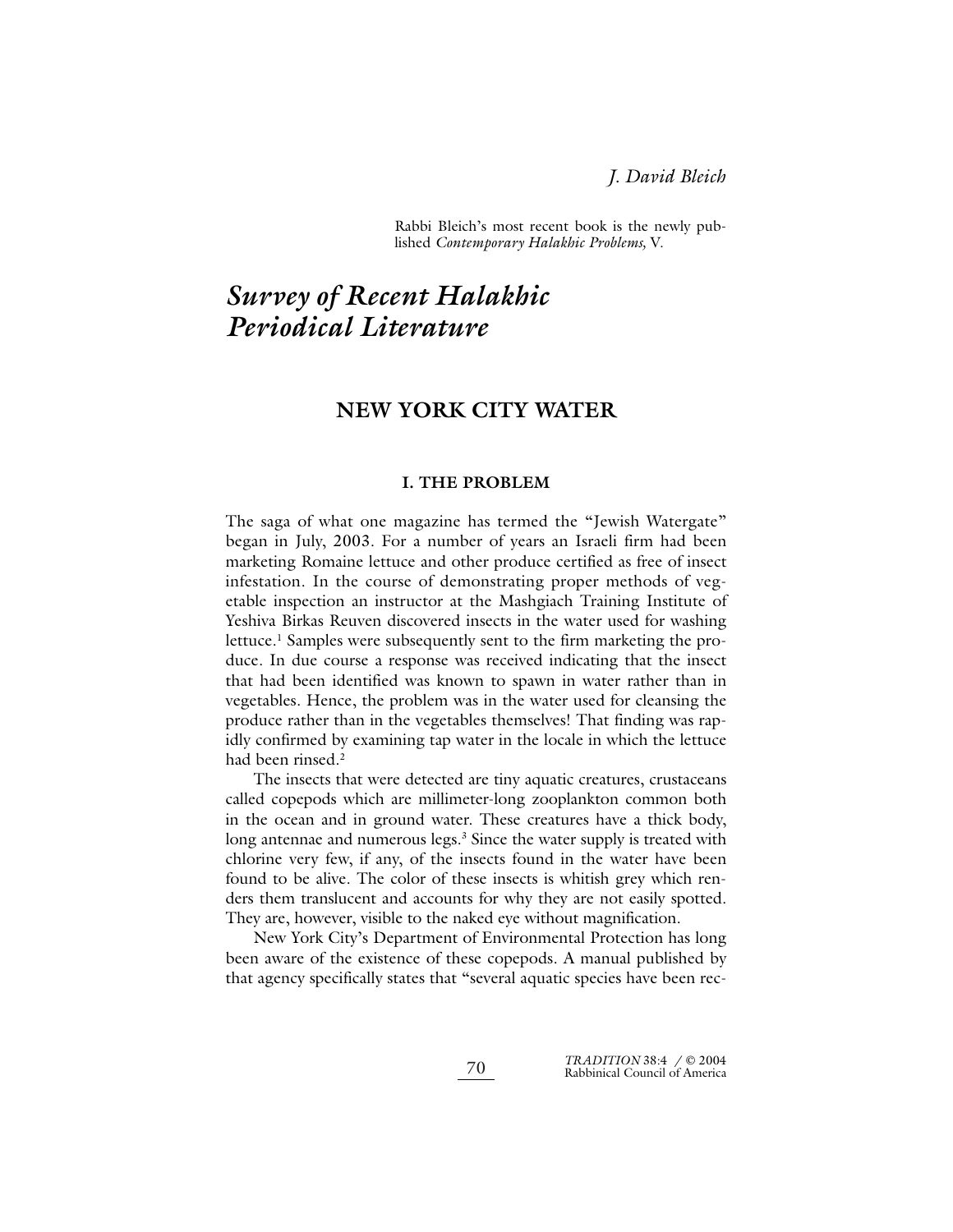ognized as nuisance organisms in potable water supplies. Although these organisms are not considered public health risks, they are often the source of consumer complaints."4 The gauge of most filters routinely affixed to kitchen faucets is probably too large to prevent the escape of such tiny organisms. However, filters with impressively low gauges, some as low as .05 microns, are readily available. Such low-gauge filters effectively eliminate the targeted organisms.

A number of prominent halakhic authorities have affixed their signatures to statements varying in terms of stridency but unequivocal in admonishing the public to filter water prior to use. The most significant of those is a ruling authored by R. David Feinstein bearing the endorsements of R. Joseph Shalom Eliashiv and R. Chaim Pinchas Scheinberg.5 That statement containing a succinct explanation of the grounds for the prohibition was reproduced and widely disseminated. Prominent among the signators of other statements are R. Feivel Cohen, author of *Badei ha-Shulhan*, and R. Yechezkel Roth, formerly the *dayyan* of the Satmar community in Borough Park.6 A comprehensive article authored by R. Chaim Oberlander discussing all factors involved in resolution of this issue, including a number of possible leniencies, is featured in vol. IX, no. 4 (Tammuz 5764) of *Or Yisra'el*, published in Monsey, N.Y. Additional articles by R. Shlomoh Gross, *dayyan* of the Belz community in Borough Park, and R. Yitzchak Bistritsky, a *dayyan* of the Satmar community in Borough Park, containing valuable information also appear in the same issue of *Or Yisra'el*. 7

The general rule with regard to examination for the presence of insects is that examination is required in all instances in which infestation is common but that examination is not required in situations in which there are no grounds to suspect that infestation has occurred. Thus, for example, *Hokhmat Adam* 38:13, rules that, in Germany and France, all cherries, save for one species known as "sour cherries," require examination but reports that in Danzig insect infestation of cherries is not common and hence examination is not required unless the presence of worms is indicated by pock marks on the skin. Plums, he reports, must be presumed to be infested in all countries with the exception of Lithuania where the plums are puny and insect-free. Certainly, the situation has changed significantly since the time of *Hokhmat Adam*, undoubtedly as a result of widespread spraying. Whether or not particular species of fruits and vegetables require examination depends upon the species and the locale.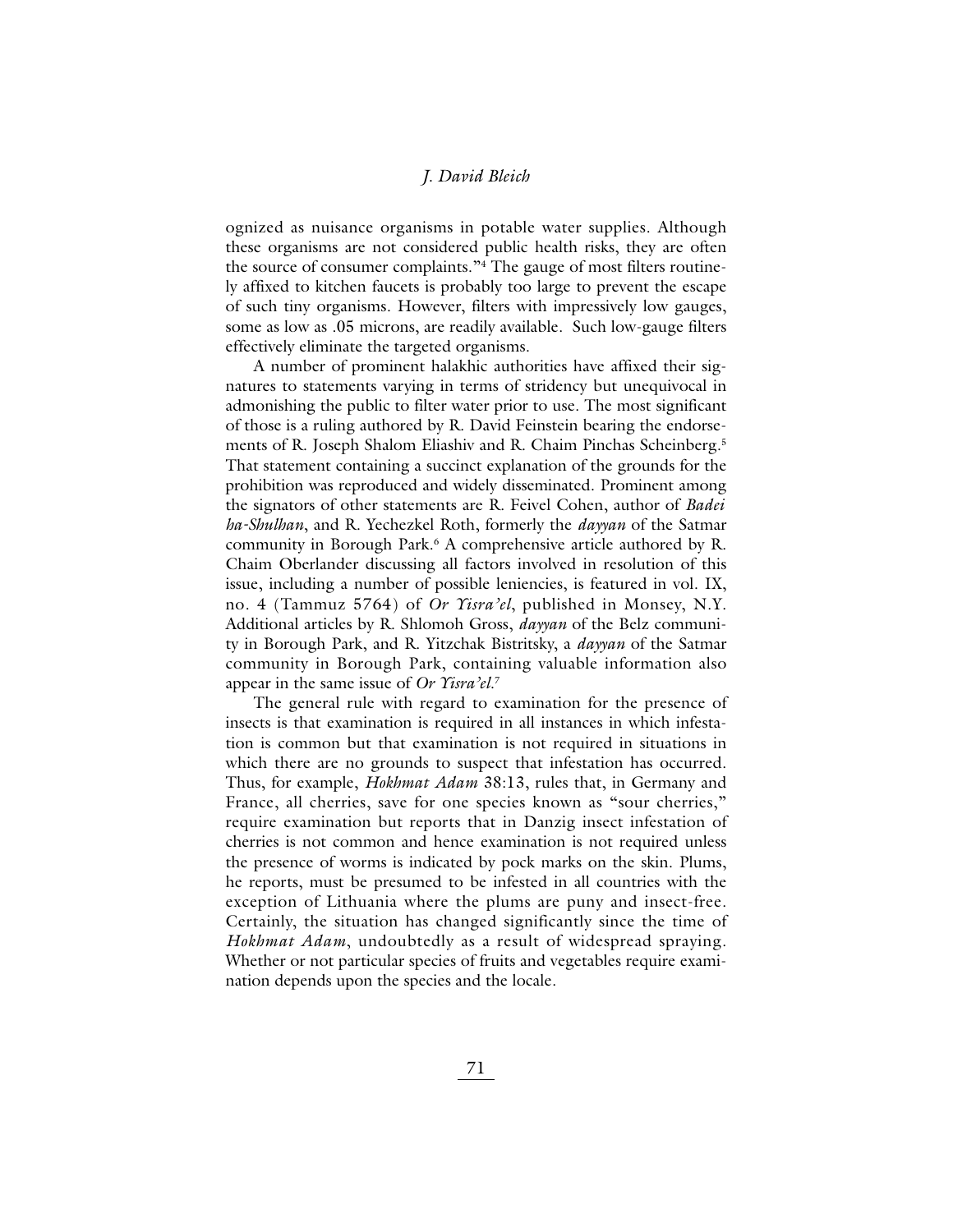In some areas of Brooklyn, particularly in Borough Park and Flatbush, as well as in Washington Heights, copepods have been found in the drinking water. Where infestation has been demonstrated, filtration of the water is required. Where filtration is required, it is necessary not only for drinking-water but also water used in cooking, rinsing food, gargling and brushing teeth.<sup>8</sup> However, even within those neighborhoods, in many locations no insects have been detected despite repeated examination.<sup>9</sup> The Environmental Protection Agency is reported to have determined that infestation does not occur in the reservoir but at some point close to the point of discovery.10 There is, however, strong scientific evidence suggesting that the species of copepods found in New York water originate in the reservoirs rather than in localized water mains.<sup>11</sup> Nevertheless, in some buildings, copepods may fall to the bottom of the water tower or, for some unexplained reason, their movement may be impeded in some manner by the plumbing system. If so, it seems to this writer that, if upon multiple examinations it evident that the water in any particular building is insect-free, further examination is unnecessary. Examination is best carried out against a black background or, less optimally, by placing a cloth at the tap in order to catch the copepods as they emerge. Care should be taken that the tap be only partially opened in order to prevent dismemberment of the insects by the pressure of the water running through the cloth.

# **II. MINUSCULE INSECTS**

The almost reflexive reaction of many people to reports of infestation of New York water by copepods was that the issue is hardly novel. Probably every person who has had the benefit of a freshman biology course has had the experience of placing a droplet of water on a slide and examining it under a microscope. The experience of viewing countless numbers of microorganisms is both thrilling and disconcerting: Thrilling because the microscope becomes a window opening upon the hidden mysteries of divine creation through which a tiny cross section of the myriad complexities of the natural order is revealed; disconcerting, at least to a Jew, because, mindful as he is of the biblical admonition "of all that creeps in the water and of all the living creatures that creep in the waters . . . you shall not eat of their flesh" (Leviticus 11:10-11), he becomes jarringly aware that with every sip of water he imbibes copious quantities of such creeping things.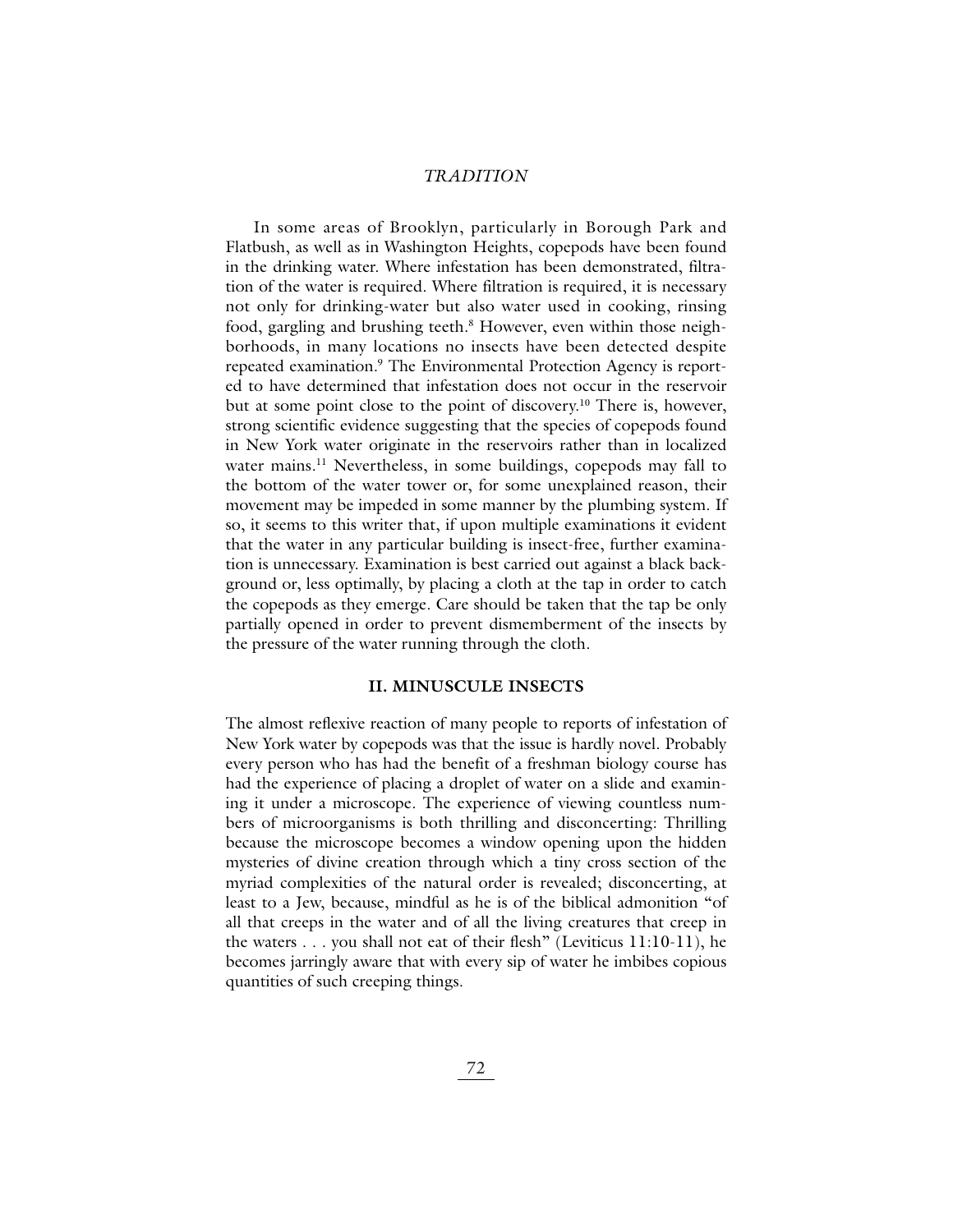In a nutshell, the problem and its resolution requires a determination of whether, in seeking to abide by the commandments of the Torah, a Jew must be concerned with subvisual phenomena or only with that which is detectable upon gross observation. The question is by no means limited to establishment of the parameters of the dietary code. A quite similar issue arises, *inter alia*, with regard to the validity of a Torah scroll. A severed or disconnected letter disqualifies the entire scroll. But even with, relatively speaking, moderate magnification, what appear to be vast chasms of open space can be seen in the structure of the letters of every Torah scroll. The discharge of even a minute quantity of menstrual blood renders a woman a *niddah*. What is the status of a woman if the discharge is too slight to be seen by the naked eye but can be readily perceived upon magnification? More recently, the selfsame issue has arisen with regard to the status of a fertilized ovum that is as yet invisible to the naked eye.<sup>12</sup> The resolution of that question may impact upon the propriety of utilizing the "morning-after pill" for termination of pregnancy and upon the permissibility of destroying a fertilized ovum at the very earliest stages of cell division.<sup>13</sup>

The earliest discussion of halakhic implications of subvisual phenomena is that of R. Israel Lipshutz in his commentary on the Mishnah, *Tiferet Yisra'el*, *Avodah Zarah*, *Bo'az* 2:3. *Tiferet Yisra'el* reports that some fifty or sixty years earlier a prominent rabbinic authority ruled that a fish, theretofore presumed to be non-kosher because it lacked scales, was indeed kosher. That authority issued his ruling subsequent to examining the skin of the fish with a "microscope" (*sic*: probably a magnifying glass) and discovering scales. In that instance, magnification was utilized to permit that which otherwise would be regarded as forbidden rather than to forbid the otherwise permissible. *Tiferet Yisra'el* peremptorily dismisses that view on the grounds that the Gemara, *Niddah* 51b, categorizes the scales that are the hallmark of kosher species as being in the nature of a "garment" (*levush*). *Tiferet Yisra'el* asserts that each of the miniscule scales of the species in question is "no more than a tiny dot which the eye cannot perceive." Accordingly, he concludes that such scales "certainly cannot be categorized as a garment" and hence the species must be regarded as non-kosher. *Tiferet Yisra'el* bases his position entirely upon the idiosyncratic halakhic definition of a "scale" rather than upon a global assertion that Halakhah takes no cognizance of subclinical phenomena. 14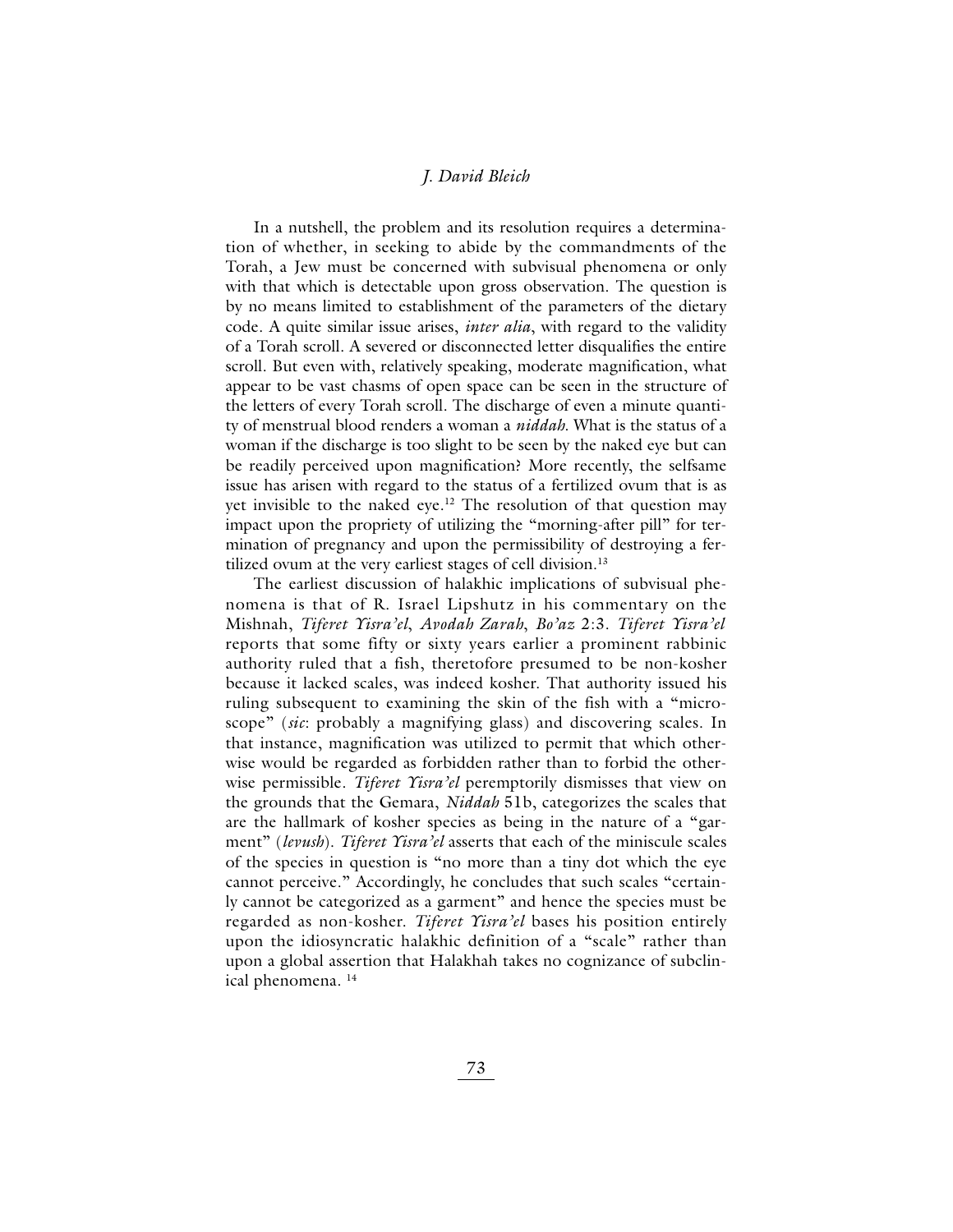Later, in discussing a somewhat different matter, R. Shlomoh Kluger, *Teshuvot Tuv Ta'am va-Da'at*, *Mahadura Tinyana*, *kuntres aharon*, no. 53, comments upon the method commonly employed in examining the lungs of an animal subsequent to slaughter. Whenever an adhesion is found, a possibility exists that it occurred because of a perforation in the underlying pulmonary tissue. Therefore, the adhesion is peeled away and the lung is blown up in order to examine for the presence of a lesion. The practice, as described by R. Shlomoh Kluger, involves placing water or saliva upon the exposed site of the adhesion and then looking for bubbling caused by escaping air which, in turn, is evidence of the presence of a miniscule hole. That examination is not unlike the procedure commonly employed by an automobile repairman seeking to locate the site of a puncture that has caused a flat tire. *Tuv Ta'am va-Da'at* dismisses as absurd his own suggestion that a magnifying glass might be used to search for a perforation visually and to substitute that procedure for the usual mode of examination. In context, *Tuv Ta'am va-Da'at* dismisses magnification as an unacceptable means of examination. More to the point is the fact that magnification of a sufficiently high power will always disclose the presence of holes with the result that, if cognizance must be taken of that phenomenon, no animal is kosher!

The classic and most frequently quoted source with regard to the issue of microscopic organisms is the comment of R. Yechiel Michal Epstein, *Arukh ha-Shulhan*, *Yoreh De'ah* 84:36. *Arukh ha-Shulhan* writes:

I have heard that every drop of water, and particularly of rainwater, is full of miniscule creatures that the eye cannot see. In my youth, I heard from a person who had been in distance places and saw in water, by means of a lens of exceedingly great magnification, [i.e., that magnifies] tens of thousands of times, many species of creatures.

In light of this, how may we drink water . . . ? Indeed, the truth is that the Torah did not forbid that which the eye cannot perceive, for the Torah was not given to angels. For, if not so, many scientists have written that the entire atmosphere is also full of extremely miniscule creatures and that when a person opens his mouth he swallows a number of them . . . . Even if this is so, since the eye cannot perceive them, it is of no significance. However, that which the eye can see, even [if only] against the sun and even if it is the tiniest of the tiny, is a veritable insect.<sup>15</sup>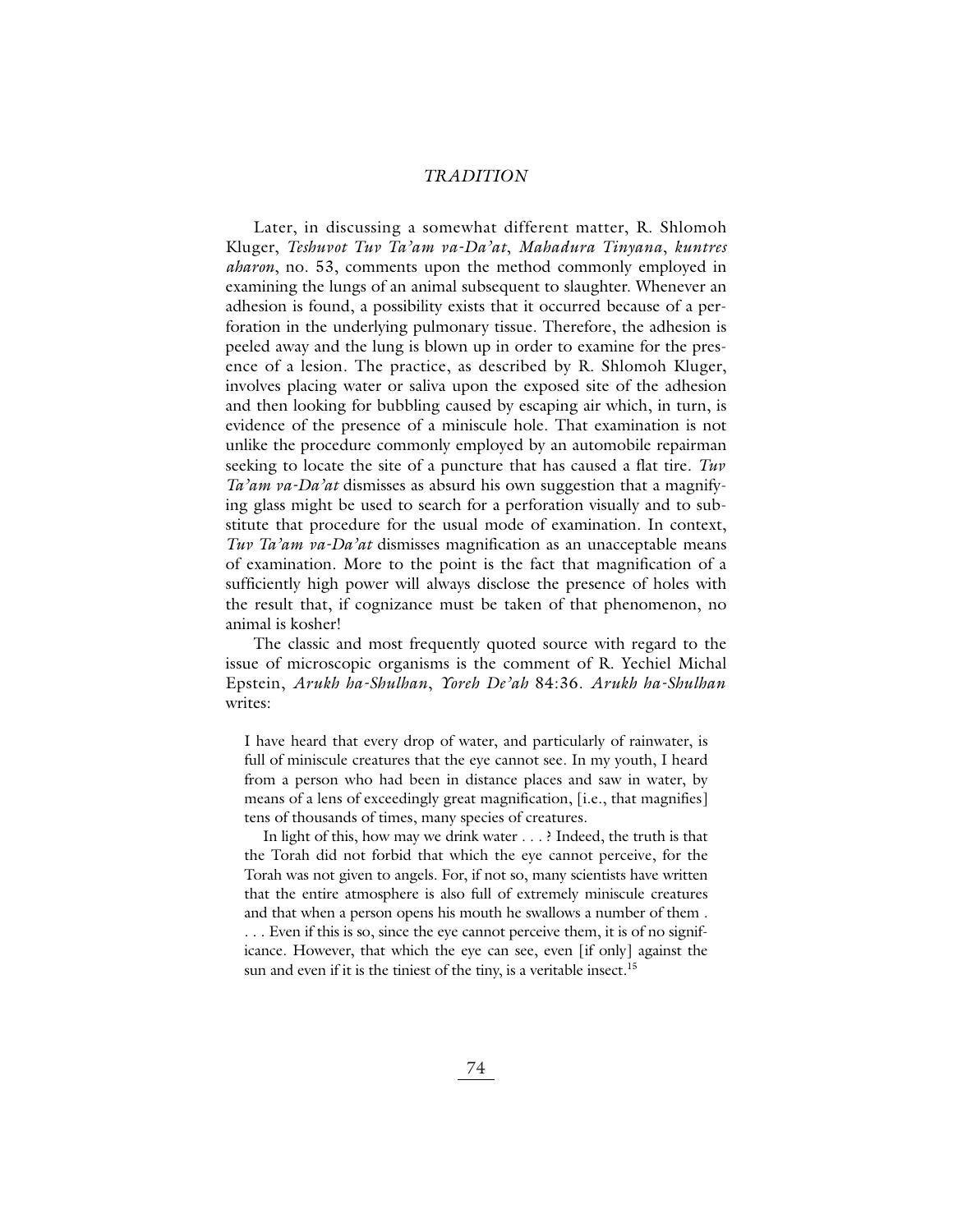Without explicitly citing the earlier comments of *Tiferet Yisra'el*, *Arukh ha-Shulhan* declares the converse to be true as well, i.e., when visual perception is required to satisfy any halakhic requirement, artificial magnification is of no avail. Thus, *Arukh ha-Shulhan*, *Yoreh De'ah* 83:15, writes:

And know that it is clear that, with regard to a matter that requires visual perception, it is of no avail if one sees by means of a lens that magnifies visual perception; rather, one must see by means of the eye itself. Such is the case with regard to matters in the whole Torah in its entirely with regard to that which requires visual perception.

As noted earlier, the requirement that scales must be visually perceivable for an aquatic species to be regarded as kosher is, according to *Tiferet Yisra'el*, quite independent of the general question of the status of subvisual phenomena. However, the general rule formulated by *Arukh ha-Shulhan* seems to be a matter of dispute. The rule with regard to Torah scrolls, *tefillin* and *mezuzot* is that no letter may extend to the edge of the parchment; some blank space must remain as a margin on each side of the letter. Is the letter validly written if examination with a magnifying glass reveals that there is indeed empty space in the margin even though the blank space is not manifestly evident to the naked eye? R. Moshe Sternbuch, *Mo'adim u-Zemanim*, II, no. 124, cites the late *Tchebiner Rav*, R. Berish Weidenfeld, as ruling that a scroll written in such a manner is invalid. That ruling is entirely consistent with the position of *Arukh ha-Shulhan*. However, *Mo'adim u-Zemanim* also cites R. Zev Mintzberg as disputing that view in ruling that it is sufficient that a blank margin be discernible upon magnification. Rabbi Mintzberg's view is recorded in his responsa collection, *She'erit Yisra'el*, no. 11.16

Somewhat surprisingly, *Mo'adim u-Zemanim* proceeds to discuss the status of an *etrog* in which a very small piece of the flesh is missing and to relate that issue to this dispute. As recorded in *Shulhan Arukh*, *Orah Hayyim* 648:2, at least optimally, the *etrog* should be whole. What is the status of an *etrog* in which the hole can be seen only with a magnifying glass? *Mo'adim u-Zemanim* asserts that the status of such an *etrog* is contingent upon resolution of the controversy between the *Tchebiner Rav* and Rabbi Mintzberg.

To the mind of this writer, that conclusion is unwarranted. The position of *Arukh ha-Shulhan* and the *Tchebinev Rav* is readily grasped: The requirements of the Torah are to be understood as determinable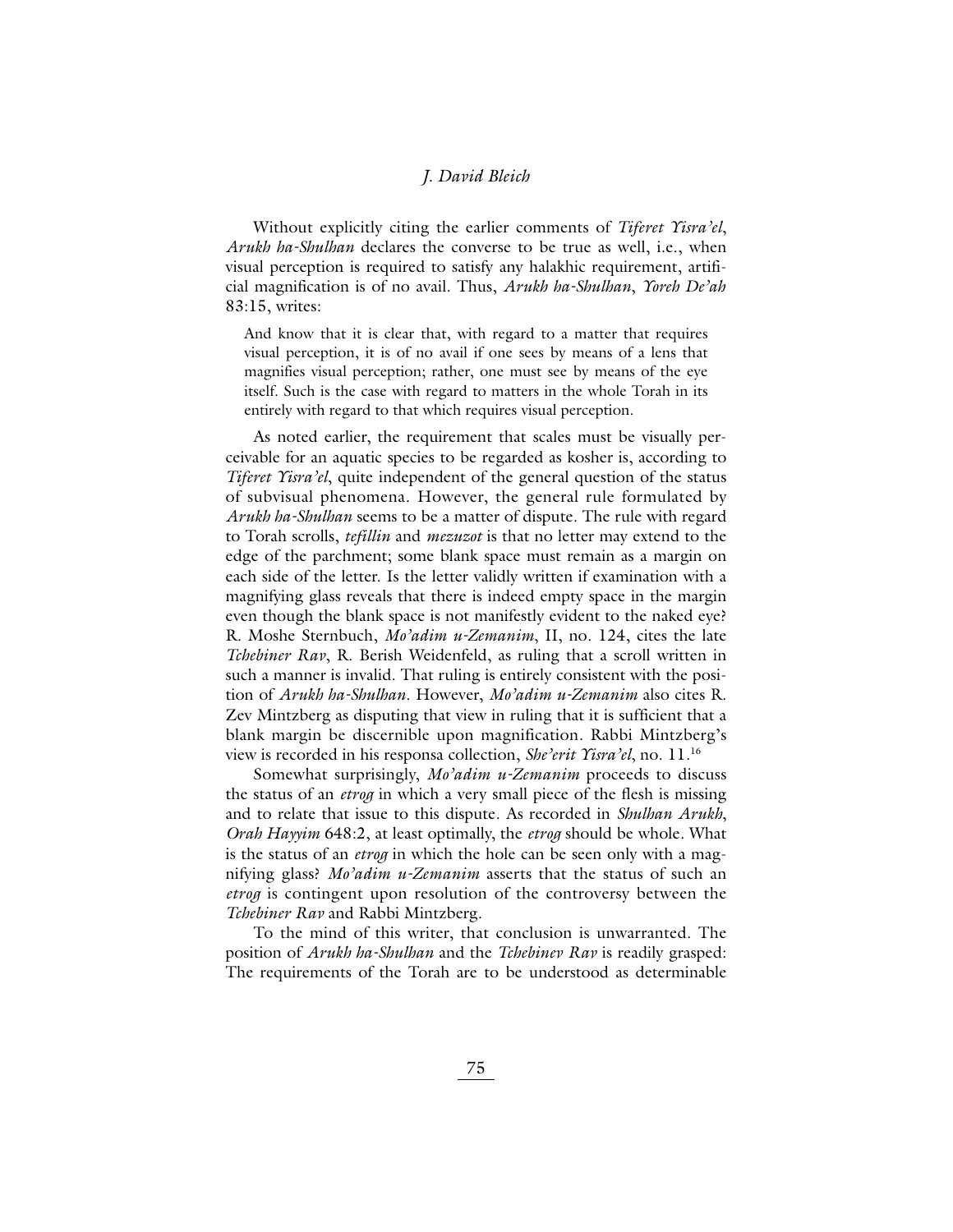under ordinary circumstances. The "creeping" organisms interdicted by Scripture are defined as creatures that would have been perceived as "creeping" at the time of revelation at Mount Sinai. "*Ein ha-Kadosh barukh Hu ba be-teruniyah im beriyotav*—The Holy One, blessed be He, does not act despotically with His creatures." (*Avodah Zarah* 3a), i.e., at Sinai, the Deity did not establish requirements that they could not possibly meet. The Torah was given to humans, not to angels (*Berakhot* 25b; *Yoma* 30a; *Kiddushin* 54a; and *Me'ilah* 14b). Hence, perforce, the connotation of a "creeping" organism, for example, must be limited to creatures that could have been identified at that time by use of conventional modes of observation. Conversely, according to *Arukh ha-Shulhan*, if God stipulated blank margins for Torah scrolls, *tefillin* and *mezuzot*, the term "*mukaf gevil*" (surrounded by a margin) must have been understood as a visually perceivable margin and hence that must have been—and must remain—the meaning of the term.

Rabbi Mintzberg's position is equally comprehensible. As has been noted earlier, the Gemara declares that "the Torah was not given to ministering angels." Hence microscopic organisms could not have been banned at Mount Sinai. The Torah also requires that scrolls have margins. Of course, at Sinai, a scribe upon completing the writing of such a scroll could not have been certain that a margin existed unless he could have seen the empty space with his naked eye. For much the same reason, a person intent upon fulfilling the *mizvah* of eating *mazah*, which requires him to eat a quantity of *mazah* equal to a *ke-zayit* (an olive) would perforce have to eat a bit more than a *ke-zayit* since absolutely precise measurements are beyond human capacity. That, however, does not imply that the Torah insists that sufficient space be left so that it may be perceived by the naked eye any more so than that the Torah insists that a person eat a bit more than a *ke-zayit* of *mazah*. That which is added for reasons of doubt is not intrinsic to the *mizvah* itself. A person informed by the Holy Spirit that he has consumed a *ke-zayit* of *mazah* need eat no more. Similarly, according to Rabbi Mintzberg, a scribe informed by the Holy Spirit—or by a magnifying glass—that a margin does exist may declare the scroll to be valid.

The question of the suitability of an *etrog* in which a tiny portion has been eroded involves an entirely different issue. Resolution of that question depends upon the definition of the term "missing" (*haser*). Presumably, all would agree that, if it is only angels who realize that a tiny fragment is missing, the *etrog* may be used without hesitation for purposes of fulfilling the *mizvah*. Hence all would agree that "*haser*"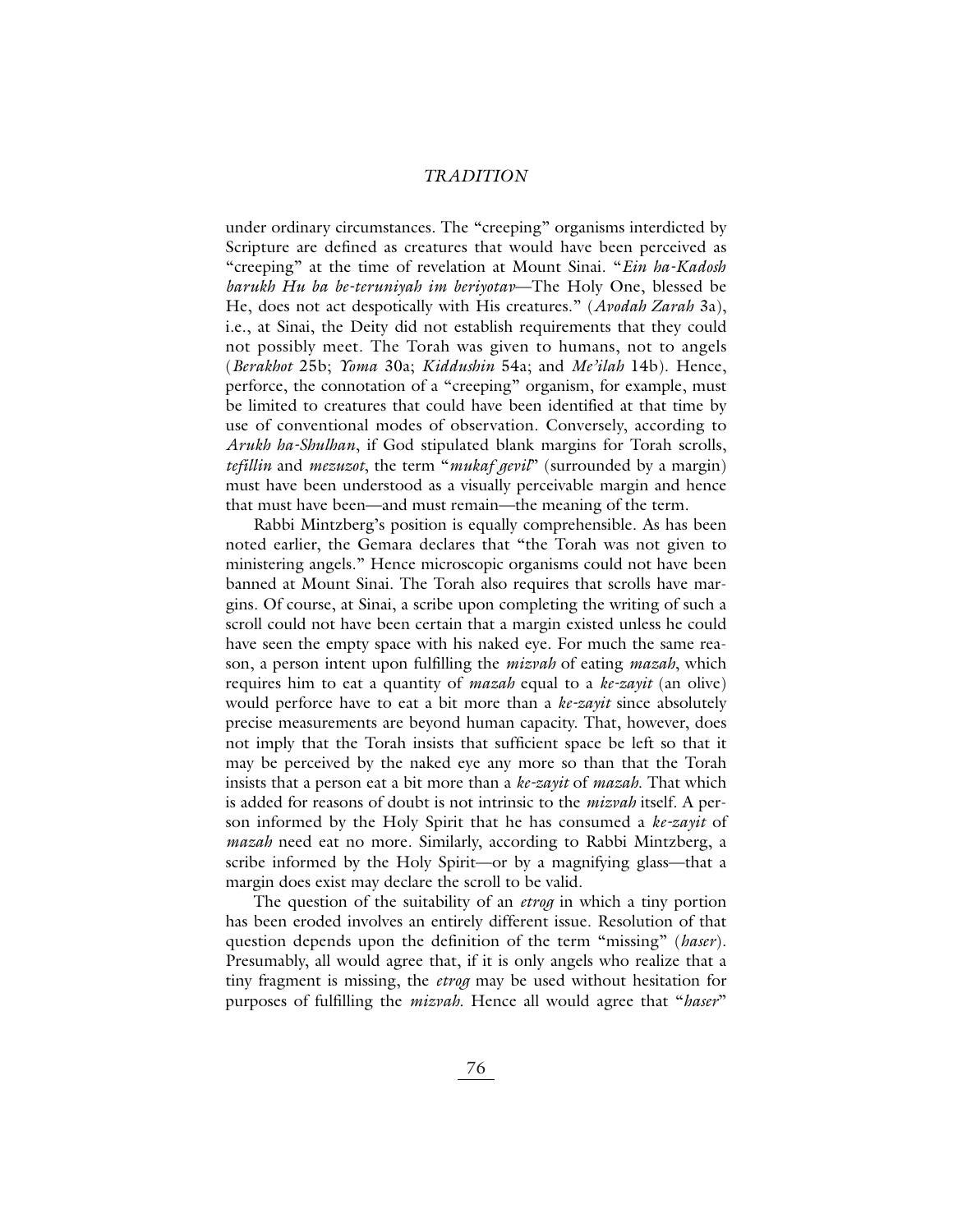must be defined as that which normal human beings, using methods of examination naturally available to them, would perceive as being *haser*. If so, a microscopic erosion, by virtue of halakhic definition, does not render the *etrog* a *haser*. 17

The principle enunciated by *Arukh ha-Shulhan* is readily traceable to the Mishnah, *Nega'im* 4:4. The various forms of *zara'at* described in Leviticus 13 cause defilement only if the manifestation covers the area of a *gris*, usually assumed to be approximately the size of a dime. The Mishnah, *Nega'im* 4:4, states that an afflicted area the size of a *gris* causes defilement even if a hair is encompassed in that area. The hair certainly occupies space and hence the tiny opening through which the hair invades the *zara'at* and displaces the skin cannot itself constitute a site manifesting a symptom of *zara'at*. Nevertheless, the Mishnah declares, "We are not concerned that the space of the black hair may have diminished the *baheret* (one of the forms of *zara'at*) for [the hair] is devoid of substance." Rambam, in his *Commentary on the Mishnah*, *ad locum*, interprets that comment as meaning that "the size of the hole from which the hair emerges is extremely miniscule and lacks *perceivable* [emphasis added] size that would diminish the size [of the *baheret*]."

However, the ruling of the Mishnah with regard to *zara'at* does not really serve to establish a precedent for *Arukh ha-Shulhan*'s thesis. Determining the criteria of what constitutes *zara'at* is distinguishable from other aspects of Jewish law in that Scripture explicitly provides that the determination is to be made "entirely in accordance with the sight of the eyes of the priest" (Leviticus13:12). The determination of impurity by reason of *zara'at* is thus made expressly contingent upon subjective appearance "in the eyes of the priest" rather than upon objective reality.

The basic principle of Jewish law formulated by *Arukh ha-Shulhan* has a parallel in the Roman law maxim "*De minimis non curat lex*—The law takes no cognizance of a trifle." However, the trifle that Jewish law declines to recognize is considerably more trivial than that to which Roman law refers. In fact, it is so trivial as to be, literally, non-perceivable.

One caveat must be added. Assuming that terms employed by Scripture in describing physical entities must be understood as entities perceivable at the time of Revelation, it does not follow that any particular present-day subclinical phenomenon was also subclinical at the time of the giving of the Torah at Mount Sinai. In a note published in R. Yechiel Michal Tucatzinsky's *Bein ha-Shemashot* (Jerusalem, 5689), p. 153, and frequently cited in rabbinic discussions of this topic, R. Iser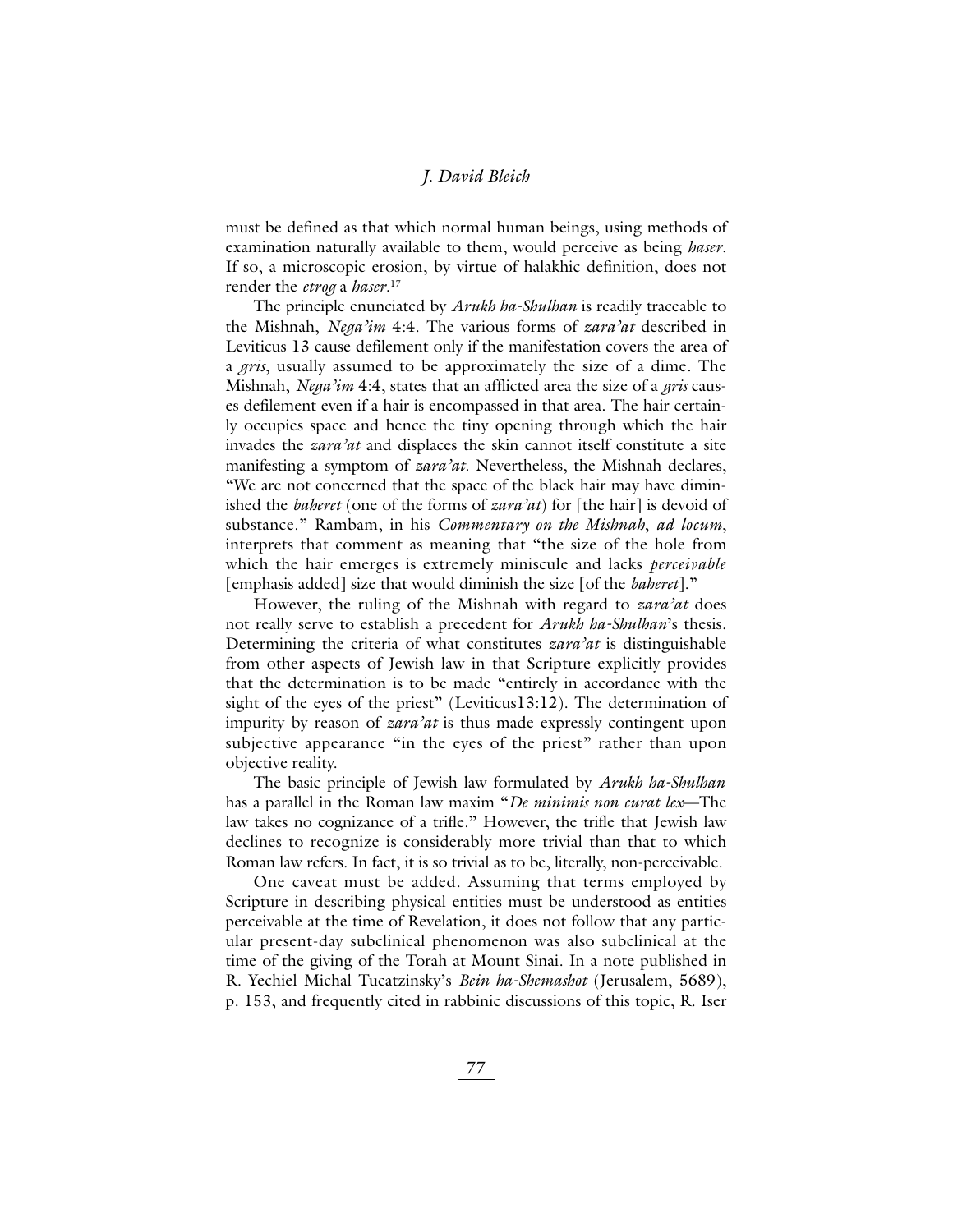Zalman Meltzer suggests that human eyesight was far more keen in ancient times than at present. The Mishnah, *Bekhorot* 54b, states that even in open places animals may be regarded as members of a single group for purposes of tithing so long as the animals are all present within a limited, specified area. As Rashi explains the Mishnah, that area is defined as the area in which the animals can pasture under the supervision of a single shepherd. That, in turn, is defined by the Mishnah as an area having a radius of sixteen *mil*. The Gemara explains that the key to establishing the determination of that radius is the ability of a single shepherd to see, and hence to safeguard, the entire group of animals. As expressed by the Gemara, *ad locum*: "The Sages determined that the eye of a shepherd can master sixteen *mil*." There are various conflicting opinions among rabbinic decisors with regard to the definition of a *mil*. <sup>18</sup> According to the most widely accepted views, calculations of the distance of a *mil* vary from between 960 meters  $(3,149.60 \text{ feet})^{19}$  to approximately  $1,160$  meters  $(3,805.77 \text{ feet})$ .<sup>20</sup> Rabbi Meltzer observes that it is quite impossible for a person to see objects at such a great distance.<sup>21</sup> Accordingly, he concludes that, over the ages, our sense of sight has become dulled.<sup>22</sup> Rabbi Meltzer attributes that phenomenon to widespread reliance upon artificial illumination which, he opines, has caused natural eyesight partially to atrophy. In support of that opinion he comments, "We know that, even today, the Bedouin who do not use our lamps can see very far."

Thus it is certainly arguable that the organisms denoted by Leviticus 11:10-11 are those that were perceivable at the time the commandment was announced and that those organisms remain forbidden even if, in our age, they are no longer visible to the naked eye. However, this is not to say that microscopic organisms are forbidden. Even the shepherd of antiquity did not enjoy omnivision; after all, he could see only a distance of sixteen *mil*. Since that time there has been, at worst, only limited optical degeneration. Perhaps in antiquity the average man possessing eyesight of the quality common among his peers could see with his naked eye even that which is visible to us only upon two, three or even ten power magnification. Consequently, organisms that are but marginally subvisual may well be forbidden but those that can be seen only with a microscope rather than with a magnifying glass could not conceivably be within the ambit of the prohibition.

*Arukh ha-Shulhan*'s position with regard to minute organisms is amplified by R. Samuel ha-Levi Woszner, *Teshuvot Shevet ha-Levi*, VII, no. 122. *Shevet ha-Levi* addresses the problem of insects that are visible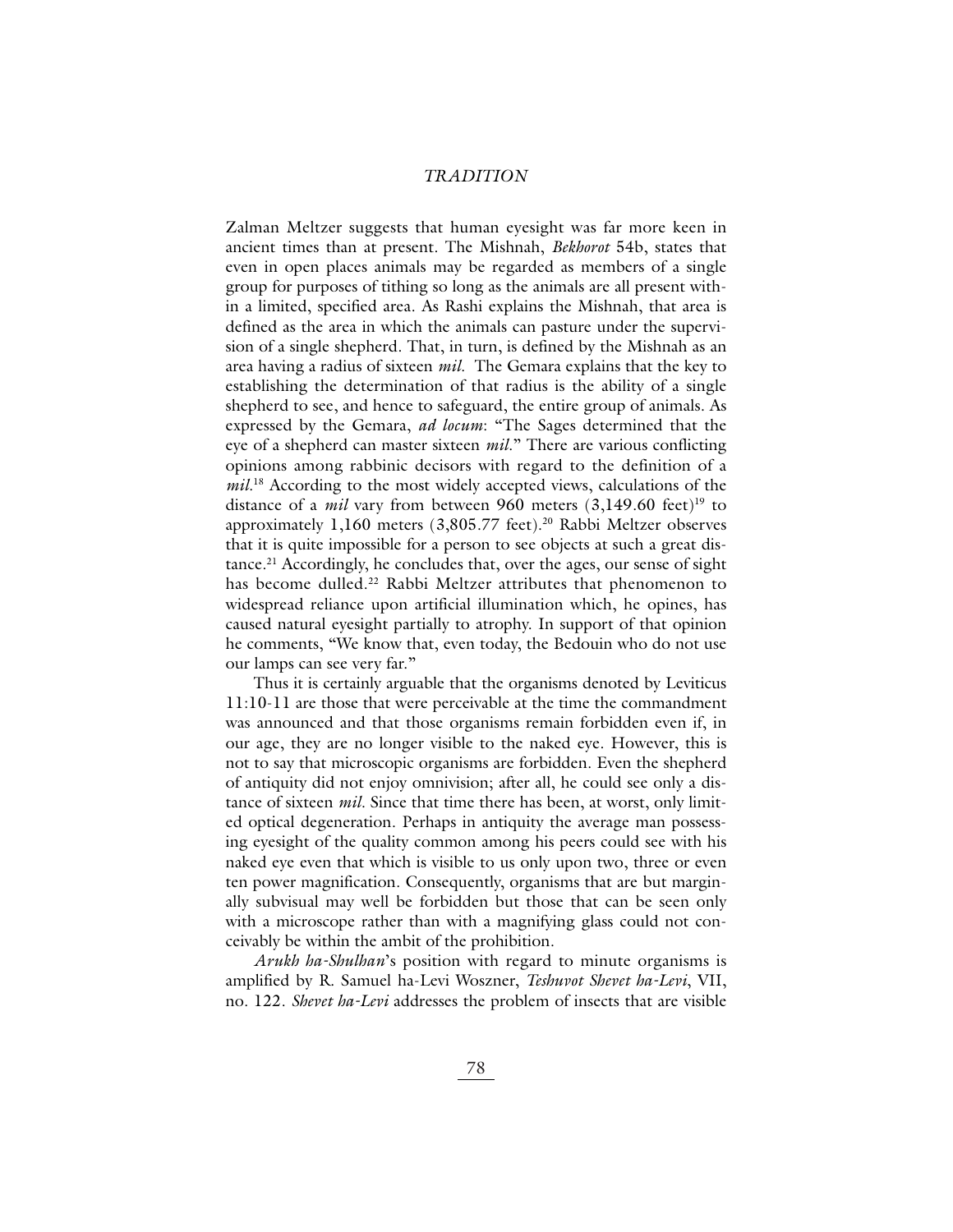to the naked eye but which, upon gross examination, can be seen only as specks or back dots and hence are not recognizable as insects. Since they cannot be recognized as insects by the naked eye due to lack of perceivable limbs, antennae or other discernible body parts, *Shevet ha-Levi* regards them as permissible.

An obvious objection to that view is the ruling of Rema, *Yoreh De'ah* 84:6, with regard to fruit in which a "black dot" is evident. Rema rules that it is forbidden to eat such fruit without first removing the infested portion because the black dot "is the place from which the worm begins to develop . . . and is forbidden just as the worm itself [is forbidden]. (The "black dot" is certainly not perceivable as an organism but it is nevertheless prohibited by Rema. *Shevet ha-Levi* counters that objection by asserting that the organisms or larvae described by Rema will eventually develop into macroorganisms and for that reason they are forbidden even in earlier stages of development. Thus the "black dots" described by Rema are distinguishable from microorganisms that will never become visibly discernible. Basing himself upon *Teshuvot ha-Rashba*, no. 275, *Shevet ha-Levi* also acknowledges that, if the organism can be perceived, or will at any time be perceived, as propelling itself, such locomotion, in and of itself, serves to establish its identity as a forbidden creature.

However, R. Moshe Viya, *Bedikat ha-Mazon ke-Halakhah*, I (Jerusalem, 5758) 2:4, reports that the late R. Shlomoh Zalman Auerbach ruled that organisms that are visible but which are not perceivable as "creeping things" are forbidden. A somewhat different version of Rabbi Auerbach's position is reported by R. Joshua Neuwirth, *Shemirat Shabbat ke-Hilkhatah*, I, 2nd edition (Jerusalem, 5739) 3:37, note 105. Rabbi Neuwirth relates that Rabbi Auerbach originally opined that an organism that can never be perceived as living or mobile cannot be regarded as a "creeping thing that creeps upon the earth" (Leviticus 11:41). However, Rabbi Auerbach later recounted that he heard from persons close to the *Hazon Ish* that the latter considered such organisms to be forbidden. In point of fact, *Hazon Ish*, *Yoreh De'ah* 14:6, s.v. *veshi'ur*, writes explicitly: "[Even] if the eye does not recognize it because of its small size, if it is yet whole it does not become nullified by virtue of rabbinic decree because of the law of *beryah*."23 *Hazon Ish* clearly maintains that even organisms that cannot be identified as insects are forbidden.24 R. Joseph Shalom Eliashiv is also quoted in *Bedikat ha-Mazon ke-Halakhah*, I, 2:4, note 4, as ruling that all such creatures are forbidden even if they cannot immediately be identified as insects.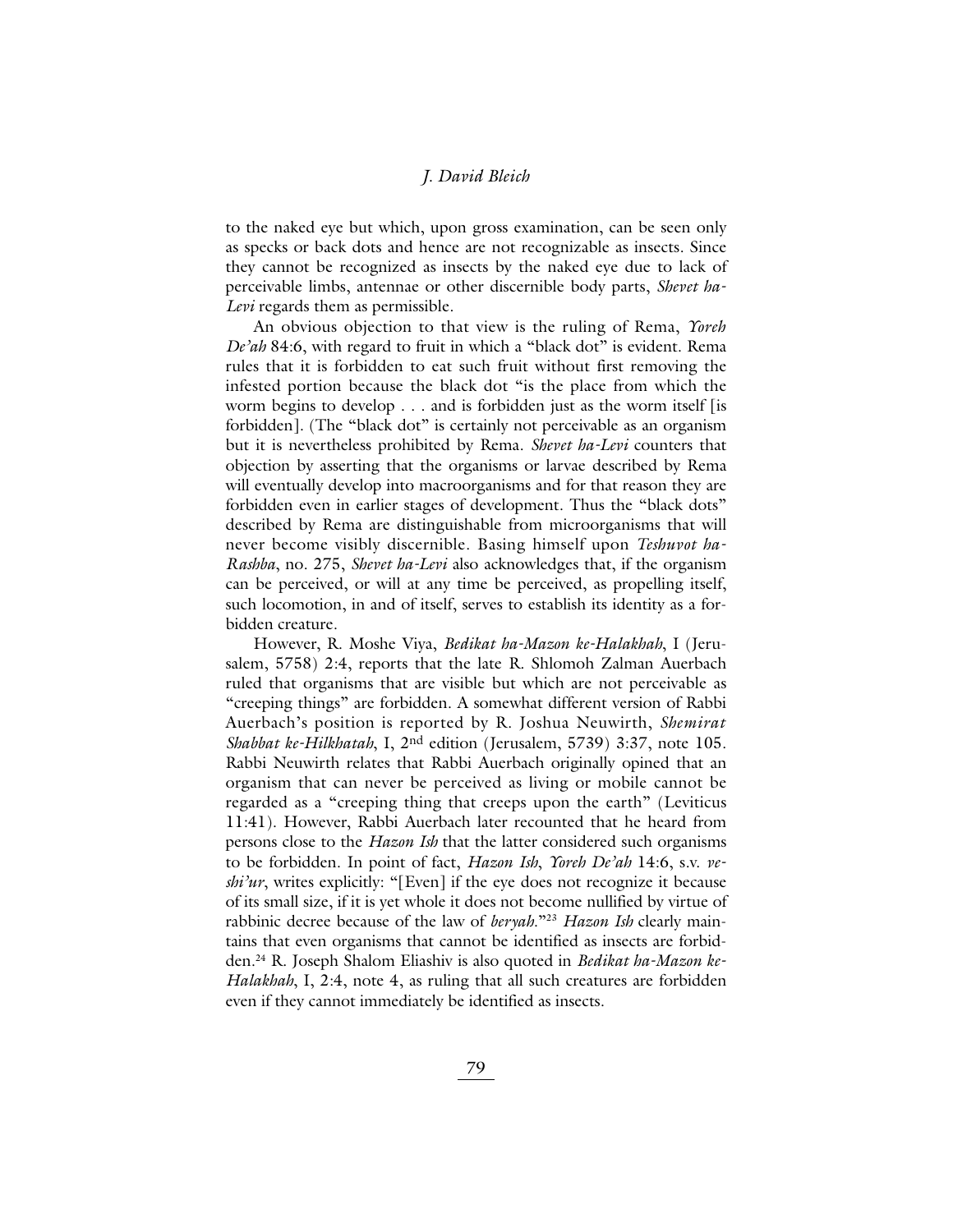In point of fact this issue has no bearing upon the problem of New York City water for the simple reason that many of the copepods in question are clearly recognizable as insects.25

# **III. PERMITTED INSECTS**

# **A. INSECTS SPAWNED IN STAGNANT WATER**

As formulated in Leviticus 11:10, the prohibition against forbidden aquatic creatures reads: "And all that do not have fins and scales in the seas and in the rivers, of all that creep in the waters and of all living creatures that are in the water, they are detestable unto you." The Gemara, *Hullin* 66b, declares that the requirement that aquatic creatures have fins and scales as a condition of dietary acceptability is limited to those that spawn in "the seas and in the rivers" and hence creatures that spawn in stagnant pits or utensils are permissible. The Gemara, *Hullin* 67a, qualifies that exclusion in indicating that creatures that spawn in utensils are permissible only so long as they remain in their aquatic element. Upon emerging, or upon being removed, from water they acquire the forbidden status of "creeping things that creep upon the earth" (Leviticus 11:29) and remain prohibited even if they return to the water from which they emerged. Thus, insects that spawn in stagnant water collected in stationary cisterns or the like are not forbidden unless they become separated from the water that is their natural habitat.

Although the status of reservoirs themselves in this regard is a matter of some controversy,<sup>26</sup> bugs found in water that is collected in a pit or the like, but in situations in which the water originates in a river or stream, cannot *ipso facto* be presumed to be permissible. The status of such organisms is perforce the subject of doubt: Did the insects originate in the free-flowing source and hence they are forbidden or did they spawn in stagnant water subsequent to entering the reservoir? *Darkei Teshuvah* 84:5 rules that such insects are forbidden because of their doubtful status.27

Moreover, as recorded by Rambam, *Hilkhot Ma'akhalot Assurot* 2:18, and *Shulhan Arukh*, *Yoreh De'ah* 84:2, this exclusion from the prohibition is limited to creatures that spawn in stationary bodies of water. According to those authorities, creatures that spawn in water that flows from a stationary collection of water are forbidden because all flowing water is encompassed within the category of "rivers."<sup>28</sup>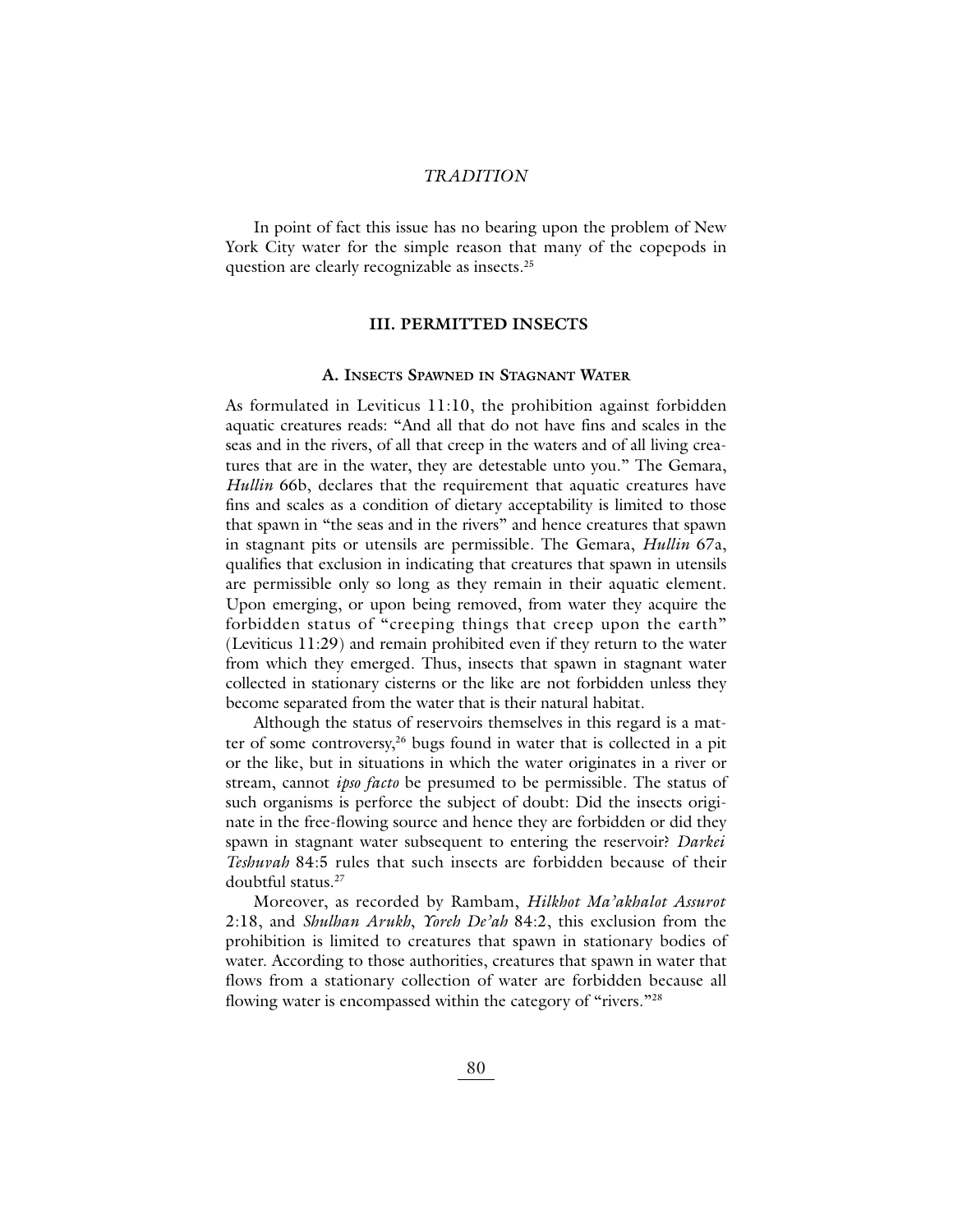To be sure, as indicated by *Darkei Teshuvah* 84:30, bugs found in water flowing from a cistern through a pipe are indeed permissible since such insects have not emerged from a utensil. Accordingly, insects that spawn in the pipes that form the distribution system would appear to be permissible. However, such insects may be permissible only if the pipe is not attached to the ground. *Darkei Teshuvah*, *loc. cit*., suggests that a pipe attached to the ground loses its status as a utensil and becomes an integral part of the earth to which it is attached or in which it is implanted. Accordingly, insects that spawn in such pipes, or in an aqueduct, are in the category, not of "creeping things that creep in the water," but of the entirely distinct category of "creeping things that creep on the ground." Creatures that do not spawn in flowing water or in utensils are creatures that "creep on the ground" and hence are forbidden despite the fact that they spawn in a liquid medium.

Furthermore, and perhaps most significantly, upon recording the permissibility of ingesting insects found in stagnant water, *Shulhan Arukh, Yoreh De'ah* 84:1, carefully adds, "therefore one may *bend* and drink from them." Rema appends the explicit comment that it is forbidden to draw water in a utensil in order to drink the water drawn in such manner. As explained by *Shakh* and *Taz*, *ad locum*, when a utensil is used for drawing water there is a distinct possibility that the insect may attach itself to the wall of the utensil. Insects that spawn in utensils are permissible only so long as they do not emerge from their aquatic habitat. Upon attaching themselves to the wall of the utensil (for some authorities only if the insect precedes the flow of water but for other authorities even if the insect rises from the water in the utensil to the dry portion of the utensil) the insect becomes prohibited and remains so even upon its return to an aquatic environment.

*Kisei Eliyahu*, *Yoreh De'ah*, 84:1, cited by *Darkei Teshuvah* 84:9, suggests that, in actuality, the problem associated with water drawn in a utensil is a matter of practical concern only with regard to relatively large insects. *Kisei Eliyahu* suggests that extremely small, barely perceivable insects, once they have emerged from the water, are not capable of returning. Nevertheless *Kisei Eliyahu* urges that one not drink water infested even with miniscule organisms without prior straining.

In contradistinction to the understanding of *Shakh* and *Taz*, *Darkei Teshuvah* 84:13 cites *Pri Tohar* 84:1 who, basing himself upon *Issur ve-Hetter*, rules that it is permissible only to bend and drink water but that otherwise the insects, once they are removed from their original habitat even if only by means of a utensil, are forbidden. Thus, according to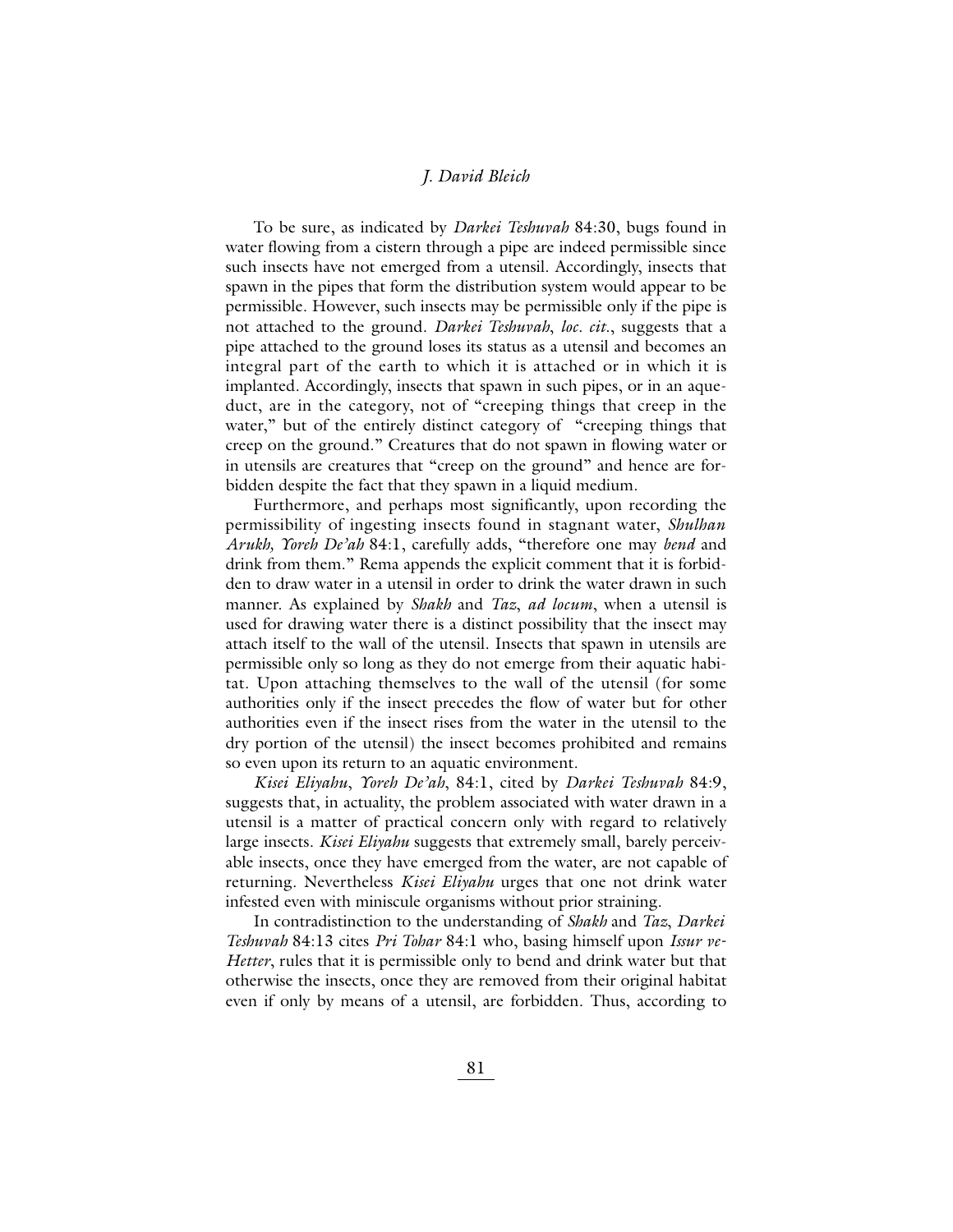*Darkei Teshuvah*, if insects are present in the water, they become forbidden immediately upon being drawn into a glass or a pot.

#### **B. INSECTS PRODUCED BY SPONTANEOUS GENERATION**

*Hazon Ish*, *Yoreh De'ah* 14:10, advances a further consideration that would serve effectively to prohibit imbibing any organism that spawns in reservoirs. *Hazon Ish* assumes that the exclusion of organisms spawned in stagnant water from the prohibition concerning "creeping things" is based upon the rationale that they are not the product of sexual reproduction but are generated by the "hylic power" of the water. Otherwise, contends *Hazon Ish*, they should be forbidden, if not by virtue of their own identity, then by virtue of the fact that they are the "*yozei*" or emission of a non-kosher entity and the applicable principle is that any food product that "emerges" from a non-kosher organism is, *ipso facto*, non-kosher regardless of its own characteristics.29 By way of comparison, *Hazon Ish* points out that a fish hatched in stagnant water from an egg laid by a non-kosher mother is certainly non-kosher.30

*Hazon Ish*'s position has implications beyond his actual statement. *Hazon Ish* appears to address only the issue of the status of an organism produced by progenitors who were themselves spawned in naturally flowing bodies of water. However, if his underlying position is taken literally, *viz*., that only aquatic organisms arising in stagnant water *sui generis* are exempt from the requirement of fins and scales, organisms that may be so categorized may well constitute a null class.

The Gemara, *Shabbat* 107b, declares that *kinim*, generally identified as lice, may be exterminated on *Shabbat* with impunity since they do not reproduce sexually. The implication is that lice are the product of spontaneous generation. However, since the time of Pasteur, science has rejected the notion of spontaneous generation and insists that no living organisms are reproduced asexually. That perception obviously has implications with regard to the halakhic status of *kinim.*<sup>31</sup> Some scholars have taken the position that scientific reports based upon the clinical observations of researchers are unreliable and hence the Halakhah does not change.<sup>32</sup> Alternatively, it is possible to acknowledge the reliability of the scientific evidence but to recognize that the categorical proposition that no organisms can arise *sui generis* is an inductive generalization which may admit of exceptions and hence may not be universally correct. It may also be maintained that presently extant lice are not identical with those catego-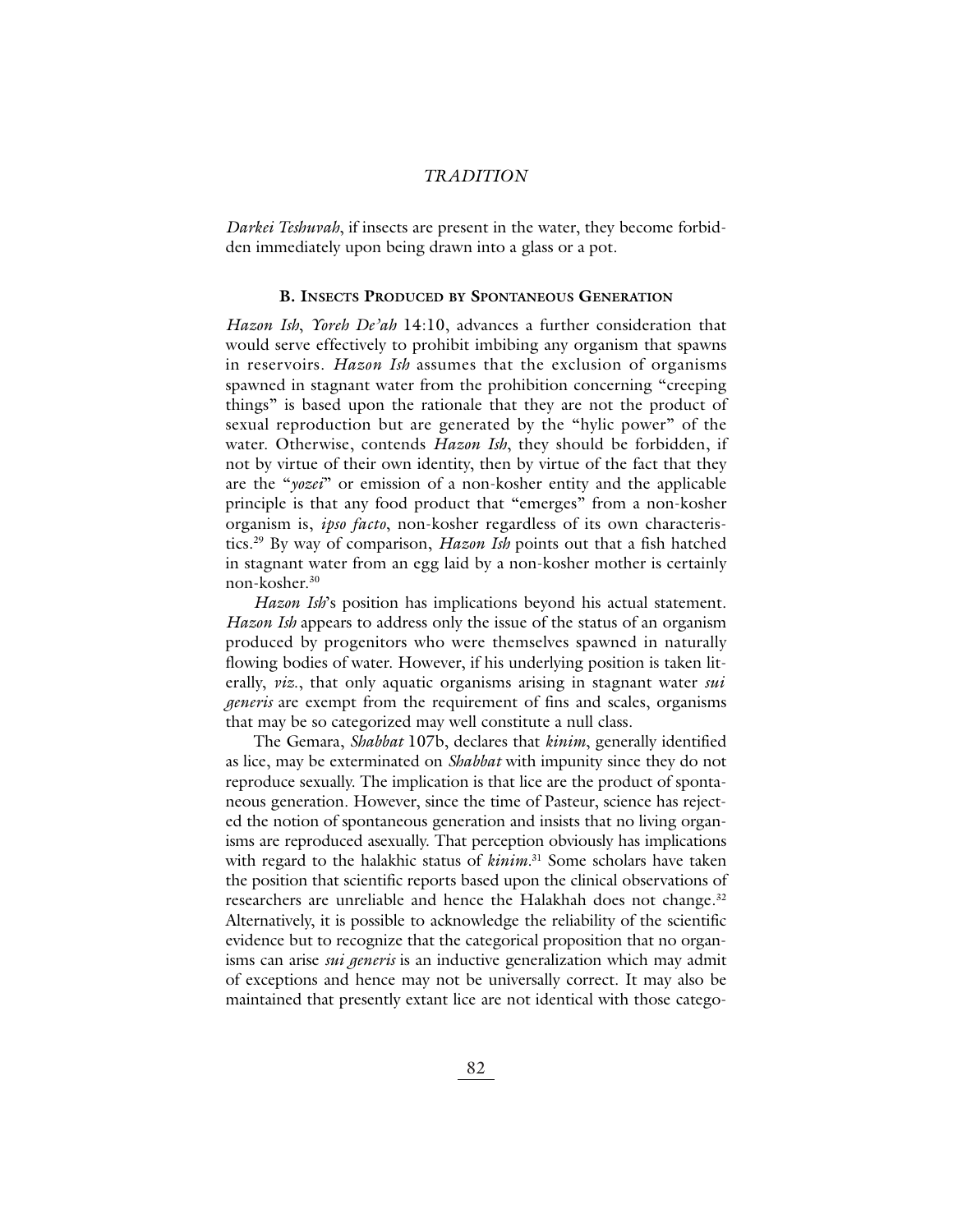rized in this manner by the Gemara and that the *kinim* described by the Gemara no longer exist.<sup>33</sup>

At least one scholar, R. Isaac Lampronti, *Pahad Yizhak*, *erekh zeidah*, accepts the scientific finding negating spontaneous generation and pursues it to its logical conclusion. *Pahad Yizhak* asserts that there is no specific Oral Law tradition with regard to *kinim* as a particular species. *Pahad Yizhak* insists that the principle announced by the Sages is entirely correct in theory but that, empirically, the class of organisms that reproduce spontaneously may be a null class. He points to another talmudic discussion recorded in the Gemara, *Pesahim* 94b, involving a scientific disagreement between the Sages and the "wise men of the nations of the world" in which the Gemara reports that R. Judah the Prince conceded that the "wise men" were correct and that the Sages had erred.<sup>34</sup> Accordingly, he concludes that, in light of present-day scientific knowledge, killing lice on *Shabbat* must be regarded as a capital offense.

If any one of these methods of reconciling the Gemara's position with regard to *kinim* and scientific theory is accepted and is coupled with the view expressed by *Hazon Ish* regarding the rationale underlying the exclusion from the requirement of fins and scales of organisms spawned in stagnant water, it follows that the provision of law formulated in *Hullin* 66b permitting such insects is a dead letter and that no such organism is permitted.

This writer has long contended that the halakhic principle enunciated by the Gemara with regard to lice is not intended as a literal statement with regard to reproduction. Rather, it is but another manifestation of the principle that Halakhah is predicated upon gross phenomena. As noted earlier, halakhic authorities have uniformly recognized that dietary restrictions do not apply to the imbibing of subvisual creatures. It is similarly arguable that references to regulations applicable solely to species that engage in sexual reproduction are intended as references to *perceivable* sexual reproduction; hence sexual reproduction that is not perceived as such is treated by Halakhah as if it occurred spontaneously. Put somewhat differently, Halakhah is not based upon ontological reality but upon phenomenological perception.<sup>35</sup>

R. Meir Simchah ha-Kohen of Dvinsk, *Meshekh Hokhmah*, *Parashat Bo*, cites R. Elijah of Vilna who maintains that the reasons or considerations advanced by the Sages in explanation of the various ordinances that they promulgated are not exhaustive in nature; rather, for reasons best known to themselves, they frequently reserved other considerations *in pectore*. In actuality, that position was formulated much earlier during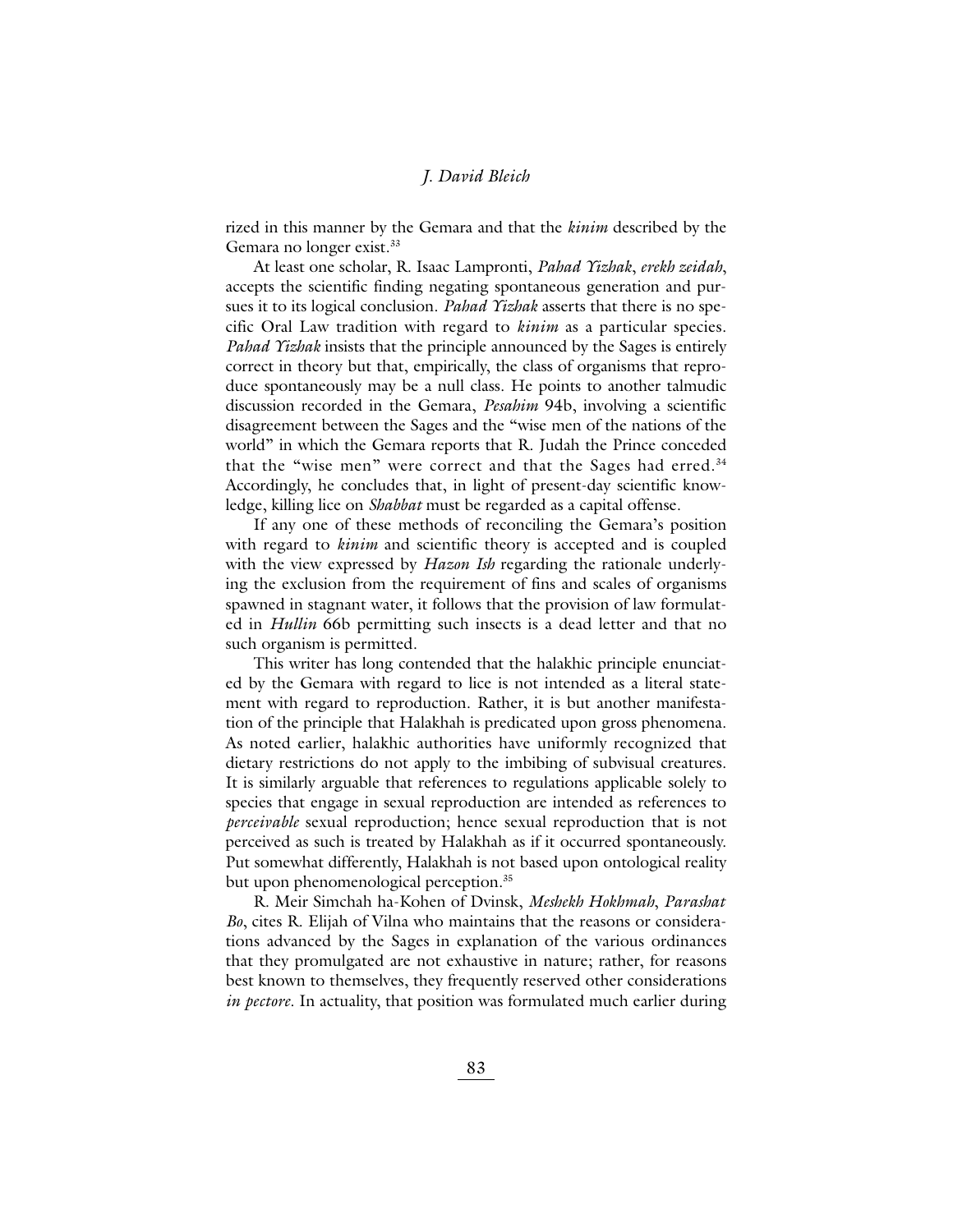the Ge'onic period in a responsum of Rav Ha'i Ga'on as recorded in *Teshuvot ha-Ge'onim*, ed. *Mekizei Nirdamim* (Lych 5683-5684), no. 1.

In a comment published in R. Eliyahu Dessler's *Mikhtav me-Eliyahu*, IV, 355, note 4, the editor reports that Rabbi Dessler resolved the problem concerning *kinim* in a similar fashion: The halakhic ruling was transmitted to the Sages as a tradition received at Sinai and, although they endeavored to present a reasoned basis for that tradition, the rationale they advanced was neither exhaustive nor necessarily accurate. In his words:

The explanation does not determine the law. Rather the opposite: the law determines the explanation and the reason mentioned in the Gemara is not the sole possible reason with regard to the matter and if, at times, they presented reasons that are in accordance with the knowledge of nature of their day it is our obligation to seek other explanations in accordance with the knowledge of nature of our day by means of which the law will remain steadfast in its place.

. . . But even if a proper reason is not found, we believe with perfect faith that the law is a true law and we hope to God that He will enlighten our eyes to find an appropriate explanation.<sup>36</sup>

If either of these theses is correct—or if the stance that science is simply wrong is adopted—the Halakhah with regard to exterminating *kinim* on *Shabbat* as well as the Halakhah regarding creatures spawned in stagnant water remains unchanged.

# **IV. BITTUL (NULLIFICATION)**

Infested water might nevertheless be permissible were the principle of *bittul* applicable, i.e., nullification by means of adulteration in a permitted substance sixty times as great. However, despite the minuscule size of the copepods that may be present in tap water, they do not become nullified by virtue of the relatively copious quantity of water in which they are found. The most obvious consideration rendering the principle of nullification inoperative is the fact that even a tiny insect is, by definition, a "creature" or *beriyah* (but among talmudists commonly vocalized as "*beryah*") that is not subject to nullification.<sup>37</sup> A second consideration rendering nullification inoperative is the fact that nullification occurs when the identity of the prohibited substance is lost by virtue of the fact that its identity becomes submerged in that of the overwhelm-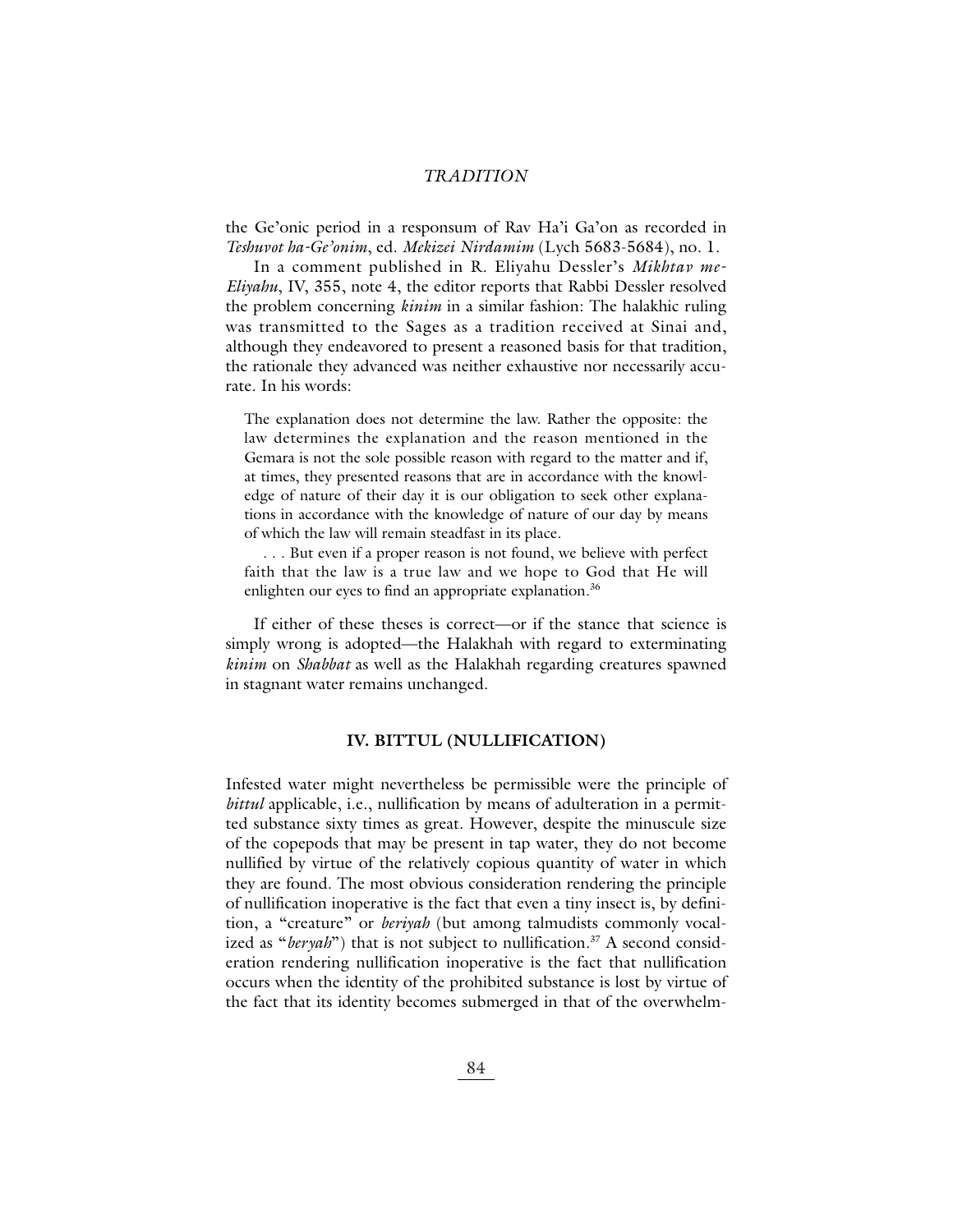ingly larger substance.<sup>38</sup> Hence, in circumstances in which the forbidden substance remains recognizable despite adulteration, it has certainly not lost its identity and hence is not subject to nullification.<sup>39</sup> R. Moshe Viya, *Bedikat ha-Mazon ke-Halakhah*, I (Jerusalem, 5758), p. 142, note 12, cites R. Joseph Shalom Eliashev, R. Nissim Karelitz, R. Samuel ha-Levi Woszner and R. Ben-Zion Abba Shaul as maintaining that a forbidden substance that can be discerned only with "great effort" (*torah gadol*) is not regarded as "perceivable" (*nikar*) and hence is subject to nullification provided that it is not a *beryah*. <sup>40</sup> That point is also made by R. Shlomoh Zalman Auerbach in a responsum published in that volume, pp. 178-179.

R. Chaim Oberlander seems to suggest that even if it is assumed that extremely tiny insects are subject to nullification because they can be recognized only with "great effort" they may nevertheless not be subject to nullification for an entirely different reason. Rema, *Yoreh De'ah* 98:4, rules that if a small quantity of milk falls into a large pot containing a meat product the milk is not automatically nullified. Rather, cold water must be poured into the pot. The cold water will cause the milk to rise so that it may be skimmed from the top. The reason nullification of the milk does not occur is that the food is a "*davar she-yesh lo matirin*," i.e., the principle of nullification applies only if the food cannot otherwise be eaten in a permissible manner. Since cold water will cause the milk to rise, the remaining food may be eaten in an entirely permissible manner. However, rules R. Jonathan Eibeschutz, *Kereti u-Peleti*, *Peleti* 98:61, in a situation in which food would become spoiled in the process of being mixed with cold water and thereby become inedible, the usual principle of nullification would apply. *Kereti*, however, apparently accepts the basic principle that prohibited substances that can be recognized only upon exertion of effort do become nullified.

However, *Pri Megadim*, *Mishbezot Zahav* 98:7, advances an entirely different explanation for Rema's ruling. *Pri Megadim* explains that, in the circumstances described, the milk is regarded as "recognizable" since it can be rendered visually perceivable by adding cold water. In effect, *Pri Megadim* posits that even a merely potentially recognizable entity is considered to be "recognizable." <sup>41</sup>

It is, however, not at all clear that *Kereti* accepts the notion that nullification occurs when the prohibited substance can be recognized only with "great effort." The situation involving milk falling into a pot of meat is readily distinguishable from instances in which small particles of a forbidden substance became mingled with a much greater quantity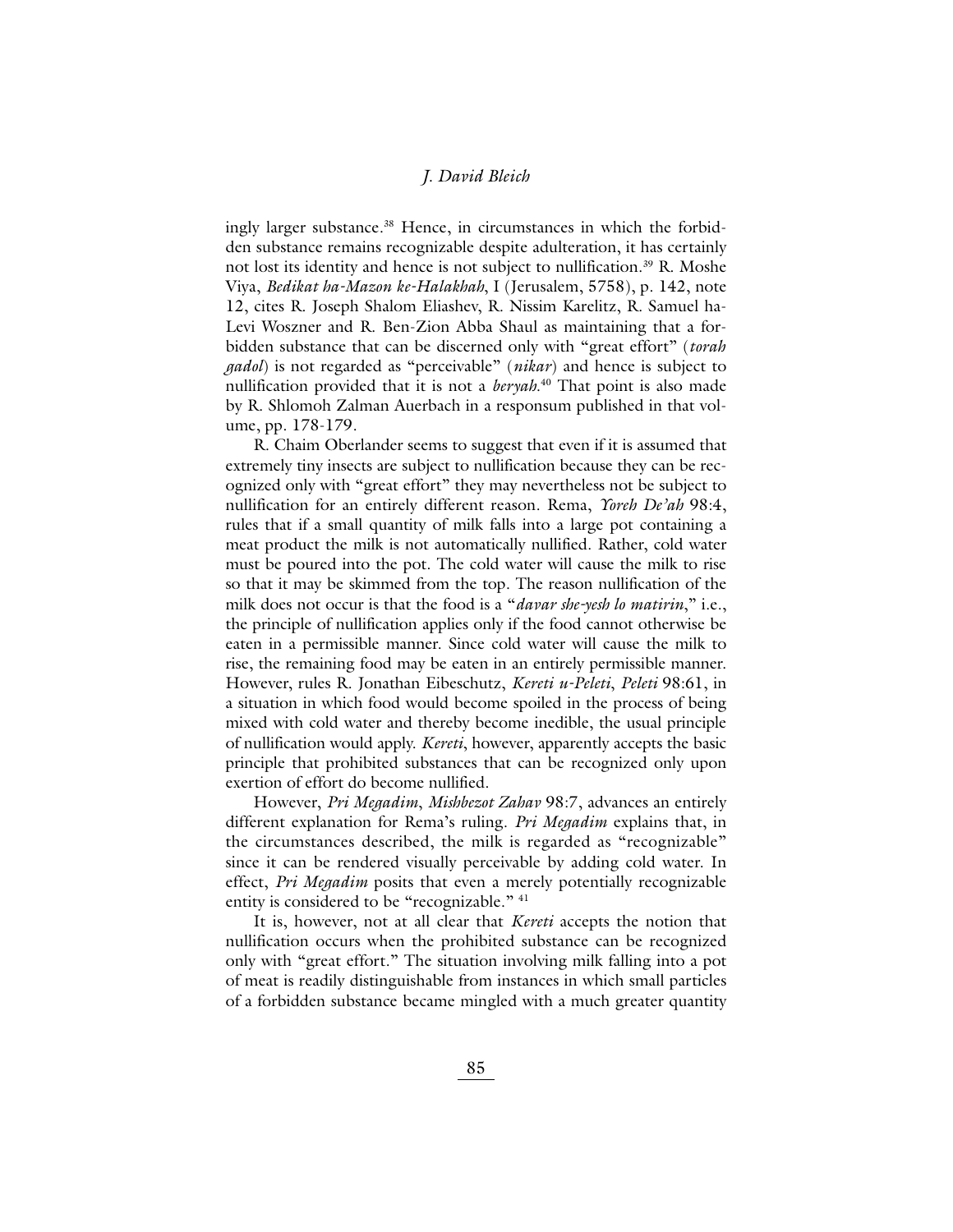of a permitted foodstuff. In the former case the milk is presently not at all recognizable; unless and until cold water is added to the mixture it is impossible to detect the presence of milk. In the latter case, the exceedingly small forbidden entities can presently be detected, albeit only with great effort, upon meticulous sifting and scrutiny. The milk may be subject to nullification since it is presently entirely undetectable whereas the minute but detectable particles may not be subject to nullification.<sup>42</sup> Indeed, R. Jonathan Eibschutz himself, *Peleti* 84:19, rules that a forbidden substance, when recognizable, is not subject to nullifcation even if it can be recognized only upon exertion of great effort. That is also the view of *Pri Megadim*, *Yoreh De'ah*, *Siftei Da'at* 84:35 and *Hazon Ish*, *Yoreh De'ah* 14:6.43

However, R. Menachem Mendel Schneersohn, *Teshuvot Zemah Zedek*, *Yoreh De'ah*, no. 70, asserts that a forbidden substance that can be recognized only upon "great effort" does become nullified. That is apparently also the position of *Arukh ha-Shulhan*, *Yoreh De'ah* 100:7. Rabbi Viya, *Bedikat ha-Mazon ke-Hilkhatah*, I, 7: introd., note 1, states that a similar conclusion can be inferred from the discussions of *Teshuvot ha-Rashba*, I, no. 259 and R. Chaim Halberstam, *Teshuvot Divrei Hayyim*, II, *Yoreh De'ah*, no. 54.

Even more akin to the case at hand is the ruling of *Issur ve-Hetter* 32:9, cited by *Darkei Mosheh*, *Yoreh De'ah* 104:1, to the effect that a prohibited substance that falls into a liquid but which can be removed by straining is not subject to nullification. Copepods can readily be eliminated from the tap water by means of filtration.

# **V. BOILED WATER AND COOKED FOOD**

There are, however, circumstances in which *bittul*, or nullification, may be applicable. With regard to fruit that requires examination for possible insect infestation, *Shulhan Arukh*, *Yoreh De'ah* 84:9, rules that, if the unexamined fruit has been cooked in a manner that renders subsequent examination impossible, *post factum*, the cooked fruit is permissible. As explained by *Shakh*, *Yoreh De'ah* 84:29, that ruling is predicated upon the principle of *sefek sefeika* or "double doubt," i.e. first, the presence of an insect is doubtful and secondly, even if present, it is possible that the insect has been crushed and hence has become nullified in the larger quantity of permissible foodstuff. Citing earlier sources, *Shakh* concludes that, in a locale in which infestation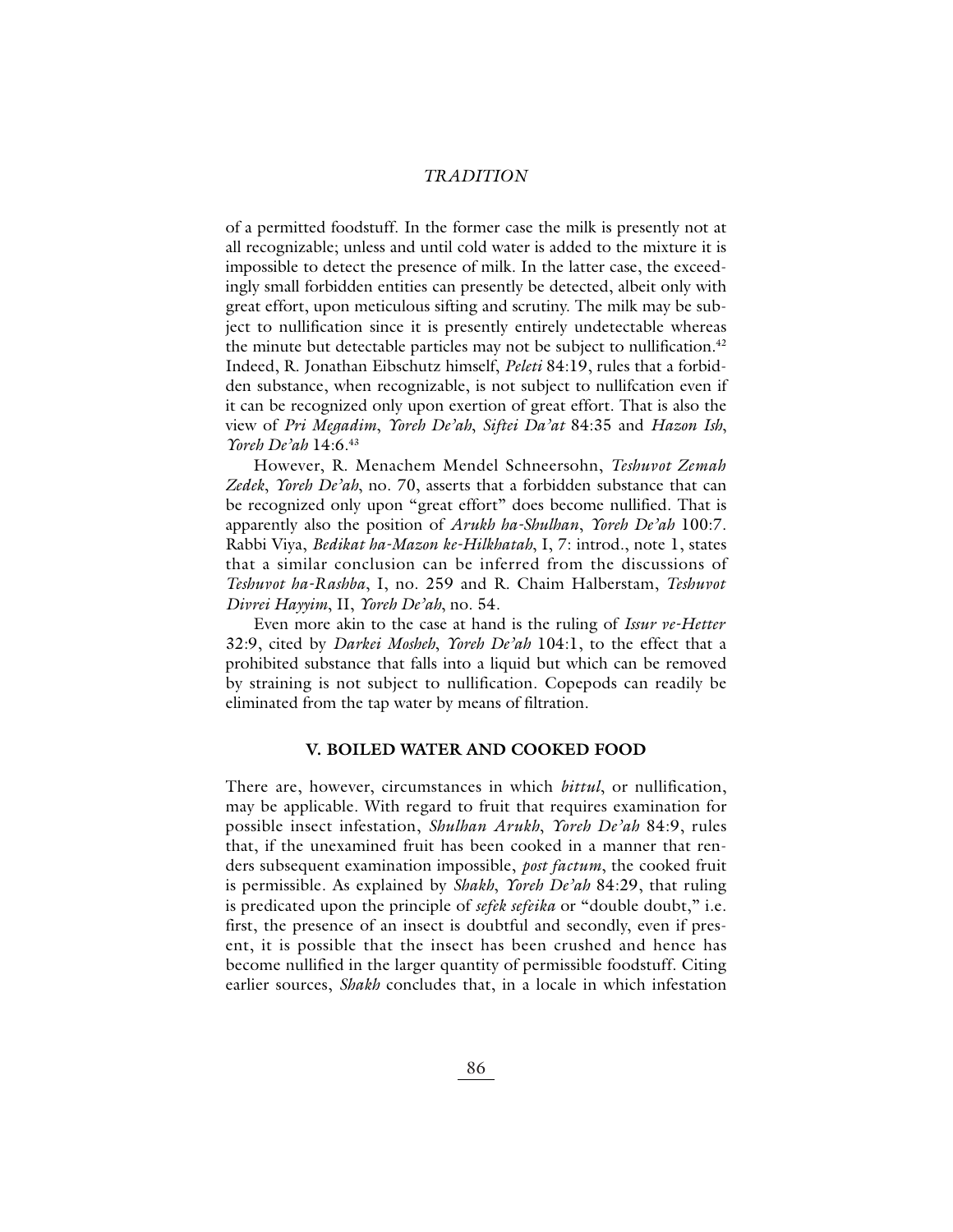by insects has been established "*huhzeku*," the presence of insects in the fruit must be regarded as tantamount to a certainty and hence the food is forbidden.<sup>44</sup>

However, *Taz*, *Yoreh De'ah* 84:17, disagrees with *Shakh* in maintaining that, upon cooking, the foodstuff is permissible even if it is known that such fruit is commonly infested. According to *Taz*, even if there is but a "remote possibility" (*zad rahok*) that no insect was present, the food is permissible on the basis of the principle of *sefek sefeika*. 45

Rabbi Oberlander seeks to relate that controversy to the situation of unexamined water used for cooking. Applying the principle of *sefek sefeika*, he asserts that the cooked food is permissible. Even in situations in which the presence of copepods is widespread, the cooked food or boiled water, he argues, is permissible according to *Taz*. However, in the opinion of this writer that conclusion is not warranted. It is surely the case that insects typically found in fruit quite often become crushed or dismembered in the process of cooking; hence the status of such an organism in food that has been cooked is indeed a matter of doubt. There is, however, to the best of this writer's knowledge, no evidence that such crushing takes place when extremely miniscule, barely visible organisms (such as copepods) find their way into a pot. Such tiny creatures, it would seem, will remain intact unless a concerted effort is made finely to grind the food in question. Accordingly, insofar as use of boiled water for tea, coffee and the like is concerned, there is no reason to assume that any organism becomes crushed in the boiling processes. Moreover, as noted by *Teshuvot Maharam Lublin*, no. 27, *Teshuvot Shirat Zion*, no. 28, and *Teshuvot Rav Pe'alim*, IV, *Yoreh De'ah*, no. 8, although in cooking, a process in which food is often rinsed by hand and stirred by means of a cooking utensil, there is a realistic likelihood that any organism present may become crushed, such crushing is not likely to occur when water is simply boiled in a kettle or a pot.

Indeed, R. Yitzchak Bistritsky, *Or Yisra'el*, p. 203, reports that, after boiling water for three quarters of an hour, he found copepods that were completely intact.46 Hence, empirically, there is no *sefek sefeika* that would render such cooked food permissible. Moreover, as Rabbi Oberlander himself notes, tea or coffee can readily be strained even after it has been fully prepared. Obviously, although it is not permitted to cook forbidden objects in reliance upon nullification, coffee that has already been brewed by a method in which a filter is employed is permissible.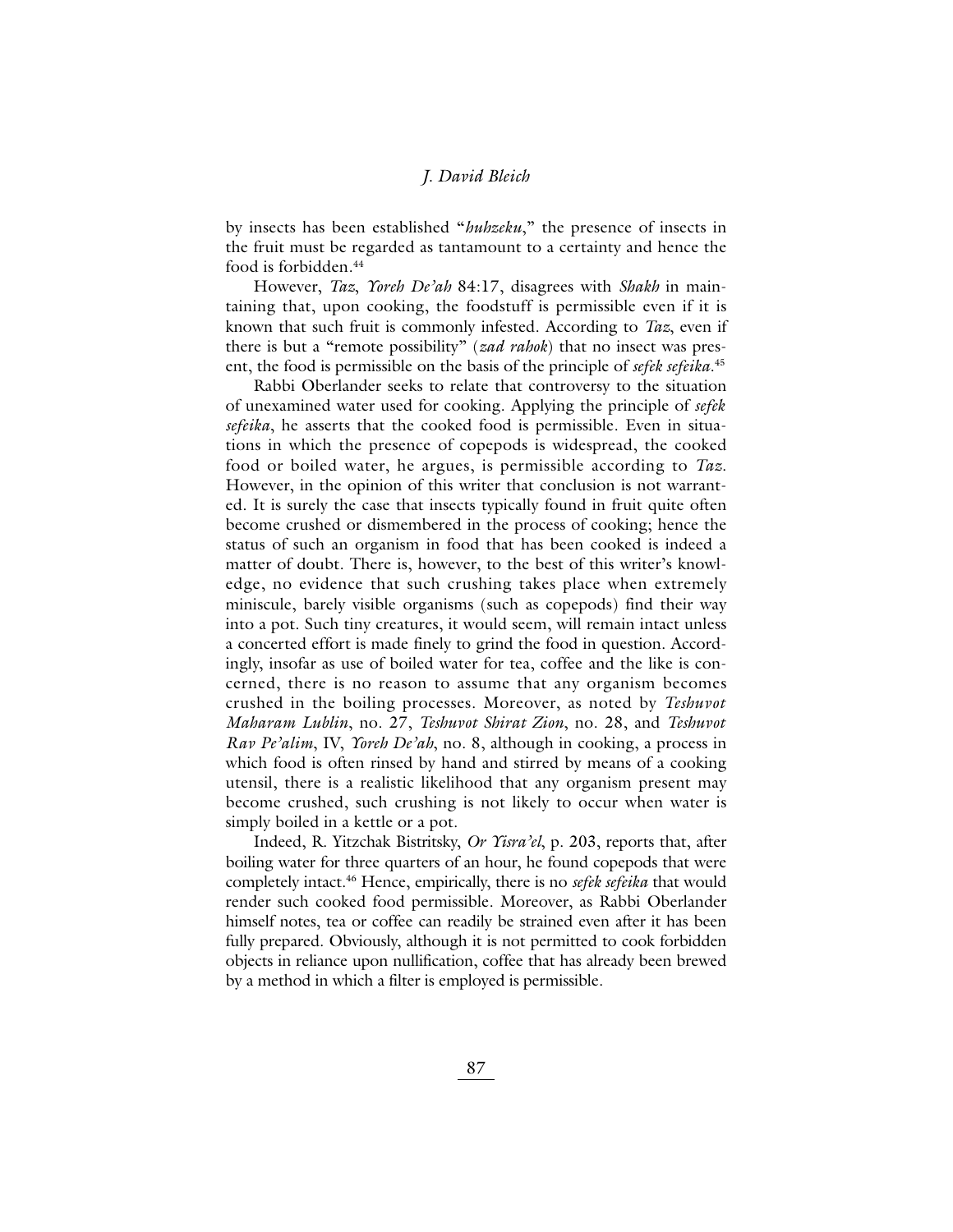# **VI. USE OF FILTERS ON** *SHABBAT*

Use on *Shabbat* of a faucet to which a filter has been attached presents an entirely different problem. Removal of an insect from a food product or from a beverage on *Shabbat* presents a problem of *borer*, i.e., the prohibited "selection" or removal of a waste product or undesired object, e.g., from food to be eaten or from other objects to be used for some other purpose. Ordinarily, an insect might be removed together with a small quantity of the food or beverage in which it is found rather than in isolation. Since a portion of the perfectly desirable foodstuff is removed together with the disdained entity, the separation remains incomplete and hence permissible. However, a filter will remove only the insect as well as any other fragments of undesired dross. Hence the problem of *borer*, or impermissible separation, arises.

The problem, however, exists only if there is a desire and need to achieve a separation. A person who does not suspect the presence of a forbidden organism and who would be perfectly willing to drink unfiltered water may open a faucet to which a filter has been attached. By the same token, there is no problem with using filtered water for washing one's hands on *Shabbat* since there is no reason to be concerned with the presence of insects in water used for that purpose. A similar problem is identified by R. Joshua Neuwirth, *Shemirat Shabbat ke-Hilkhatah*, I, 3:56, note 163, who reports that R. Shlomoh Zalman Auerbach expressed astonishment at the use of a filter on the first and last days of *Pesah* by individuals concerned with regard to possible contamination of the water supply by *hamez*.

Comprehensive discussions of the issues involved in straining water on *Shabbat* are presented by R. Chaim Oberlander and R. Joel ha-Levi Rosner in the Tishri 5765 issue of *Or Yisra'el*. 47

The issue of straining water on *Shabbat* for a comparable purpose was first addressed by *Kaf ha-Hayyim*, *Orah Hayyim* 319:120. *Kaf ha-Hayyim* ruled that, in Jerusalem, water might be strained on *Shabbat*. Apparently, during the period in which that work was written, there was concern that insects might be present in the Jerusalem water supply. However, even if present, those insects were not forbidden aquatic creatures since they spawned in cisterns. The concern was solely due to the fact that consumption of insects is revolting to most people and hence is forbidden by virtue of the prohibition "You shall not make yourselves repulsive" (Leviticus 11:43). However, that prohibition is operative only if the presence of insects is known with certainty; if their presence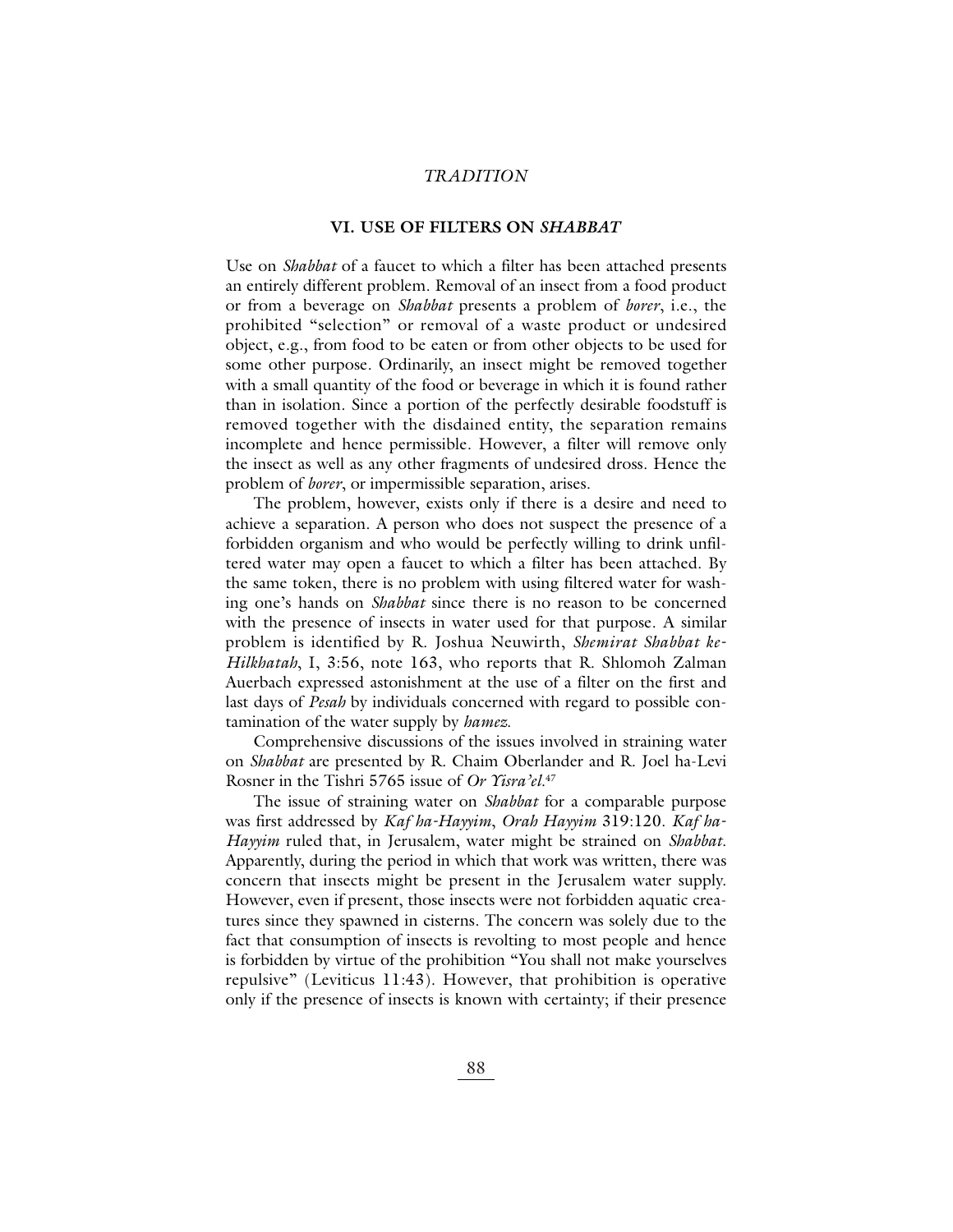is merely doubtful there is no revulsion attendant upon drinking the water. Basically, *Kaf ha-Hayyim*'s position is that, if straining is required as a matter of Halakhah, it is forbidden of *Shabbat* but, if straining is not normatively required, it is permissible. However, in a subsequent comment, *Kaf ha-Hayyim*, *Orah Hayyim* 319: 223, cites earlier authorities who ruled that straining is indeed required. Nevertheless, *Kaf ha-Hayyim* permits straining on *Shabbat* with the stipulation that the straining be performed by two persons acting simultaneously and that the straining be performed in an unusual manner.

R. Abraham Chaim Noe, *Kezot ha-Shulhan*, IV, 125:14, *Badei ha-Shulhan*, no. 37, cites *Hayyei Adam*, *Hilkhot Shabbat*, *Nishmat Adam* 16:5, who suggests that it may be permissible to strain insects that are not repulsive on *Shabbat*. Rabbi Noe asserts that, since the individual has no personal desire to effect the separation but rather the sole consideration motivating a person not to imbibe such insects is the prohibition attendant upon them, there is no prohibition of *borer*. The argument is that the prohibition is attendant only upon separation of something that is not desired from something that is desired. The insects in question are neither objectively nor subjectively undesirable for any mundane reason; they are eschewed only because of concern lest a halakhic prohibition be violated. Selection and separation on the basis of a consideration that is best described as metaphysical, he argues, does not entail a forbidden act of *borer*. However, *Nishmat Adam* regards that distinction as questionable.<sup>48</sup>

*Kezot ha-Shulhan* observes that whether or not insects are present in the water is itself a matter of empirical doubt. Consequently, *Kezot ha-Shulhan* concludes that, according to *Nishmat Adam*, straining on *Shabbat* would be permissible on the basis of the principle of *sefek sefeika* or "double doubt." The identical consideration would render filtering New York City water on *Shabbat* permissible since at any given time the presence of insects is doubtful. The "double doubt" lies in the combination of the doubt with regard to the fact, i.e., the presence of copepods, and the halakhic doubt regarding the permissibility of straining such copepods on *Shabbat*.

*Kezot ha-Shulhan*, however, draws an inference from a ruling of *Shulhan Arukh ha-Rav*, *Orah Hayyim* 319:23, that serves to establish that straining on *Shabbat* is forbidden even if the purpose is to remove insects that are not repulsive. On the basis of that inference, *Kezot ha-Shulhan* rules contrary to the position of *Nishmat Adam*. The source for the ruling that a foodstuff not intrinsically disdained, but rejected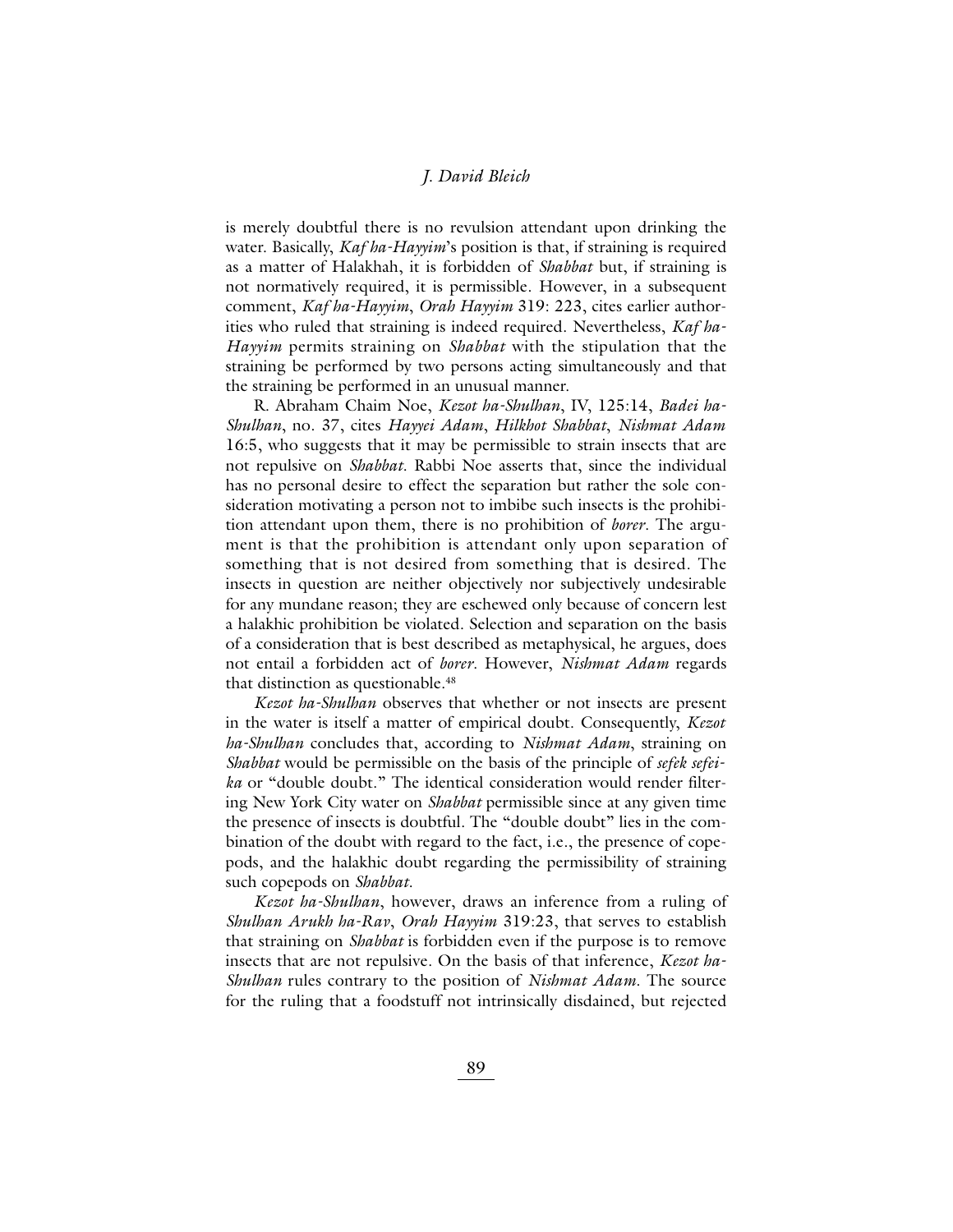only because of its nature as a halakhically prohibited substance, is not subject to the prohibition of *borer* is a statement of *Magen Avraham*, *Orah Hayyim* 500:12, with regard to separation of prohibited fat (*helev*) from meat on *Shabbat*. <sup>49</sup> A similar statement made in a different context appears in *Magen Avraham* 466:8. *Kezot ha-Shulhan* observes that *Magen Avraham*'s ruling is limited to situations in which both the separated portion and the consumed portion are of the same species, e.g., both are meat, and hence fungible other than because of the prohibition.50 However, insects and water are intrinsically different substances and hence, asserts *Kezot ha-Shulhan*, even if insects are eschewed only because of an attendant prohibition, the restriction of *borer* applies.

*Hazon Ish*, *Orah Hayyim: Mo'ed* 53, suggests that a filter may be used on *Shabbat* to assure that insects are not present in water flowing from the faucet on condition that the glass or container in which the water is collected be removed from the faucet before the spigot is turned off so that a portion of the water filtered in that manner is wasted in the act of filtration.51 However, *Hazon Ish* concludes that the expedient is of no avail if the water is infested by "many" insects.52 Nevertheless, R. Ya'akov Yitzchak Weisz, *Teshuvot Minhat Yizhak*, VII, no. 23, advises that the expedient suggested by *Hazon Ish* be employed on *Shabbat*. 53

# **VII. CONCLUDING COMMENTS**

During the period in which the attention of some sectors of the Jewish community in New York City was focused upon possible halakhic problems regarding drinking water the parasitic disease section of the Centers for Disease Control and Prevention engaged in an active campaign to inform the public of potential health hazards associated with swimming in any body of water. The concern of the Centers for Disease Control focused upon swimming pools because of the prevalence of a parasite called cryptosporidium that may be responsible for eye, skin and respiratory infections as well as for gastrointestinal disorders.<sup>54</sup> Clearly, swimming pools are not risk free.

Nor is New York City drinking water free of contaminations that pose risks to human health. In the *New York City 2003 Drinking Water Supply Quality Report* published by the Department of Environmental Protection that city agency advised that a significant majority of water samples taken from the Kensico Reservoir and the New Croton Reservoir were positive for giardia and cyptosporiduim, microscopic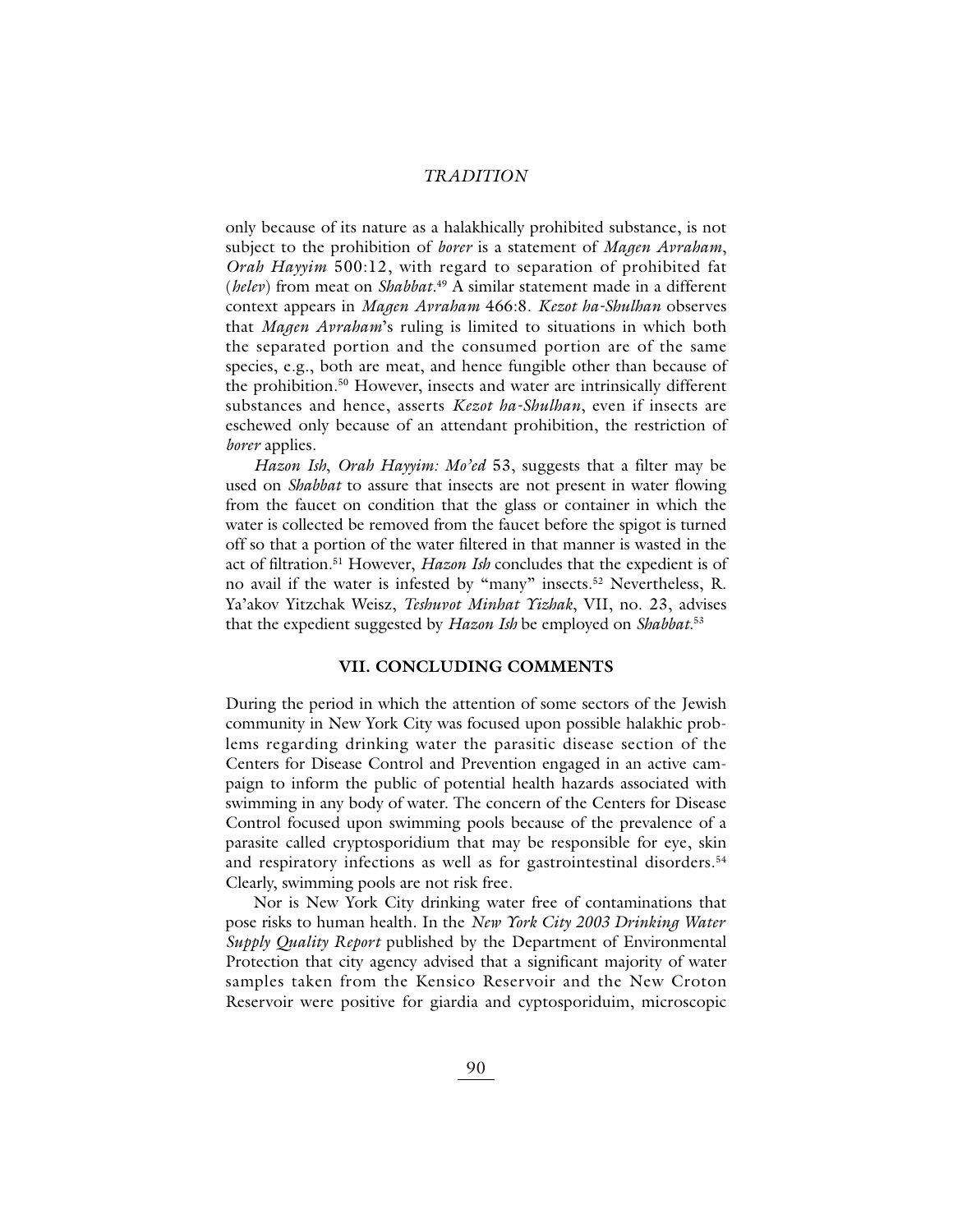pathogens that may cause intestinal illness.<sup>55</sup> The DEP advises that immuno-compromised persons, such as patients undergoing chemotherapy, transplant recipients, person suffering from Crohn's disease or HIV, as well as the elderly and infants "should seek advice from their health care providers about their drinking water"<sup>56</sup>

Elsewhere in the same document, the DEP reports that treatment of water with chlorine to destroy microorganisms results in the forming of haloacetic acids and concludes with the following observation:

New York State requires the following statement: *Some studies of people who drank chlorinated drinking water for 20 to 30 years show that long term exposure to disinfection by-products (possibly including haloacetic acids) is associated with an increased risk for certain types of cancer. However, how long and how frequently people actually drank the water as well as how much haloacetic acids the water contained is not known for certain. Therefore, we do not know for sure if the observed increased risk for cancer is due to halaoacetic acids, other disinfection by-products, or some other factors. The individual haloacetic acids dichloracetic acid and trichloroacetic acid cause cancer in laboratory animals exposed to high levels over their lifetimes. Dichloroacetic acid and trichloroacetic acid are also known to cause other effects in laboratory animals after high levels of exposure, primarily on the liver, kidney and nervous system and on their ability to bear healthy offspring. Chemicals that cause effects in animals after high levels of exposure may pose a risk to humans exposed to similar or lower levels over long periods of time.* <sup>57</sup>

Certainly the authors of that material do not anticipate, nor do they desire, that all readers immediately desist from utilizing New York water for drinking purposes. The physicians and epidemiologists employed by the Centers for Disease Control find it their duty to make the public mindful of potential harm so that individual members of society may make their own determinations with regard to the risks they are willing to assume.

The United States has difficulty exporting its grain to European countries because of a perceived danger associated with genetically engineered food products. One need only enter any supermarket to observe organically grown produce and non-organically grown produce displayed side by side. The price discrepancy between organic and non-organic fruits and vegetables is justified solely on the basis of the fact that organic produce is free of carcinogens associated with pesticides. Obviously, some consumers are willing to pay a premium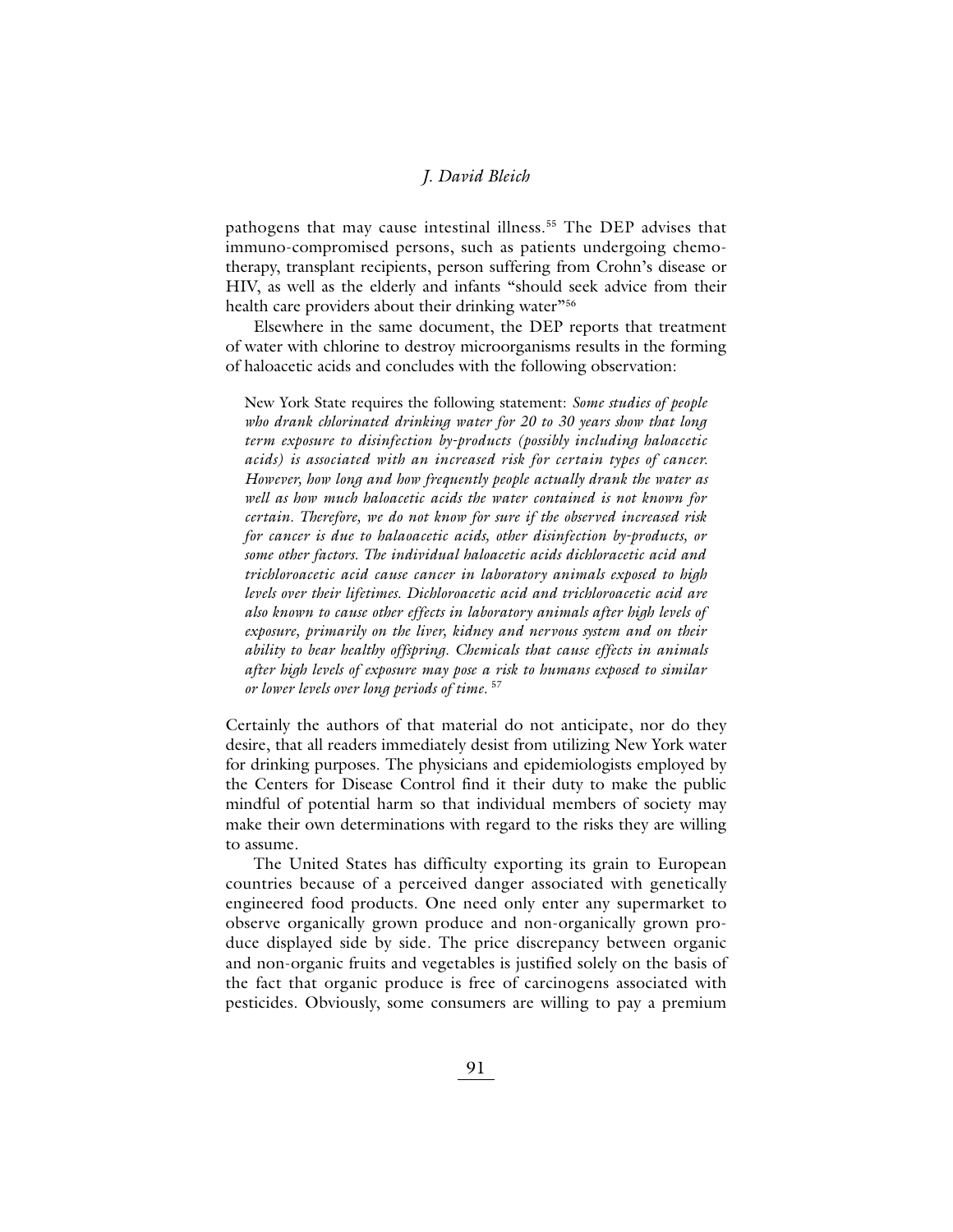for avoidance of even a slight health risk. Dentists routinely seek a full set of x-rays of a patient's teeth annually. Some patients just as routinely decline the potential benefit of dental x-rays despite the low dose of the radiation involved because the effects of radiation are cumulative over a lifetime and no one has definitively established an absolutely safe threshold.

There is little question that in each of these cases the risk involved is well within the category of "*shomer petai'im Ha-Shem*—the Lord preserves the simple" (Psalms 116:6)<sup>58</sup> and hence is halakhically acceptable. But to say that a specific form of conduct is halakhically acceptable is not to say that it is sagacious or even prudent. Some people are more prudent than others; some are more open to risk-taking than others. Such variations of temperament serve to explain why two equally intelligent individuals may make different choices with regard to assumption of minimal, albeit real, risk of life or well-being. Where real risks exist, or when the absence of risk cannot reasonably be excluded, a person who seeks to avoid the risk in question is neither neurotic nor irrational and should not be regarded in that light by a person willing to assume the risk, just as a person who is willing to accept a degree of risk associated with an unsecured financial venture in return for the anticipation of a higher return on his investment should not be regarded as irrational by a person who willingly forgoes a higher return in favor of guaranteed preservation of capital.

The same is true with regard to potential transgression and its attendant spiritual harm. Halakhah generally forbids even acts that are doubtfully forbidden. However, again generally speaking, when the chance of transgression is remote, Halakhah does not forbid such acts. Nevertheless, concerned individuals to whom the onus of transgression is as serious as is the fear of bodily harm will refrain from acts that harbor even the possibility of transgression.

It seems to this writer that this is the thrust of the remarks of R. Moshe Chaim Luzzato, *Mesilat Yesharim*, chap. 14. The topic addressed by *Mesilat Yesharim* is "*perishut*," literally, asceticism. Asceticism is certainly not an ideal in Judaism. Yet certain forms of selfdenial are regarded as salutary. One of those is identified by *Mesilat Yesharim* as "*perishut be-dinim*" or "asceticism with regard to laws." As *Mesilat Yesharim* explains, persons who eschew certain pleasures or benefits because of fear of transgression, even when Halakhah does not mandate such a high state of vigilance, act in a commendable manner.

In small towns in Europe inhabitants not only raised chickens for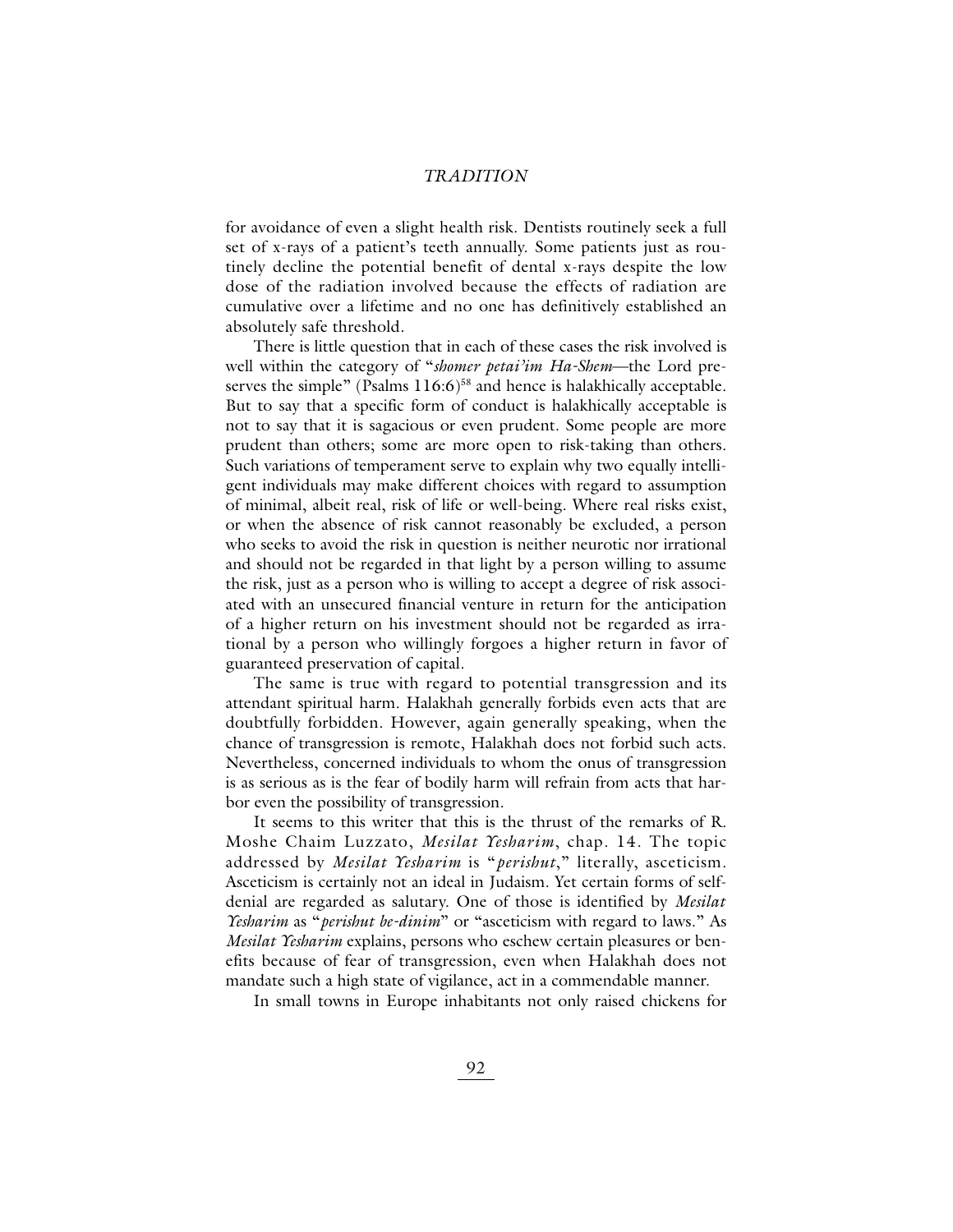food but often maintained cows in their backyards in order to obtain milk. R. Israel Meir ha-Kohen, the *Hafez Hayyim*, also kept a cow for that purpose. Members of *Hafez Hayyim*'s family relate that one day he suddenly stopped drinking milk or eating any dairy products prepared from milk given by that cow. When questioned about the sudden change in his eating practices, *Hafez Hayyim* turned a deaf ear and refused to respond. Repeated questioning elicited only adamant refusal to answer. Eventually, the cow stopped giving milk. Since there was no longer any reason to maintain the cow it was slaughtered. Lo and behold, upon examination by the *shohet*, adhesions were found on the lungs and the cow was pronounced non-kosher. Suddenly, *Hafez Hayyim*'s earlier demurral to drink milk derived from the cow became cogent: the milk of a non-kosher animal is non-kosher.

How did *Hafez Hayyim* become aware of the fact that his cow had developed adhesions? Certainly not on the basis of some prophetic inspiration. Had such information been revealed to him, presumably he would have been duty-bound to inform his family so that they not inadvertently fall into transgression.<sup>59</sup> There is a quite simple explanation for *Hafez Hayyim*'s behavior. As animals age, they, no less so than humans, become prone to illness. *Hafez Hayyim* realized that his cow had reached a stage in bovine life at which disease and illness were more than remote possibilities. Concern for his spiritual welfare caused him to eschew milk that might be tainted with even the suspicion of spiritual harm. Was he halakhically required to act as he did? Certainly not. Unless empirically rebutted, the halakhic presumption that the majority of animals are not *tereifot* applies even to aging animals. *Hafez Hayyim*'s avoidance of the milk of that particular cow reflected a finelyhoned sensitivity to the possibility of transgression.

The concern with regard to New York water is far more profound. It is quite conceivable that, at least in some neighborhoods, the incidence of infestation does not rise to a level that serves to generate a halakhic concern. The general rule, subject to limited exceptions, is *lo mahazikin rei'uta*, i.e., one is not required to suspect halakhic contamination of one type or another unless there is basis for such suspicion. In the absence of halakhically recognized grounds for suspicion, subjective concern may be grounds for personal stringency but not for a normative prohibition. However, when cogent grounds for fear rising to the halakhic threshold of suspicion do exist, the obligation not to risk transgression becomes a matter of normative law. The fundamental issue with regard to New York water is whether the grounds for suspicion rise to that level.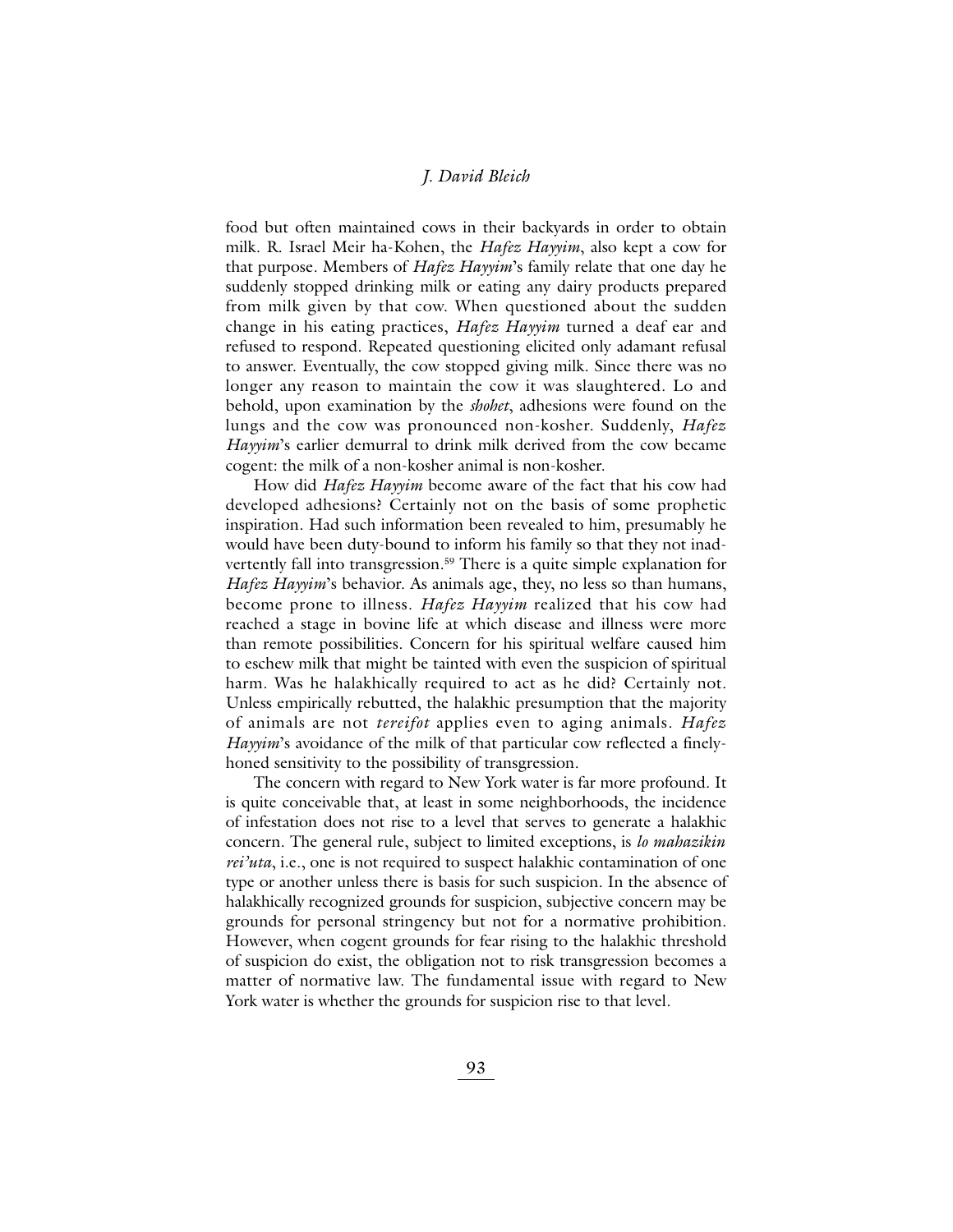An isolated sighting of a forbidden insect would not result in a mandatory requirement for examination of all water. Such an event might be dismissed as an isolated occurrence. Animals are not routinely examined upon slaughter for every possible anomaly. Since the majority of all animals are not *tereifot*, there is no halakhic requirement to suspect that any given animal is a member of the minority class of *tereifot*. However, examination of the lungs for the presence of adhesions is required despite the fact that the majority of animals do not develop disqualifying adhesions. Examination of the lungs is required because, unlike other *tereifot*, adhesions are present in a *mi'ut ha-mazui*, i.e., in a significant minority of animals.60 *Shakh*, *Yoreh De'ah* 84:28, indicates that examination of food products for the presence of insects is required as a matter of normative law if insect infestation represents a *mi'ut ha-mazui*. 61

Thus, the crucial question with regard to whether or not a halakhic problem exists with regard to the New York water supply is whether the incidence of infestation rises to the level of a *mi'ut ha-mazui*. <sup>62</sup> The answer is not necessarily uniform for all areas throughout the city. Some areas may be *muhzak be-tola'im*, i.e., they may be known to be plagued by repeated instances of infestation; other areas, and even some buildings within infested areas, may have repeatedly been shown to be free of infestation. Although copepods are known to be present in the reservoir, water in buildings shown to be free of infestation has, in effect, undergone a self-filtration process.<sup>63</sup> In this writer's opinion, where copepods have been found, filtration of water is certainly to be advised; in buildings shown to be free of infestation, filtration is not required.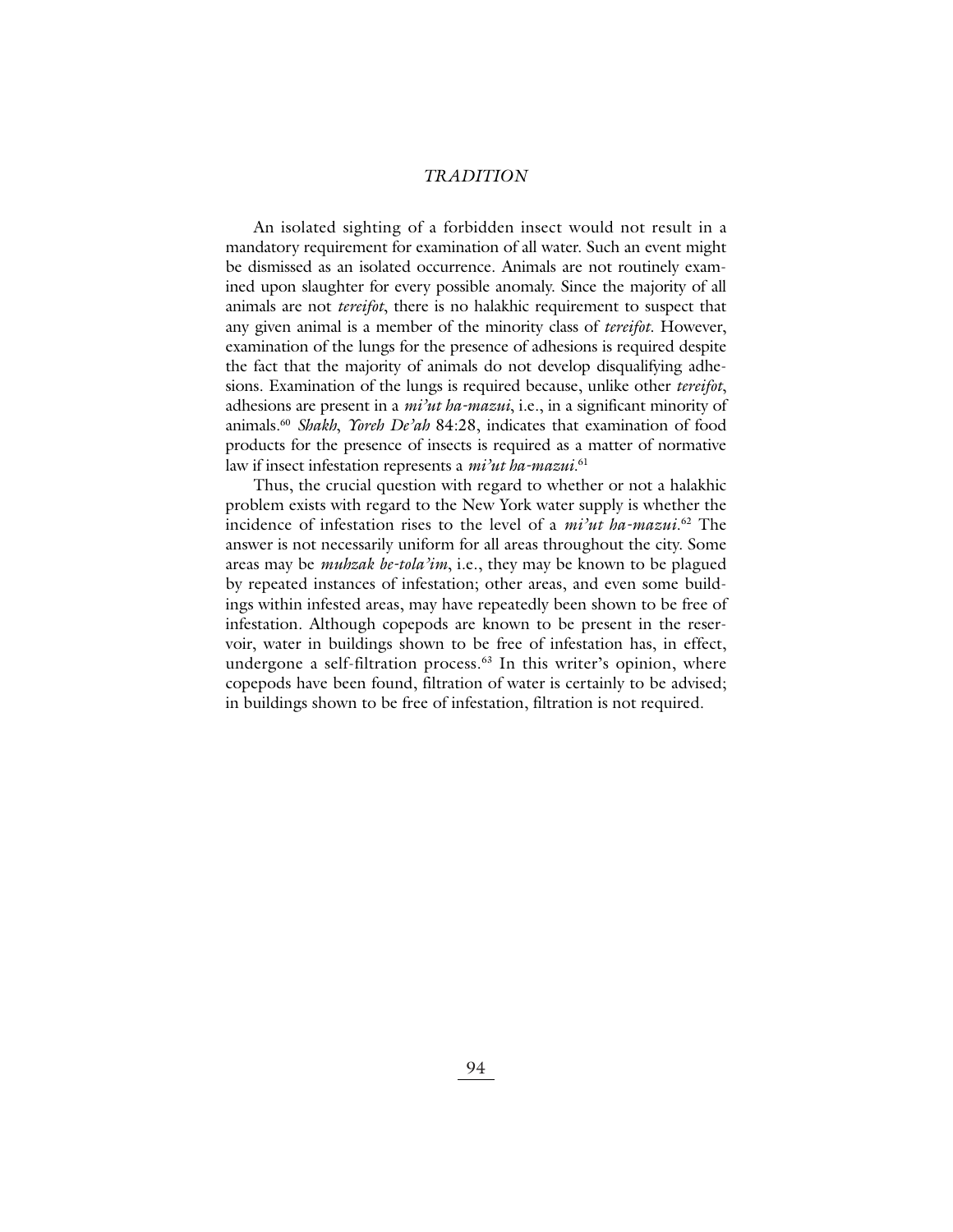# **NOTES**

- 1. See "Jewish Watergate: Does Drinking Water Need to be Filtered?"*Kashrus Magazine*, July, 2004, p. 28 and *New York Times*, June 1, 2004, p. B2.
- 2. See *Kashrus Magazine*, July, 2004, p. 36 and *New York Times*, *loc. cit*. A somewhat different version of the events leading to discovery of the problem is recounted in *Yated Ne'eman*, 28 Iyar 5764, p. 107.
- 3. The dominant species is *Diacyclops thomasi*, commonly known as *Cyclops*. *Cyclops* have five pairs of legs and divided tail-like appendages called furca as well as two sets of antennae. As the name suggests, *Cyclops* have one black or red eye in the middle of the head. Adults of the species range in size from 0.8 millimeter to 1.4 millimeters. Other species of copepods are present in the water supply as well.
- 4. See *Yated Ne'eman*, 23 Iyar 5764, p. 107. The New York State Attorney General's office has indeed filed a number of actions over a period of years in repeated attempts to force the city to filter water that is vulnerable to contamination. Despite a hue and cry raised in some quarters regarding a possible health hazard the Attorney General does not appear to have based his complaints upon the presence of copepods. Cf., *Yated Ne*'*eman*, 22 Sivan 5764, pp. 89 and 98
- 5. See *Yated Ne'eman*, 29 Elul 5746, p. 19.
- 6. See the *Jewish Press*, June 4, 2004, p. 72 and June 18, 2004, p. 82. See also the statement of R. Hershel Schachter, *Kashrus Magazine*, October, 2004, p. 199.
- 7. In addition, a pamphlet authored by Rabbi Yitzchak Raitport, *Teshuvah Halakhah le-Ma'aseh be-Din ha-Mayim she-be-Brooklyn*, *New York*, dated Elul 5764, permitting use of New York City water has been circulated within the rabbinic community. An article authored by R. Israel Belsky permitting New York water appears in *Sha'ashu'ei Oraita*, no. 3 (Kislev 5765). This article has been reprinted in the 5765 issue of *Ha-Mesivta*, published by Mesivta Torah vo-Daath. The reprinted version includes an additional section in which the author rules against use of a filter on *Shabbat*. The Yiddish-language publication, *Der Yiddisher Flam*, Av 5764, features a survey of the problem by Yitzchak Shlomoh Dresner as well as two halakhic articles, one by R. Elchanan Breisch forbidding use of unfiltered water and a second by R. Naphtali Oshry permitting use of such water.
- 8. Cf., *Hokhmat Adam* 38:6.
- 9. It has been asserted that there can be no halakhic problem associated with drinking New York water because innumerable glasses of water containing copepods have been consumed by pious and learned Jews over the course of decades. In light of the talmudic dictum "The Holy One, blessed be He, does not permit the beasts of the righteous to sin in error, how much less the righteous themselves" (*Hullin* 5b), it is argued, it is unthinkable that such individuals should have been guilty of even inadvertent transgression. See David Berger, "On the Prohibition of Water: An Appeal to *Poskim*," *Jewish Press*, October 22, 2004, p. 7. Quite apart from the fact that the cited talmudic generalization has never been recognized as a dis-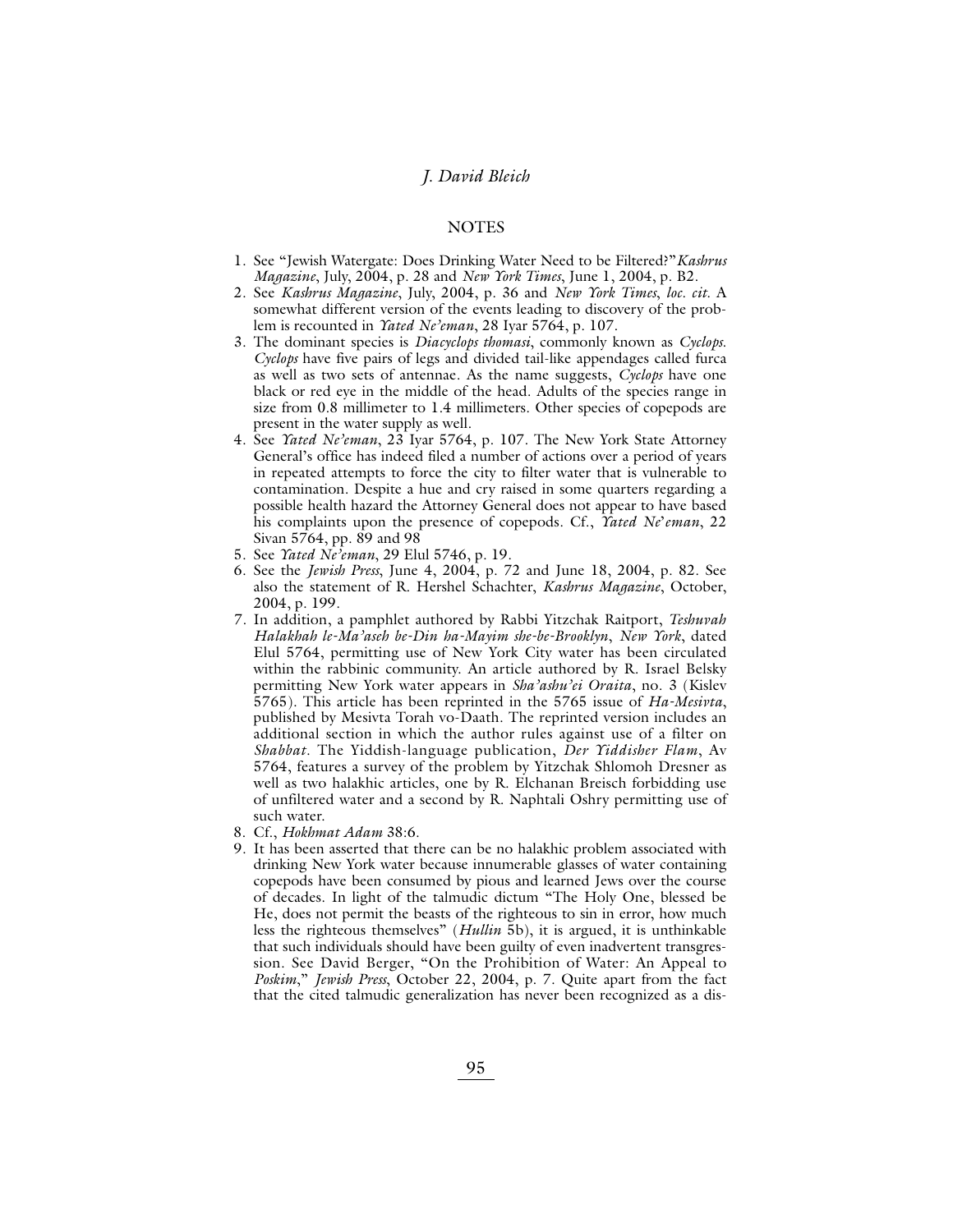positive consideration in ruling a questionable foodstuff to be permissible, considering the far from ubiquitous presence of copepods in New York water, there is no evidence that any of the luminaries named by Professor Berger did actually imbibe such creatures.

- 10. See *Jewish Press*, June 18, 2004, p. 82.
- 11. See Yaakov D. Lach's unpublished report commissioned by the Orthodox Union, "Copepods in NYC Tap Water" (July 19, 2004), p. 9 and pp. 30-31.
- 12. For other areas of Halakhah in which this issue arises and further discussions of the issue see R. Shlomoh Kluger, *Teshuvot Tuv Ta'am va-Da'at*, *Mahadura Tinyana*, *hashmatot*, no. 35; R. Shalom Mordecai Schwadron, *Teshuvot Maharsham*, III, no. 357; R. Benjamin Aryeh Weiss, *Teshuvot Even Yekarah*, *Mahadrura Tinyana*, no. 33; R. Ovadiah Yosef, *Yabi'a Omer*, IV, *Yoreh De'ah*, no. 20, sec. 8 and no. 21 sec. 7; R. Ze'ev Wolf Leiter, *Teshuvot Bet David*, no. 8; R. Moshe Feinstein, *Iggerot Mosheh*, *Yoreh De'ah*, II, no. 146; R. Betzalel Zolti, *Mishnat Ya'avez*, no. 66; R. Moshe Stern, *Teshuvot Be'er Mosheh*, V, no. 16; R. Eliezer Waldenberg, *Ziz Eli'ezer*, VII, no. 15, sec. 10; R. Menasheh Klein, *Mishneh Halakhot*, IV, no. 129; *Darkei Teshuvah* 18:18; and *Mishnah Berurah* 648:46. Cf., *Teshuvot Divrei Yosher*, no. 30. See also R. Moshe Sternbuch, *Mo'adim u-Zemanim*, VIII, addenda to vol. II, no. 124.
- 13. For a further discussion of this question see this writer's "Stem Cell Research," *Tradition*, vol. 36, no. 2 (Summer, 2002), pp. 65-67.
- 14. See, however, R. Yechiel Michal Epstein, *Arukh ha-Shulhan*, *Yoreh De*'*ah* 83:15, who stipulates that the scales must be visible to the naked eye and also readily removable from the skin. See also *Teshuvot Sho'el ve-Nish'al*, V, *Yoreh De'ah*, no. 64. Cf., however, *Teshuvot Yashiv Mosheh*, no. 214, who rules that such fish are permissible.
- 15. See also *Hazon Ish*, *Yoreh De'ah* 14:6, s.v. *u-be-ma'aseh* and R. Ovadiah Yosef, *Yehaveh Da'at*, II, no. 47, as well as R. Moshe Feinstein, *Iggerot Mosheh*, *Yoreh De'ah*, II, no. 46 and *Even ha-Ezer*, III, no. 33. Cf., however, R. Jacob Emden, *She'ilat Ya'avez*, II, no. 124, who advises that rice be examined for ants "in the sun or by means of a magnifying glass." In stark contradiction, both Rabbi Raitport, p. 11, and Rabbi Oshry, p. 33, cite the position of *Halakhot u-Minhagei Rabbeinu Shalom me-Neustadt*, ed. Shlomoh Spitzer (Jerusalem, 5737), sec. 464, who ostensively maintains that insects that are visible only in bright sunlight are not prohibited. Cf., however, the note appended by the editor in which he assumes that authority's position to be consistent with the accepted view.

See also R. Elyakim Dworkes, *Be-Shevilei ha-Halakhah*, II (Jerusalem, 5752), 52, who cites unnamed sources who understand *She'ilat Ya'avez* as merely commending use of a magnifying glass in order to ease the difficulty of close scrutiny with the naked eye. See also *Mo'adim u-Zemanim*, VIII, addenda to vol. II, no. 124.

- 16. See also the discussions of R. Israel Veltz, *Divrei Yisra'el*, III, nos. 110 and 111; R. Samuel ha-Levi Woszner, *Teshuvot Shevet ha-Levi*, I, no. 7, sec. 8; R. Shammai Kehot Gross, *Teshuvot Shevet ha-Kehati*, I, no. 36 and R. Menasheh Klein, *Mishneh Halakhot*, IV, no. 128 and VII, no. 9.
- 17. Cf., however, R. Joseph Lieberman's comment in one of a series of notes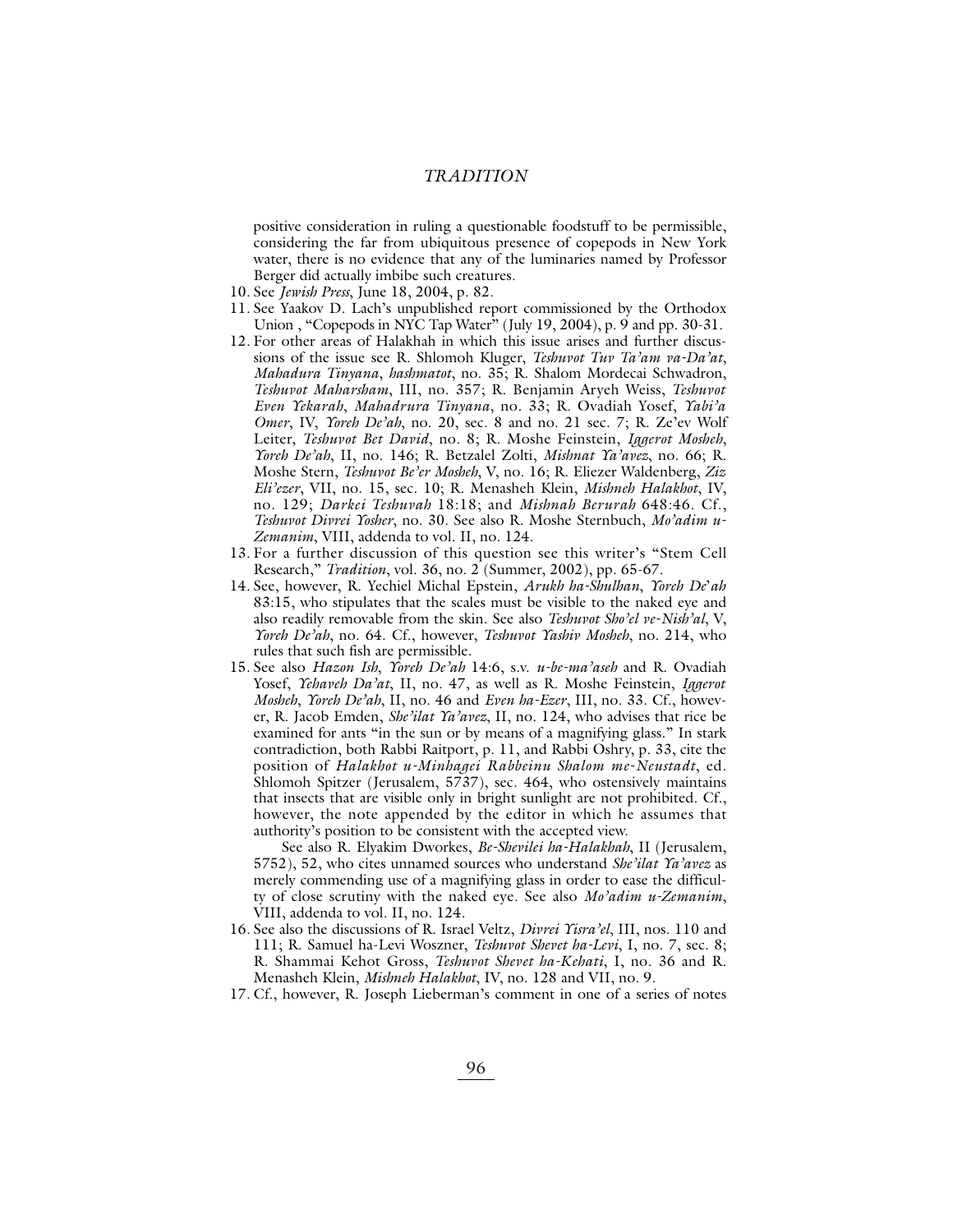appended in unnumbered pages to R. Elyakim Dworkes' *Be-Shevilei ha-Parashah* (Jerusalem, 5762). Basing himself upon a responsum of R. Akiva Eger published in *Drush ve-Hiddush R. Akiva Eger* (New York, 5709), I, 176, Rabbi Lieberman asserts that an *etrog* missing a portion of its flesh must be disqualified even if that fact can be ascertained only upon magnification. R. Akiva Eger cites *Magen Avraham*, *Orah Hayyim* 648:16, who rules that a *hazazit*, i.e., lichen or a scab on the surface of an *etrog*, disqualifies the *etrog* only if it is perceived by the eye (*nireh le-ayin*). R. Akiva Eger, however, asserts that *Magen Avraham*'s comment is applicable only to a *hazazit* which disqualifies an *etrog* because the fruit is no longer *hadar* or "beautiful." Since "beauty" in the first instance is literally determined by the eye of the perceiver, a blemish that cannot be perceived cannot mar the beauty of the fruit. However, asserts R. Akiva Eger, despite the terminology employed by *Magen Avraham*, *Orah Hayyim* 648:9, when the disqualification is not because of the requirement of *hadar* but because of the removal or the absence (*haser*) of a part of the *etrog*, the *etrog* is disqualified even if the affected area is much smaller. Based upon that comment, Rabbi Lieberman concludes that, according to R. Akiva Eger, halakhic determinations must take cognizance of perceptions that may be experienced only upon magnification.

However, a close reading of R. Akiva Eger's comments does not support that conclusion. R. Akiva Eger carefully states: " . . . whatever is actually separated and is perceived by precise placing of the eye (*nireh besimat ayin be-diyuk*) is disqualified because it is *haser*." R. Akiva Eger carefully speaks of "precise placing of the eye"—not of artificial magnification—as opposed to mere "perception by the eye", i.e., that which can be perceived only by close scrutiny as distinct from that which strikes the eye immediately. Only a *hazazit* that "strikes the eye" disqualifies an *etrog*; one that can be detected only upon "precise placing of the eye" does not. In contradistinction, *haser* is a disqualification even if the absence of a very small portion of the *etrog* can be determined only upon close visual scrutiny. There is, however, no reason to conclude that R. Akiva Eger would disqualify an *etrog* missing a portion of its flesh so minute that the imperfection can be determined only upon artificial magnification.

See also R. Joseph Mashash, *Teshuvot Mayim Hayyim*, no. 259, who rules unhesitatingly that such an *etrog* is kosher.

- 18. For a comprehensive survey of the bases and ramifications of those opinions see R. Jacob Gershon Weiss, *Midot u-Mishkalot shel Torah* (Jerusalem, 5745), pp. 198-264.
- 19. R. Abraham Chaim Noe, *Shi'urei Torah* (Jerusalem, 5707), p. 249, calculates the *amah*, or cubit, as 48 centimeters (18.897 inches). The identical calculation was earlier advanced by R. Shalom Mordecai Schwadron, *Da'at Torah* 35:116, and *Darkei Teshuvah* 19:27. Accordingly, the *mil*, which equals 2,000 cubits, is equal to a distance of 960 meters (3,149.60 feet). Rabbi Noe gives alternative calculations of the *amah* as equal to 47 centimeters (18.5 inches) or 49 centimeters (19.29 inches). The *mil* would then be the equivalent of 940 (3,083.98 feet) or 980 meters (3,215.22 feet).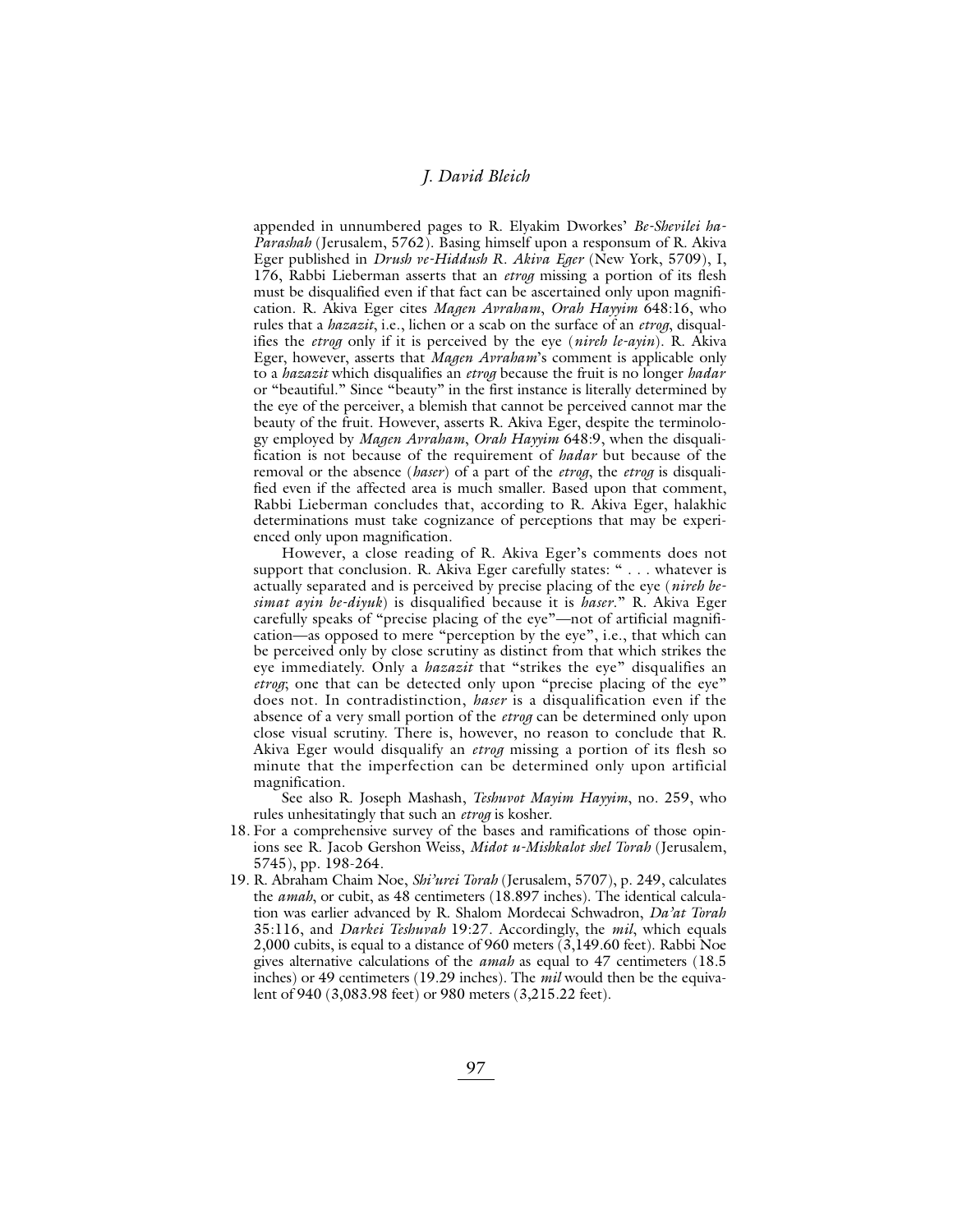20. *Hazon Ish*, *Kuntres ha-Shi'urin*, *Orah Hayyim: Mo'ed* 39:5-6, and 39:9, calculates the *amah* as 58 centimeters (22.83 inches) and, accordingly, a *mil* would equal 1,160 meters (3,805.77 feet). *Hazon Ish* also cites a report to the effect that R. Shmu'el Salant accepted calculations that would render the *amah* 60 centimeters or 23.62 inches and the *mil* 1200 meters or 3937.01 feet. Nevertheless, for purposes of stringency, R. Shmu'el Salant is reported to have accepted calculation that would yield 48 centimeters or 18.90 inches for the *amah* and 960 meters or 3149.61 feet for the *mil.*

Cf., R. Ya'akov Kanievsky, *Shi'urin shel Torah* (Bnei Brak, 5729), who, in a note on p. 63, calculates the *amah* as 57 2/3 centimeters (22.70 inches) and possibly, according to Rashba, as 59.66 centimeters (23.49 inches). The *mil* would then be the equivalent of either a bit more than 1,153.2 meters (3,783.46 feet) or a bit more than 1,193.2 meters (3,914.6 feet). Actually, according to Rabbi Kanievsky's own premises, the calculation of the *amah* as 57 2/3 centimeters is somewhat imprecise. Rabbi Kanievsky reports that "according to that which has been received by us from *gedolei hora'ah*, that the *amah* equals 13 *vershak* . . ." The *vershak* is a Russian measuring length equal to 1.75 inches or 4.445 centimeters. If so an *amah* is the equivalent of 57.78 centimeters (22.73 inches) and thus a *mil* is equal to 1,155.7 meters (3,791.66 feet). See *Encylopedia Britannica*, 15th ed. (Chicago, 1995), XIX, 735 (where the term is transliterated as *verchok*).

A table compiled by Moshe, Rosa and Shimon Bodenheimmer, *Shi'urin u-Middot Hazal* (Jerusalem, 5725), gives the measurement of the *amah* as 57.6 centimeters (22.67 inches). Cf., the table published by Y. Avi-Zevi, *Shanah be-Shanah*, 5730, p. 125, that gives the measurement of the *amah* as 56 centimeters and that of the *mil* as 1120.37 meters. Those measurements presumably reflect the view of R. Chaim Jacob Sheftel, *Erekh Milin* (Berditchev, 5667), *erekh ezba*, according to whom the *amah* measures approximately 56 centimeters. See *Encyclopedia Talmudit*, II (Jerusalem, 5760), 29, note 56.

Other less frequently cited opinions with regard to the length of an *amah* include those of *Meshiv Davar*, I, no. 24; *Arukh ha-Shulhan*, *Yoreh De'ah* 201:3; *Teshuvot Hatam Sofer*, *Orah Hayyim*, no. 181; and the earlier noted view of *Erekh Milin*, *erekh ezba*.

*Meshiv Davar* rejects what he terms "the customarily accepted calculations" according to which the length of the *amah* would equal 60 centimeters and advances considerations that would yield the measurement of an *amah* as 48 centimeters. Nevertheless, in his concluding remarks he retracts that view and advances a calculation that would result in an *amah* measured "in excess of" 48 centimeters and endorses the practice of Frankfurt am Main according to which the length of the *amah* is calculated as 57 centimeters or 22.44 inches.

*Arukh ha-Shulhan* states that the length of an *amah* is 12 "*veierskes*," which is apparently the Yiddish term for the Russian *vershak*. Thus, according to *Arukh ha-Shulhan*, the length of an *amah* equals 53.34 centimeters or 21.0 inches. Cf., *Encylopedia Talmudit*, II, 29, where the length of an *amah* is given as 54 centimeters according to *Arukh ha-Shulhan*.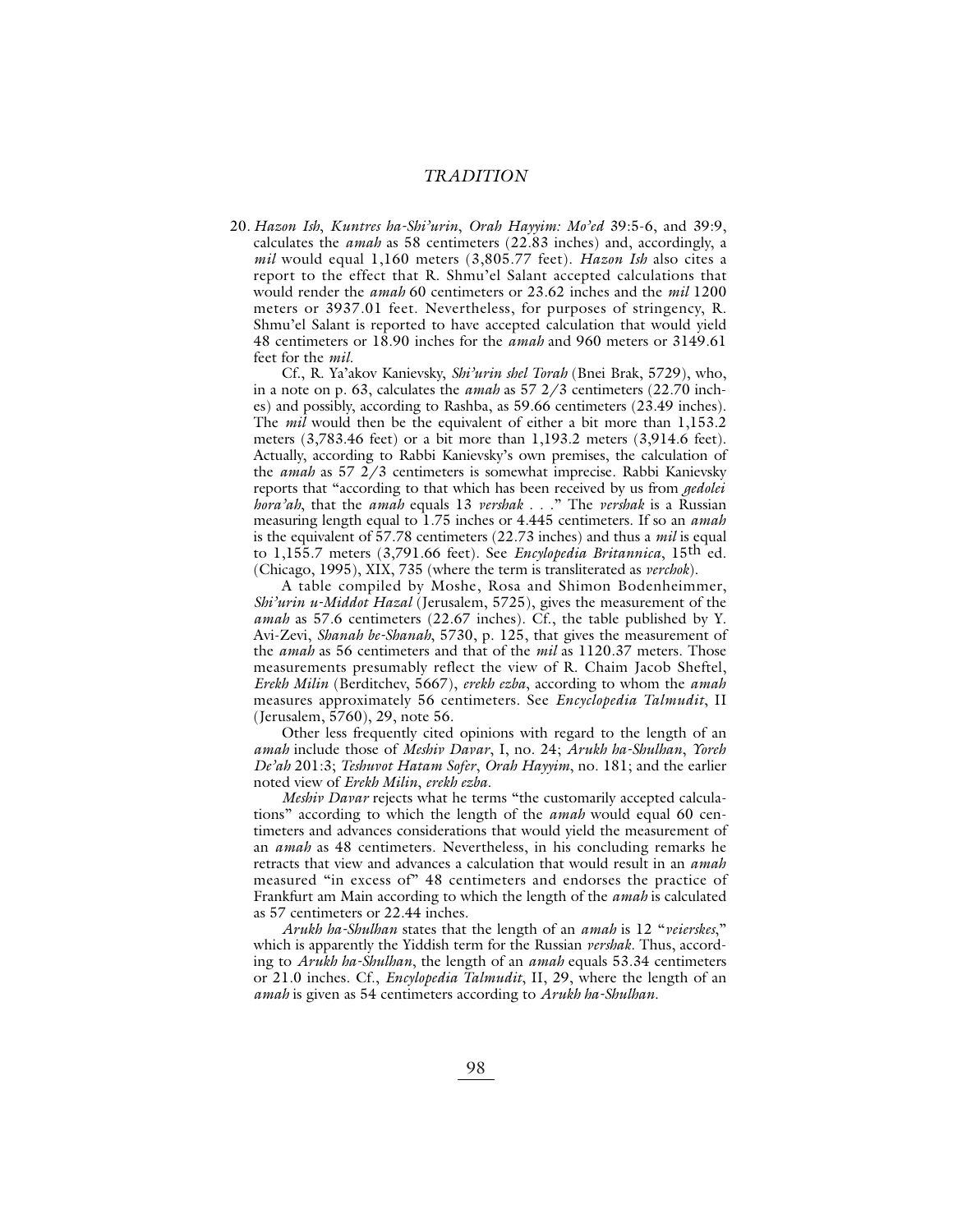*Teshuvot Hatam Sofer* states that the length of a fingerwidth is a "*zoll*." Since a biblical *amah* is equal to 24 fingerwidths, the length of an *amah* according to *Hatam Sofer* equals 24 *zoll*. *Da'at Torah*, *Yoreh De'ah*, *Kuntres Aharon* 35:116 states that the *zoll* is equal to 2.6 centimeters. That calculation is apparently also assumed by *Darkei Teshuvah* and *Encyclopedia Talmudit*. [Cf., however, *Encyclopedia Britannica*, *loc. cit.*, which describes the *zoll* as a Swiss unit of measure equal to 3 centimeters.] *Encyclopedia Talmudit*, *ad locum*, indicates that, according to *Hatam Sofer*, the length of an *amah* is 62.4 centimeters or 24.567 inches. Thus a *mil*, according to *Hatam Sofer*, would equal 1248.0 meters or 4094.49 feet. *Darkei Teshuvah* 19:27 notes that the *amah* was marginally enlarged by rabbinic decree and, accordingly, should be calculated as 241 /2 *zoll*. *Darkei Teshuvah* endorses the position of *Hatam Sofer* and states that the length of an *amah* according to *Hatam Sofer* is 63.8 centimeters. Thus, according to *Darkei Teshuvah*, an *amah* equals 25.12 inches and, accordingly, a *mil* equals 1276 meters or 4186.35 feet. *Hatam Sofer*'s calculations are thus significantly greater than those of the earlier-cited authorities.

*Darkei Teshuvot* also cites a certain "Rabbi of Yasi" who calculated the *amah* as "no more than" 52 or 53 centimeters and an anonymous scholar who differed and calculated the *amah* as approximately 581 /2 centimeters. *Darkei Teshuvah* also quotes *She'erit Yisra'el*, *Parashat Mezora*, who calculates the *amah* as 211/6 *zoll* or 56 centimeters and further opines that one who calculates the *amah* as 221 /8 *zoll* or 57 centimeters is to be commended. *Darkei Teshuvah* cites an additional source for the latter calculation as well.

*Da'at Torah*, *Yoreh De'ah*, *Kuntres Aharon* 35:116, cites authorities who variously posit the length of an *amah* as 47 centimeters, 55.25 centimeters, a bit more than 57 centimeters and 58.5 centimeters, as well as one authority who asserts that according to Rashi the *amah* equals 43.8 centimeters, according to *Shakh* 45.02 centimeters, according to *Taz* 47.34 centimeters and according to Rambam 50 centimeters. See also the measurements ascribed to earlier authorities by Rabbi Weiss, *Midot u-Mishkalot shel Torah*, pp. 198-264 as well as the table presented *ibid*., introduction, p. 8. See also R. Moshe Shimshon Bacharach, *Hut ha-Shani*, no. 97.

For a table correlating many of these measurements of the *amah* with the volume of the liquid *revi'it* see *Midot u-Mishkalot shel Torah*, introd., p. 8. Rabbi Kanievsky, S*hi'urin shel Torah*, p. 51, cites a discussion in the Palestinian Talmud, *Terumot* 10:7, that is understood by some authorities, including Riva, *Commentary on the Pentateuch*, *Parashat Mishpatim*; *Ma'adanei Yom Tov*, *Berakhot* 3:30; and *Tosafot Yom Tov*, *Pe'ah* 6:6, as indicating that a *revi'it* equals 240 grams. If so, an *amah* would appear to equal 73.368 centimeters or 28.885 inches. Rabbi Kanievsky categorizes that calculation of the *revi'it* as "extremely large" and as "not imagined by earlyday authorities."

It may be of interest, albeit of no halakhic import, to note that, based upon Josephus' description of the circumference of the pillars of the Temple,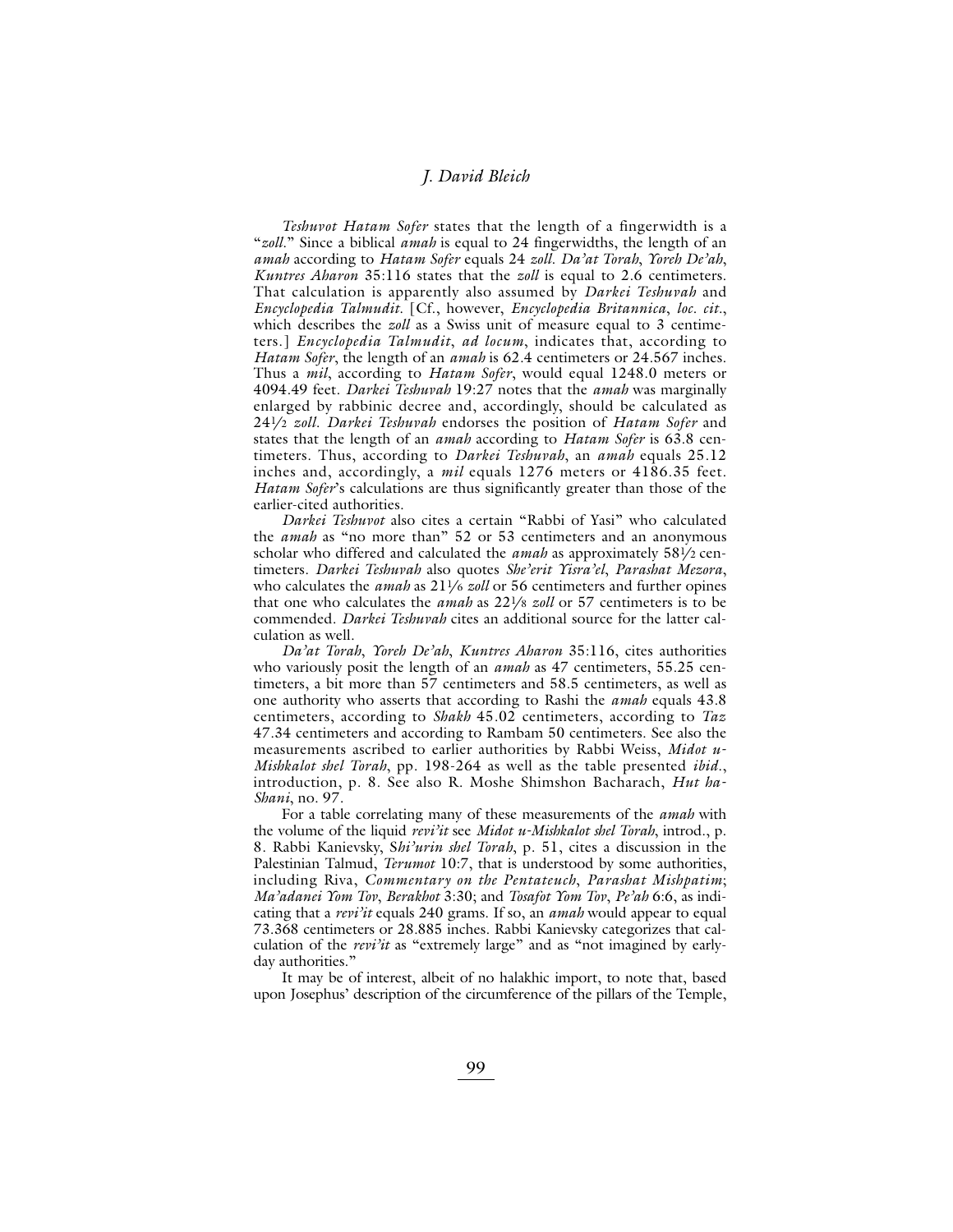the renowned physicist Sir Isaac Newton postulated the length of the "sacred" cubit to be between 24.90 and 25.02 inches as distinct from the "profane" cubit of 20.63 inches that he believed was the measurement employed by the Egyptians in construction of the Great Pyramid. Newton's calculations are the subject of his "De magnitudine cubiti sacri." An English translation of that essay titled "A Dissertation Upon the Sacred Cubit of the Jews and the Cubit of Several Nations: in which, from the Dimensions of the Greatest Pyramid, as taken by Mr. John Greaves, the ancient Cubit of Memphis is determined" was published in the *Miscellaneous Works of John Greaves, Professor of Astronomy in the University of Oxford*, ed. Thomas Birch, II (London, 1737), 405-433.

- 21. In absolute terms, the distance a person possessing normal vision is capable of seeing with the naked eye is limited primarily by the curvature of the earth. Thus, when vision is not obstructed, a five-foot tall person standing at sea level can perceive objects, at least faintly, over a distance of 4.5 kilometers or 2.8 miles. See *Encyclopedia Britannica*, VI, 60. According to all calculations, the distance subject to a shepherd's surveillance is much less. Presumably, then, contemporary inability to see objects at such a distance is due to atmospheric conditions, including, particularly in inhabited areas, pollution, rather than diminished visual prowess.
- 22. See also *Mo'adim u-Zemanim*, II, no. 124 and VIII, addenda to vol. II, no. 124.
- 23. See *infra*, note 37, and accompanying text.
- 24. As noted *surpa*, note 15, *Hazon Ish* does indeed endorse the view that microscopic organisms that could not have been visually perceived were not banned at Mount Sinai. Accordingly, he as well as the other authorities who rule that even creatures that cannot be readily identified as insects are prohibited, must be understood as maintaining that visual perception of such creatures as "black dots" creates a *safek*, or doubt, and as such are subject to the rules governing doubtful situations. Moreover, since the "doubt" is perceived and can now readily be resolved by means of magnification, this "doubt" can no longer be willfully ignored. That consideration is sufficient to prohibit ingesting such creatures. See R. Chaim Hizkiyahu Medini, *Sedei Hemed*, V, *Kellalim, ma'areket hasamakh*, *klal* 51.
- 25. See *Kashrus Magazine*, July, 2004, p. 376. See also R. Ephraim Zalman Margulies, *Teshuvot Bet Efrayim ha-Hadashot*, no. 62, cited in *Darkei Teshuvah* 84:28, who suggests that miniscule creatures having the appearance of "thin, moving kernels of wheat" are permissible because, in reality, they are not insects but nascent fishlings. There is no hint in that source that inability visually to identify those creatures as insects should in any way be a consideration. Cf. also, R. Chaim Halberstam, *Teshuvot Divrei Hayyim*, II, *Yoreh De'ah*, no. 54, who rejects the position of *Bet Efrayim*.
- 26. See, for example, *Darkei Teshuvah* 84:26-27. For the status of the water remaining in a reservoir that overflows its banks see *Darkei Teshuvah* 84:6. Most significantly, since the water flows out of the reservoir into

the distribution system, the reservoir cannot be deemed to be a pit of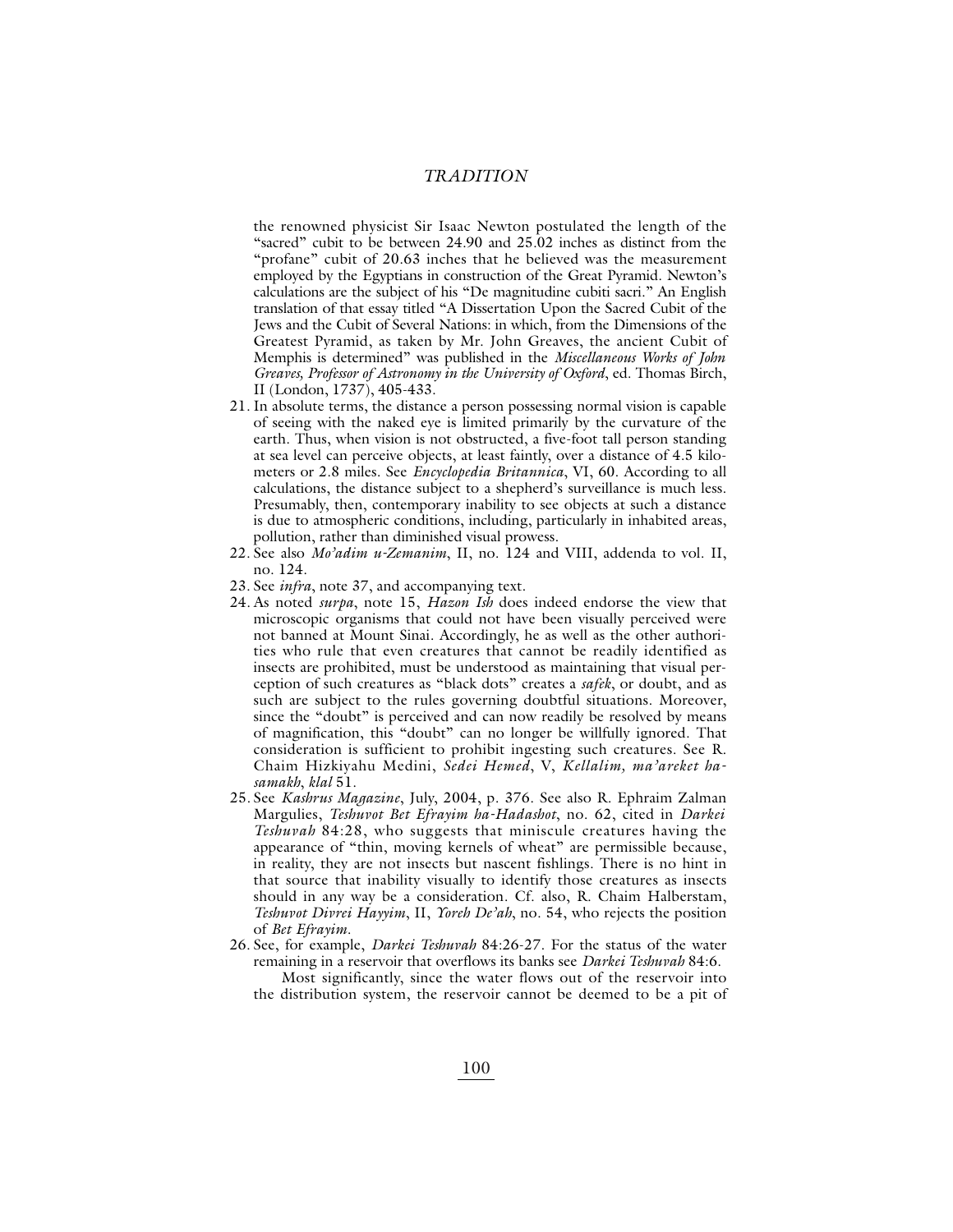stagnant water. See Ra'avad, *Sifri Parashat Shemini* 3:2; R. Moses Sofer, *Teshuvot Hatam Even ha-Ezer*, II, no. 30; and *Darkei Teshuvah* 84:6. There appears to be no distinction in this regard between a situation in which the water flows naturally into a canal and a situation in which the flow is controlled by man, i.e., by means of outflow valves, as in the case of a reservoir. Thus the statement published in the *Yated Ne'eman*, *supra*, note 5, indicating that the reservoirs in question have the status of rivers is entirely correct. In that ruling, Rabbi Feinstein, in accordance with the view cited, *infra*, note 28, states that the outflow system is sufficient to guarantee that status and adds that, since the reservoir is fed by flowing water, it must be regarded as having both an inflow and an outflow and hence must be deemed a "river" according to all authorities even though the water appears to be stationary. Cf., *Sha'ashu'ei Oraita*, p. 156.

- 27. A publication of the New York City Department of Environmental Protection, "Copepods in New York City Drinking Water" (July, 2004), p. 3, states that copepods "are found almost everywhere where water is available" and that "various species can be found in all kinds of freshwater habitats from small creeks to glacial lakes." *Cyclops* and other copepods that are predominant in New York water are limnetic, i.e., they live in open areas of still bodies of water. These species are not endemic to fast moving mountain streams or rivers and hence must breed in the reservoirs or at some point beyond the reservoir in the distribution system. See "Copepods in NYC Tap Water," p. 9.
- 29. See *Shakh, Yoreh De'ah* 84:8; *Pri Megadim*, *Yoreh De'ah, Siftei Da'at* 84:8; and R. Moses Sofer, *Teshuvot Hatam Sofer*, *Even ha-Ezer*, II, no. 30. Cf., however, *Tosafot*, *Hullin* 67a, s.v. *ba-mayim*; Rosh, *Hullin* 3:68; and *Teshuvot Mishkenot Ya'akov*, *Yoreh De'ah*, no. 27, who rule that such insects are permitted.

Rabbi Raitport's major argument for permitting Brooklyn water in which such insects are found is that Brooklyn water is derived from the Catskill/Delaware System which receives its water from reservoirs in the Catskill Mountains. Rabbi Raitport received a letter form the Assistant Director of the New York State Bureau of Water Supply Protection informing him that those reservoirs are "recharged by rainfall and snowmelt from the Catskill Mountain" area but have "no river intakes." See *Teshuvah Halakhah le-Ma'aseh*, p. 37. Rabbi Raitport develops the novel thesis that, for the insects to be prohibited, the stagnant water must not only flow out but water must also flow into the stagnant area. See *ibid*., pp. 18-19. That thesis, however, is, contradicted by numerous sources, including Ra'avad, *Sifri*, *Parashat Shemini* 3:2; *Teshuvot Hatam Sofer Even ha-Ezer*, II, no. 30; as well as *Darkei Teshuvah* 84:6.

Moreover, the empirical premise upon which this argument is based is incorrect. The reservoirs in question are indeed "recharged by rainfall and snowmelt." However, the rainwater and melting snow are first absorbed by the ground and form aquifiers which, in turn, form springs that flow into the reservoirs. See "Copepods in NYC Tap Water," p. 15. Such springs clearly do not have the status of rainwater. See R. Menachem Mendel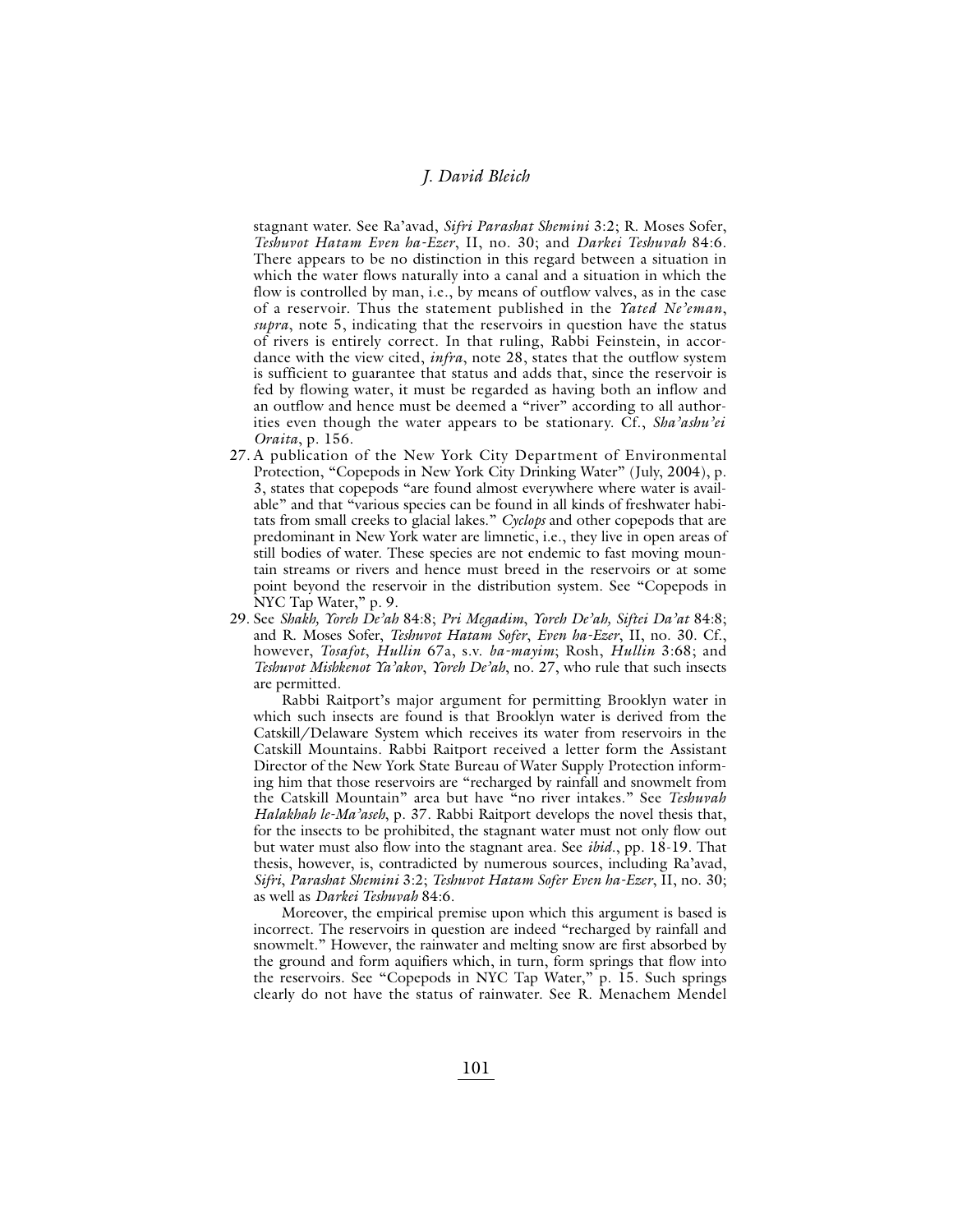Schneersohn, *Teshuvot Zemah Zedek*, *Yoreh De'ah*, no. 176 and R. Naphtali Zevi Yehudah Berlin, *Teshuvot Meshiv Davar*, II, no. 41.

- 29. That argument has no validity if the highly novel thesis of the *Brisker Rav*, R. Yitzchak Ze'ev Soloveichik, is accepted. The *Brisker Rav* observes that, insofar as other members of the animal kingdom are concerned, the presence or absence of the criteria recorded in Scripture as distinguishing kosher species from non-kosher species is irrelevant with regard to determining the status of any individual contemporary animal. That point is evidenced by the rule that pronounces a pig born of a sheep to be a kosher animal while a lamb born of a pig to be nonkosher. See *Bekhorot* 5b. The principle of *yozei* defines membership in a species on the basis of the identity of the progenitor, or of the progenitors, of the animal in question. The anatomical criteria spelled out in Scripture are significant only in establishing the identity of the early progenitors of present-day animals. Not so with regard to "creeping things that creep on the ground," asserts the *Brisker Rav*. In that context, he observes, Scripture fails to provide anatomical criteria and omits the phrase "according to their species." Hence the *kashrut* of those creatures is determined by classification of each individual member of those species on the basis of its appearance (*to'ar*) as a "creeping thing." The *Brisker Rav* makes the same assertion with regard to "creeping things that creep on the ground." In support of that position he cites Rambam's formulation of the prohibition in *Hilkhot Ma'akhalot Assurot* 2:23 and his ruling in *Hilkhot Ma'akhalot Assurot* 3:8 as well as the midrashic statement indicating that it was necessary for God to demonstrate a "creeping thing" to Moses in order for him properly to apprehend the characteristics of the prohibited species. This principle also seems to be reflected in Rambam, *Hilkhot Ma'akhalot Assurot* 2:12. See *Hiddushei ha-Griz al ha-Shas*, ed. Y. Cohen (Jerusalem, 5729), p. 259. For a fuller discussion see this writer's *Be-Netivot ha-Halakhah*, I (New York, 5756), 132-133. Since "creeping things" do not acquire their status from their progenitors but are classified as kosher or non-kosher solely on the basis of their individual criteria, it should logically follow that organisms spawned in stagnant water are always permitted since 1) they are excluded from the requirement of fins and scales and 2) since there is no reference to identification "according to their species,"the identity of their progenitors is irrelevant.
- 30. See the novel thesis advanced by the *Brisker Rav* cited *supra*, note 29. The *Brisker Rav* would certainly concede *Hazon Ish*'s halakhic conclusion since *Hazon Ish* explicitly limits his thesis to species having the appearance of "creeping things" but not to fish whose status Scripture predicates upon the criteria of fins and scales. See also *Teshuvot Hatam Sofer*, *Yoreh De'ah*, no. 75 and *Be-Netivot ha-Halakhah*, p. 132. According to the *Brisker Rav*, the argument would be that the exclusion from the requirement for fins and scales is intrinsically limited to organisms that spawn in stagnant water and does not extend to organisms generated by sexual reproduction.
- 31. For an informative survey of the issues surrounding *kinim* see R. Nosson Slifkin, *Mysterious Creatures* (Jerusalem, 2003), pp. 191-204.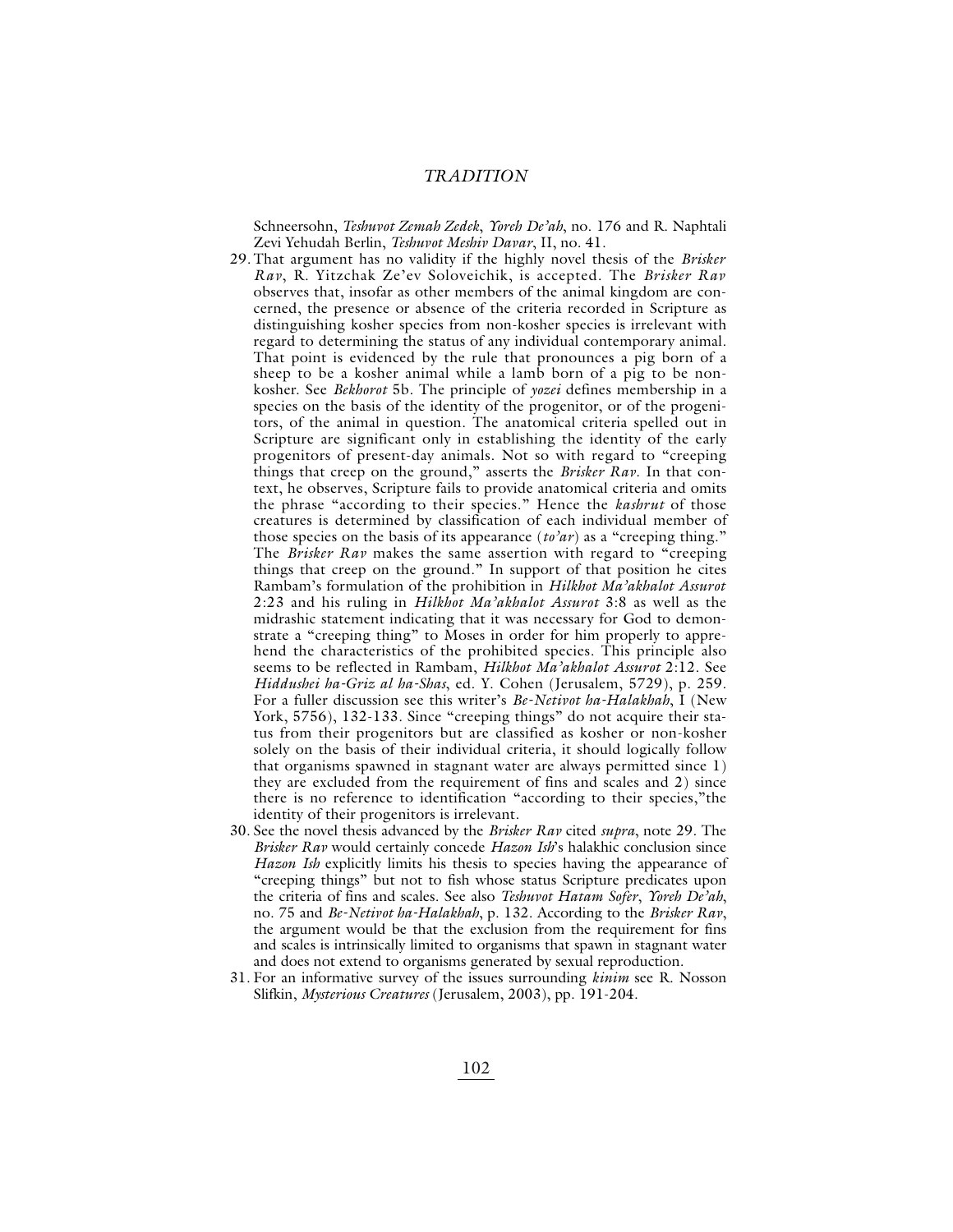In a non-halakhic context R. Avraham ben ha-Rambam writes: "The great stature and quality of the sages of the Talmud in perfection of their talent in explication of the Torah and its minutiae . . . does not necessitate that we argue on their behalf and substantiate their opinion in all of their dicta regarding medical care, natural science and astronomy." See "Ma'amar al odot Derashot Hazal, Le-R. Avaraham ben ha-Rambam Zal," *Kovez Teshuvot ha-Rambam* (Leipzig, 5619), p. 41. That treatise was also published in *Kerem Hemed*, II (5676), 7-16 and in *Rabbeinu Avraham ben ha-Rambam: Milhamot ha-Shem*, ed. R. Reuven Margolies (Jerusalem, 5713), pp. 81-98 and is also included in the prefatory material published in the Vilna edition of *Ein Ya'akov* (Vilna, 5637) and its reprints.

The identical point was made much earlier by R. Sherira Ga'on with regard to the various medical remedies recorded in the Gemara. See *Ozar ha-Geonim*, ed. M. B. Levine (Jerusalem, 5744), X, *Gittin* 68b, *Ozar ha-Teshuvot*, no. 376. Cf. Abraham S. Abraham, *Lev Avraham*, II (Jerusalem, 5738), chap. 14, sec. 8 and the comment of R. Shlomoh Zalman Auerbach, *ibid*., p. 19. Alternative explanations for the lack of efficacy of the medical remedies recommended by the Gemara are presented by *Tosafot*, *Mo'ed Katan* 11a, *Avodah Zarah* 24b and *Hullin* 47a; R. Shlomoh Luria, *Yam shel Shlomoh*, *Hullin* 8:12; R. Chaim Joseph David Azulai, *Brit Olam* (commentary on *Sefer Hasidim*), sec. 477; R. Israel Lipschutz, *Tiferet Yisra'el*, *Bo'az*, *Shabbat* 19:1; *Magen Avraham* 173:1 and 179:8; *Hazon Ish*, *Even ha-Ezer*: *Nashim* 27:3 and *Yoreh De'ah* 5:3; and R. Yair Bucharach, *Teshuvot Havot Ya'ir*, no. 234. Cf., the gloss of R. Akiva Eger to *Yoreh De'ah* 336:1 and *Kaf ha-Hayyim*, *Yoreh De'ah* 24:50. See also R. Joseph Mahsash, *Teshuvot Mayim Hayyim*, no. 259, who rules unhesitantly that such an *etrog* is kosher.

32. See, for example, the opinion of R. Yehudah Brill, cited by R. Isaac Lampronti, *Pahad Yizhak*, *erekh zeidah*; *Sefer ha-Brit*, I, chap. 14, note 8; and R. Jonathan Eibeshutz, *Kereti u-Peleti*, *Pleti* 40:4. See also the comments of R. Chaim Joseph David Azulai, *Shem ha-Gedolim*, *Ma'arekhet Sefarim*, sec. 82, who staunchly affirms the inerrancy of the Sages of the Talmud with regard to matters of science and attributes their knowledge to the influence of the Holy Spirit and revelation by the prophet Elijah.

For statements in entirely different contexts rejecting scientific findings at variance with halakhic presumptions see *Teshuvot Rivash*, no. 447; R. Jacob Reischer, *Teshuvot Shevut Ya'akov*, III, no. 20; and *Arukh ha-Shulhan*, *Even ha-Ezer* 13:30*. Arukh ha-Shulhan* adds the comment that "he who question their words testifies with regard to himself that he does not believe in the Oral Law although he is ashamed to say this explicitly." See also R. Chaim Oberlander, *Or Yisra'el*, Tevet 5757, pp. 210-214.

33. See *Teshuvot Shevet ha-Kehati*, III, no. 126. See also Herman Branover, "Torah and Science: Basic Principles," *Encounter: Essays on Torah and Modern Life*, ed. H. Chaim Schimmel and Aryeh Carmel (Jerusalem, 1989), p. 239.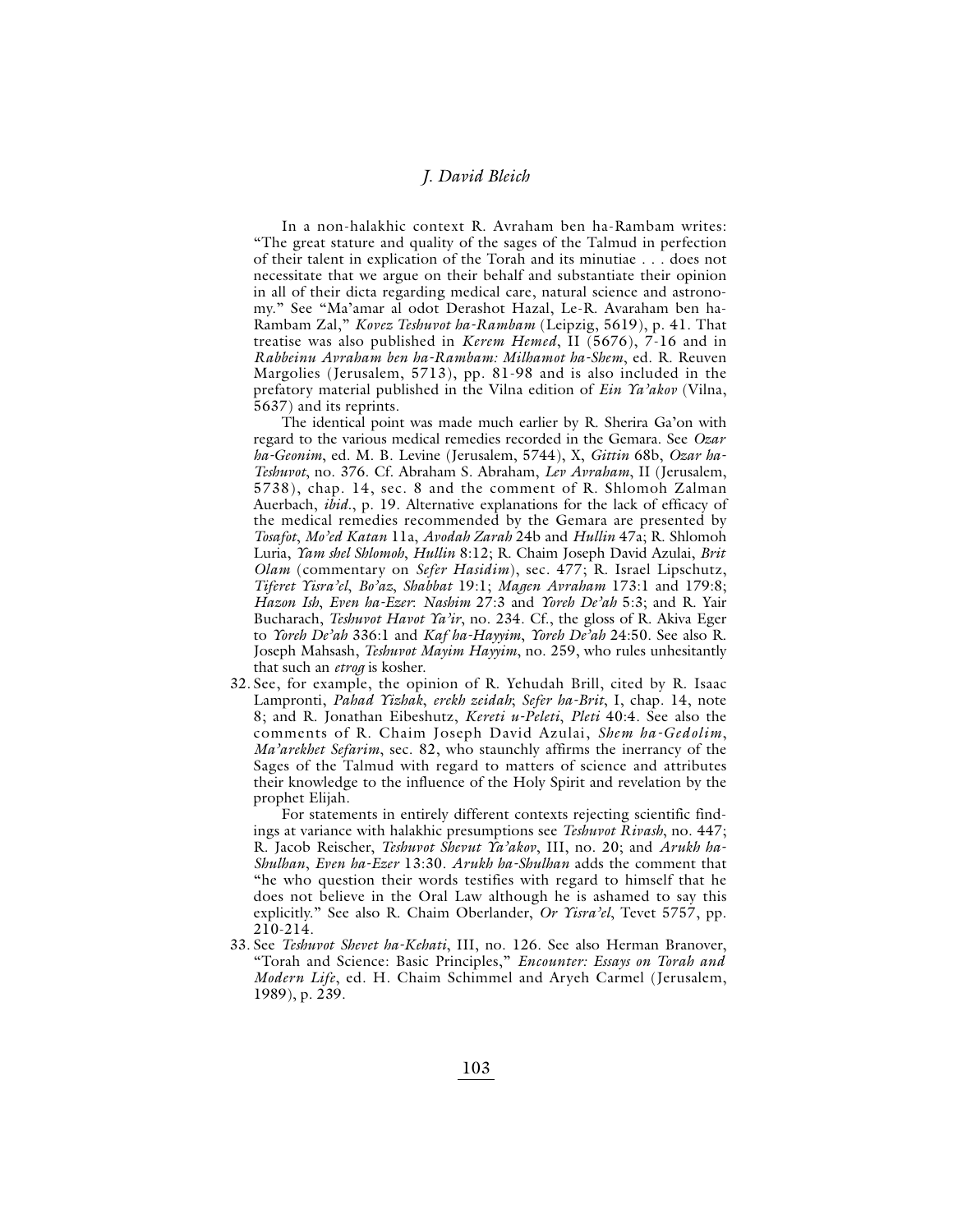Neither the thesis that there are exceptional species in which spontaneous generation is present nor the thesis that the *kinim* described by the Gemara are no longer extant resolves the broader problem posed by Rambam's comments in *Hilkhot Ma'akhalot Assurot* 2:13:

The species which originate in dust heaps and carcasses, such as maggots, worms and their like and which are born, not through intercourse between male and female, but out of putrefaction of dung and the like are called "*creeping things that move upon the earth*" (Leviticus 11:44). . . . On the other hand, "*all creeping things that creep upon the earth*" (Leviticus 11:42) refers to such that procreate by intercourse between male and female.

Rambam describes two dichotomous classes of "creeping things," each subject to its own separate prohibition: those that procreate sexually and those generated by putrifaction. According to Rambam, *kinim* are not to be identified as members of an idiosyncratic and perhaps exotic species but are merely paradigmatic of the multitude of tiny organisms that do not reproduce sexually but arise out of putrid substances.

- 34. Regarding the nature of that retraction see also the comments of R. Yehudah Brill quoted by *Pahad Yizhak* and *Shittah Mekubezet*, *Ketubot* 13b, as well as the discussion of R. Shimon Schwab, *Kol Torah*, Tishri 5757, pp. 217-218.
- 35. Cf., the comments attributed to R. Eliyahu Dessler, *Mikhtav me-Eliyahu*, ed. Aryeh Carmell, IV (Jerusalem, 5743), 355-356, note 4 and R. Shimon Schwab, *Kol Torah*, p. 217.
- 36. See also R. Moses Schick, *Teshuvot Maharam Shik*, *Yoreh De'ah*, no. 244 and R. Chaim Oberlander, *Or Yisra'el*, *Tevet* 5757, pp. 212-214. Cf. also, *Hazon Ish*, *Yoreh De'ah* 5:3 and R. Moshe Feinstein, *Iggerot Mosheh*, *Even ha-Ezer*, II, no. 3, *anaf* 2.
- 37. R. Chaim Oberlander, *Or Yisra*'*el*, Tammuz 5764, pp. 188-189, notes that if the copepods in question spawn in stagnant water, and hence become forbidden only upon emerging from their natural aquatic habitat, they may not have the status of a *beryah*. Many early-day authorities maintain that a *beryah* that is not subject to nullification is, by definition, an entity that is prohibited as food from the moment of its creation. See *Encylopedia Talmudit*, IV, 209. R. Jonathan Eibeschutz, *Kereti u-Peleti*, *Peleti* 100:4, rules that, since insects indigenous to fruit become prohibited only upon emerging from the fruit in which they develop, they do not have the status of a *beryah* and may become nullified. See also R. Shlomoh Kluger, *Teshuvot Tuv Ta'am va-Da'at*, *Mahadura Telita'a*, I, no. 160. Nevertheless, *Kereti* cautions that this ruling should not be relied upon in practice. A similar view was earlier formulated and rejected by R. Chaim Joseph David Azulai, *Shiyurei Berakhah*, *Yoreh De'ah* 100:4. See also *idem*, *Mahazik Berakhah*, *Yoreh De'ah* 84:10. See also R. Jacob Meshulam Orenstein, *Yeshu*'*ot Ya*'*akov*, *Yoreh De*'*ah* 84:1; *Teshuvot Tuv Ta*'*am va-Da*'*at*, *Mahadura Telita'a*, I, no. 162; *Teshuvot Bet David*, *Yoreh De'ah*, no. 22; and R. Shlomoh Drimer, *Teshuvot Bet Shlomoh*, *Yoreh De'ah*, no. 155. Cf., the gloss authored by R. Betzalel ha-Kohen of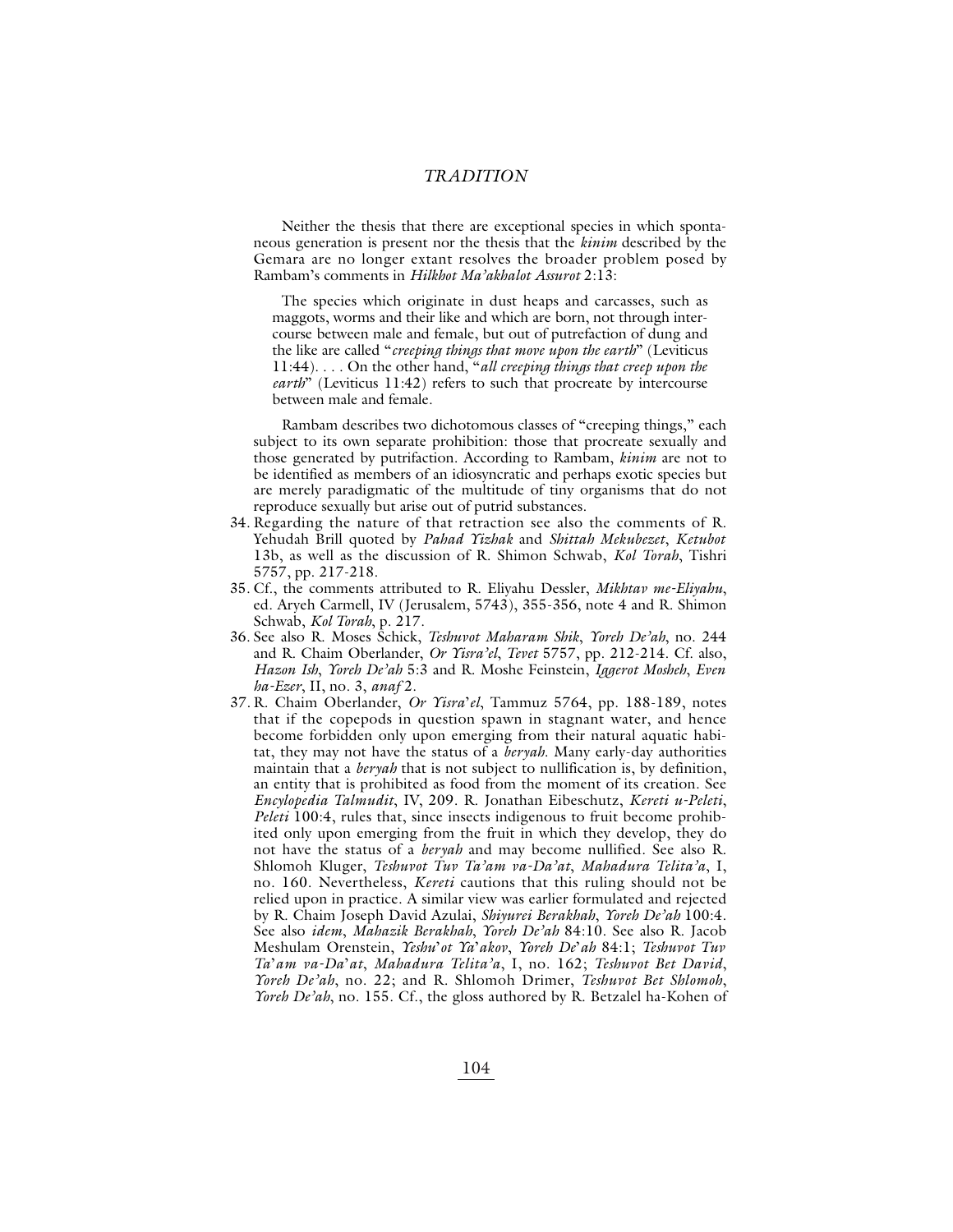Vilna cited by *Matteh Yehonatan*, *Yoreh De*'*ah* 100:1. See also R. Jacob of Lissa, *Havat Da*'*at* 100:5 and *Pri Megadim*, *Siftei Da*'*at* 84:31, who reject the position of *Kereti*. See also R. Ezekiel Landau, *Dagul me-Revavah*, *Tinyana*, *Yoreh De*'*ah* 84, and R. Raphael Joseph Hazan, *Teshuvot Hikrei Lev*, *Yoreh De'ah*, I, no. 63, who demonstrate that *Kereti*'s position is contradicted by the comments of Rabbenu Nissim, *Hullin* 58b. See also *Teshuvot Kol Eliyahu*, *Yoreh De'ah*, no. 18; *Erekh ha-Shulhan*, *Yoreh De'ah* 84:2; and *Teshuvot Afarkesa de-Anya*, no. 20, as well as sources cited by *Darkei Teshuvah*, *Yoreh De'ah* 100:4 and *Yehaveh Da'at*, VI, no. 47.

It should be noted that *Arukh Shulhan*, *Yoreh De*'*ah* 100:17, declares that repulsive creatures (*devarim ma*'*usim*) such as "flies and ants"are nullified when mixed with foods sixty times greater in quantity even if a whole insect is present in the mixture. However, Rabbi Gross, *Or Yisra*'*el*, p. 198, correctly points out that *Shulhan Arukh*, *Yoreh De*'*ah* 100:1, declares, "A *beryah*, that is, an ant etc., is not nullified even [in food] a thousand times [as great]."That statement is in direct contradiction to the ruling of *Arukh ha-Shulhan.*

Nevertheless, it should further be noted that R. Abraham Benjamin Samuel Sofer, *Teshuvot Ketav Sofer*, *Yoreh De*'*ah*, no. 63, cites early-day authorities who maintain that a *beryah* is nullified when adulterated in 960 parts of a permissible foodstuff and rules that, although that opinion is not normative, all authorities would agree that a *beryah* that is itself disdainful (*pegumah*) becomes nullified in such a quantity of permissible food.

- 38. See the terminology employed by Rambam, *Hilkhot Ma*'*akhalot Assurot* 15:4.
- 39. See *Tosofot*, *Hullin* 95a, s.v. *sefeko* and *Sukkah* 9b, s.v. *ha*; Rosh, *Hullin* 7:37; *Taz Orah Hayyim* 632:3 and *Yoreh De'ah* 104:1; *Pri Hadash*, *Yoreh De'ah* 104:3; and *Hokhmat Adam* 51:1.
- 40. See also *Bedikat ha-Mazon ke-Halakhah*, I, 7: introd., note 1
- 41. Rashba, *Torah ha-Bayit*, *bayit dalet*, *sha*'*ar dalet*, rules that a non-kosher pot that becomes mingled with a larger number of kosher pots becomes nullified. Even though the pot can be rendered permissible by means of a *kashering* process, that procedure is not required because of the expense and labor entailed in such a procedure. R. Aaron ha-Levi, *Bedek ha-Bayit*, *ad locum*, disagrees and rules that, since the prohibited substance absorbed in the walls of the utensil can be purged by *kashering*, that substance is regarded as recognizable and hence not subject to nullification. That dispute is mirrored in a controversy between *Shakh*, *Yoreh De'ah* 102:8 and *Havot Da'at*, *Yoreh De'ah* 102:3. A similar dispute exists between *Pri Hadash*, *Yoreh De'ah* 102:8, who regard nullification to be efficacious even when the taste of a forbidden substance might be detected by a professional taster, and *Shakh*, *Yoreh De'ah* 109:8 and *Pri Megadim*, *Yoreh De'ah*, *Siftei Da'at* 102:3, who rejects that position.

The most obvious analysis of the controversy between *Torat ha-Bayit* and *Bedek ha-Bayit* is that it centers upon the issue of whether potential separation and removability of a prohibited substance renders it "recogniz-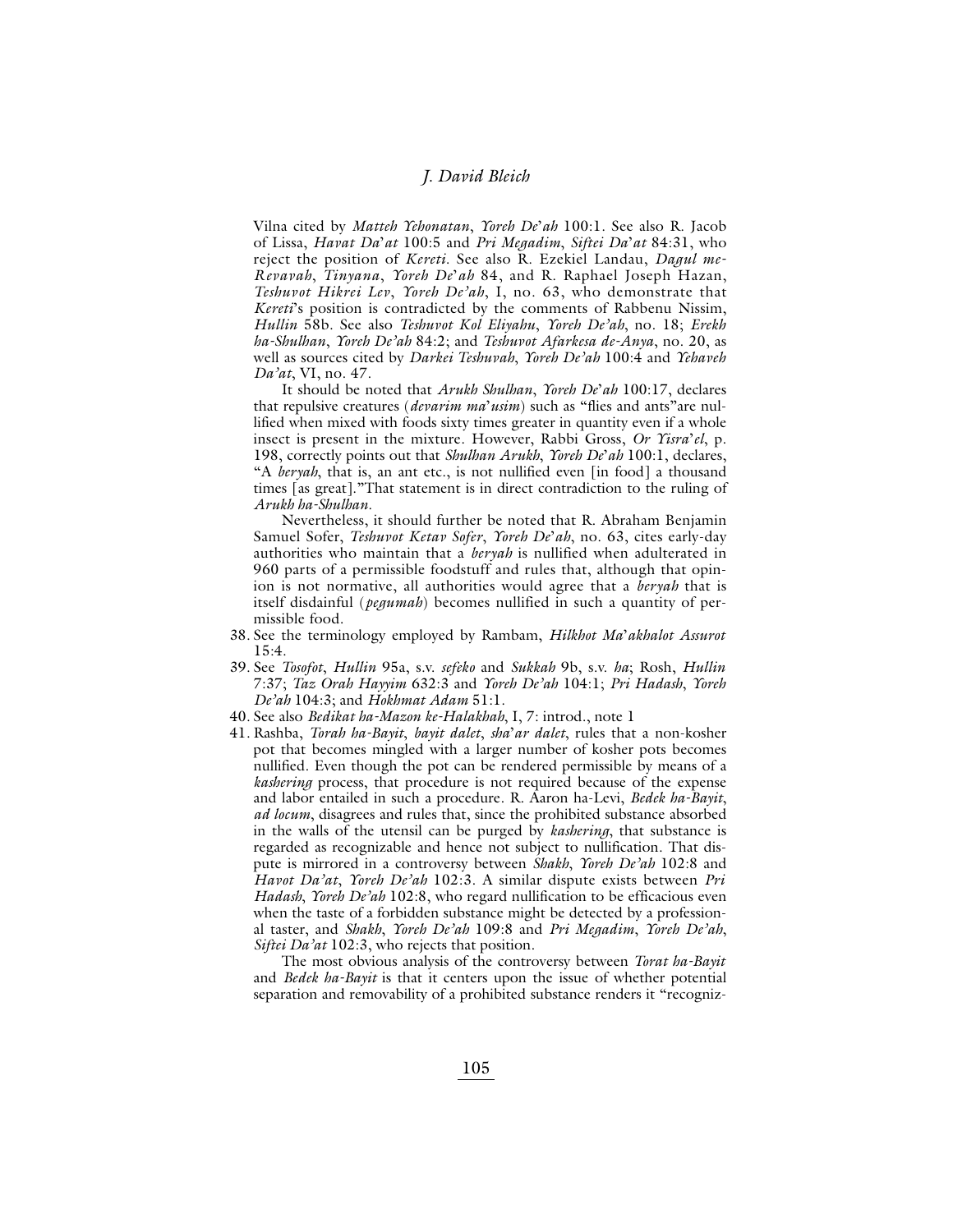able"for purposes of Halakhah. If so, the dispute between *Kereti u-Peleti* and *Pri Magadim* simply mirrors the earlier controversy of *Torah ha-Bayit* and *Bedek ha-Bayit*. See R. Shimon Shkop, *Sha*'*arei Yosher*, *sha*'*ar gimmel*, chap. 19. Cf., however, R. Chaim Oberlander, *Or Yisra'el*, p. 182.

Rabbi Oberlander cites rulings in other areas of Halakhah that also seem to hinge upon the resolution of this issue. *Teshuvot Yad Eliyahu*, no. 88, discusses the case of a Torah scroll that is unfit for use because it contains an error that becomes mingled with other *kosher* Torah scrolls and rules that the invalid scroll becomes nullified among the valid scrolls. *Teshuvot Hatam Sofer*, *Yoreh De*'*ah*, no. 277, disagrees and asserts that, since by careful examination of the full text of each of the scrolls the invalid scroll may be identified, that scroll does not become nullified. Rabbi Oberlander suggests that the controversy between *Yad Eliyahu* and *Hatam Sofer* centers upon precisely this issue, i.e., whether potential identification of a defect, albeit only upon expenditure of significant effort, renders the defect presently "recognizable"for purposes of Halakhah. He also draws attention to the statement of *Arukh ha-Shulhan*, *Yoreh De*'*ah* 100:7, to the effect that, were it not a *beryah*, a fertilized egg that could be recognized as such upon meticulous external examination, that becomes intermingled with a large quantity of unfertilized eggs, would become nullified despite the fact that the fertilized egg is potentially identifiable.

- 42. See *Bedikat ha-Mazon ke-Hilkhatah*, I, 2: introd., note 1.
- 43. See also *Hokhmat Adam*, *Binat Adam*, *sha'ar rov ve-hazakah*, no. 9.
- 44. See *Kereti u-Peleti*, *Kereti* 84:16 and *Pri Hadash*, *Yoreh De*'*ah* 84:31. Cf., however, *Zemah Zedek*, *Piskei Dinim*, *Yoreh De'ah* 84:9, who asserts that, even according to *Shakh*, the food is prohibited only if insects had been found in the fruit prior to cooking. For further discussions of the status of cooked foods that may be insect infested see *Darkei Teshuvah* 84:131.
- 45. *Hokhmat Adam* 38:5 explains *Taz*' position on the basis of the fact that the rule that a *beryah* cannot be nullified is the product of a rabbinic edict. Hence, in principle, if there is a question with regard to whether the prohibited organism is still a *beryah* or whether it has lost that status by virtue of having become crushed, the food may be regarded as permissible on the basis of the rule that rabbinic edicts do not extend to situations of doubt. That principle, explains *Hokhmat Adam*, does not apply in cases of *ithazek issura*, i.e., in situations in which the object was known with certainty to have been forbidden and the sole question is whether its status has changed. Hence, explains *Hokhmat Adam*, *Taz* maintains that, so long as there exists even a "remote possibility"that there never was a forbidden insect in the fruit, the foodstuff was never known to have been forbidden (*ithazek issura*) and hence, despite the fact that the majority of such fruit is infested, the cooked fruit is permitted because of the possibility that any organism that was present may have been crushed. Since it is certain that the insect represents but a tiny fraction of the entire quantity of cooked food, the resultant doubt is only with regard to whether the rabbinic edict canceling nullification in cases of *beryah* is applicable. Since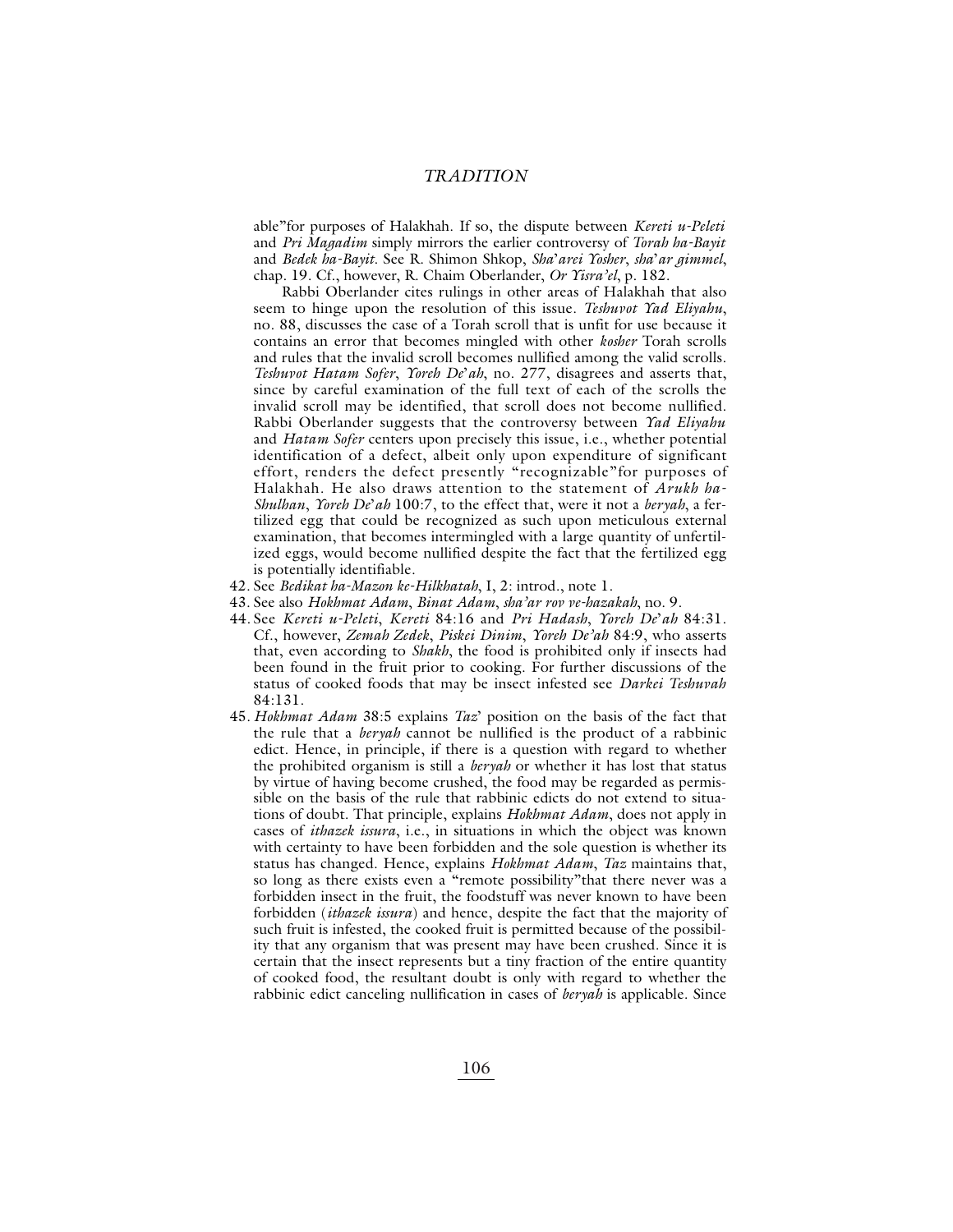the doubt is with regard to the applicability of a rabbinic prohibition, the food is permissible.

- 46. Cf., however, Rabbi Gross, *Or Torah*, p. 198, who assumes that this organism loses its status as a *beryah* upon cooking. *Hazon Ish*, *Yoreh De*'*ah* 14:6, rules that an insect does not retain the status of a *beryah* if its shape becomes distorted in cooking. It is not clear that that phenomenon is likely to occur with an extremely tiny organism.
- 47. Rabbi Oberlander, *Or Yisra'el*, Tishri 5765, pp. 111-115, endeavors, *inter alia*, to demonstrate that: 1) under these circumstances the act of *borer* is only rabbinically proscribed; 2) since it is unlikely that copepods are immediately present in the first gush of water released when the faucet is opened, the act of *borer* is in the nature of *gerama*, i.e. opening the faucet is not the proximate cause of any resulting separation; and 3) *gerama* is permitted with regard to rabbinic prohibitions. Of course, each of those points merits careful analysis and substantiation. However, Rabbi Ober-lander's discussion is predicated upon a fundamentally flawed presumption. It is quite clear that it is extremely unlikely that copepods will be present in the first gush of water following attachment of a filter. However, if any such creatures are present in the water they will certainly be trapped by the filter when they do appear and will remain in close proximity to the filter at the time of every future use of the filter. Accordingly, if, for example, a filter is installed in an infested building early in the week, opening the faucet some days later on *Shabbat* will result in an immediate act of *borer*.

In sharp contrast, Rabbi Rosner, *Or Yisra'el*, p. 126, cites the thesis propounded by *Hazon Ish*, *Orah Hayyim*: *Mo'ed* 36:1, with regard to culpability for use of a water mill on *Shabbat*. *Hazon Ish* asserts that, with regard to activities proscribed on *Shabbat*, there is no distinction between proximate cause and *gerama* with regard to acts that are customarily performed by way of *gerama*. *Hazon Ish*, *ibid*., 156: *le-siman* 252, makes the same point with regard to agricultural irrigation, i.e., he regards opening a dam in order to facilitate the flow of water for the purpose of irrigating vegetables to be a biblically culpable act even in the absence of proximate cause and also adopts the same position with regard to setting electrical machines into operation on *Shabbat*. The paradigm upon which the principle is predicated is, according to *Hazon Ish*'s analysis, acts of trapping that are forbidden on *Shabbat*, i.e., a trap is set by the hunter but the animal is caught only later by means of its own act of triggering the trap. *Hazon Ish* reasons that proximate cause is lacking but that the hunter is nevertheless liable because such is the normal manner of carrying out the act of trapping. Rabbi Rosner applies the same principle to use of a filter: since "removing the impediment" to the free flow of water through a filter is the usual form of "separation" of foreign objects from the water, such an act, he contends, constitutes a biblical transgression according to *Hazon Ish*.

48. Cf., however, R. Moses Schick, *Teshuvot Maharam Shik*, *Orah Hayyim*, no. 134, who regards such selection as involving a prohibited act of *borer*. Rabbi Joel ha-Levi Rosner, *Or Yisra'el*, p. 118, finds support for that posi-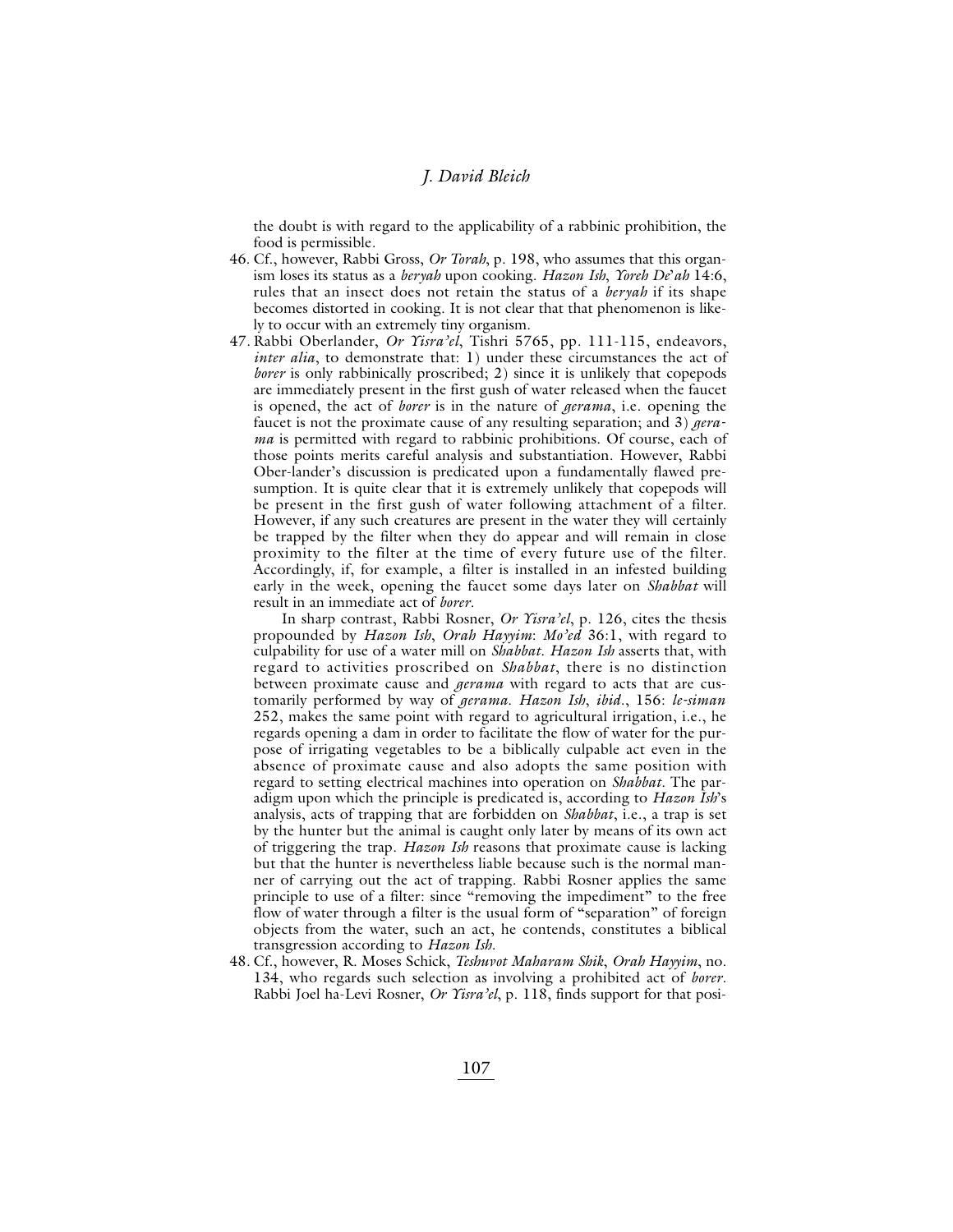tion in the comments of Ramban, *Shabbat* 144b, who remarks that inability to partake of a particular food because of an ancillary Sabbath prohibition does not lead to a problem of *borer*. The implication of that statement is that an intrinsic prohibition attendant upon the foodstuff *qua* foodstuff does give rise to such a problem.

- 49. See also *Pri Hadash*, *Orah Hayyim* 500:6; *Shulhan Arukh ha-Rav*, *Orah Hayyim* 500:18; *Mishnah Berurah*, *Sha'ar ha-Ziyyun* 500:49; R. Abraham Borenstein, *Eglei Tal*, *mel'ekhet borer*, sec. 11; *Minhat Hinnukh*, *Mosekh ha-Shabbat*, *mel'ekhet borer*, sec. 6; R. Shalom Mordecai Schwadron, *Da'at Torah*, *Orah Hayyim* 500:6; no. 3; and R. Shimon Grunfeld, *Teshuvot Maharshag*, I, no. 47.
- 50. A similar distinction is drawn by *Eglei Tal*, *mel'ekhet borer*, sec. 20 and *Tehilah le-David* 319:25. Cf., *Magen Avraham* 466:8; *Pri Megadim*, *Orah Hayyim*, *Eshel Avraham* 319:3; *Shulhan Arukh ha-Rav*, *Orah Hayyim* 466:8; *Da'at Torah*, *Orah Hayyim* 500:6; *Shevitat ha-Shabbat*, *mel'ekhet borer*, sec. 10; and *Tehilah le-David* 319:25, who apparently maintain that separation of such a forbidden substance constitutes a rabbinic transgression. However, *Eglei Tal*, *mel'ekhet dash* 17:54, maintains that such separation constitutes a biblical prohibition.
- 51. See also *Tehilah de-David* 319:25. Rabbi Rosner*, Or Yisra'el*, pp. 121-122, takes sharp issue with *Hazon Ish*'s position. *Hazon Ish*'s ruling is based on the consideration that a beverage may be gently poured from a cup of liquid into which an inedible object has been introduced. Similarly, according to *Hazon Ish*, there is no problem of *borer* other than with regard to the last portion of water flowing from the faucet; hence if that water is wasted there is no act of *borer*. In the case of liquid into which an inedible object has fallen, argues Rabbi Rosner, the liquid is spilled in a normal manner and does not "appear as separation." However, use of a filter, he contends, clearly represents "separation" of any and all water in the faucet from the creatures left behind.

*Minhat Yizhak* also notes that the faucet always remains filled with water when it is turned off and, moreover, there is no separation between that water and the source of the water supply. Therefore, since some water always remains in the system, allowing some water to go to waste would be superfluous. Rabbi Rosner challenges that statement and indeed it would seem that in conventional sinks turning off the faucet impedes the flow of water and leaves the faucet empty. Hence there is "separation" of the filtered entities from a clearly demarcated body of water.

*Minhat Yizhak* further notes that *Hazon Ish* permits use on *Shabbat* of a teapot with a built-in strainer. *Minhat Yizhak* apparently understands *Hazon Ish* as maintaining that, since the strainer remains in place even when straining is not required, i.e., when there are no tea leaves in the teapot, there is no prohibition of *borer* provided that the tea is poured for immediate consumption. See *infra*, note 53. Similarly, argues *Minhat Yizhak*, since the filter remains in place even when water is drawn for washing, there is no prohibition of *borer*.

Rabbi Rosner, however, argues that *Hazon Ish* permits use of such a teapot only because the strainer is an integral and inseparable part of the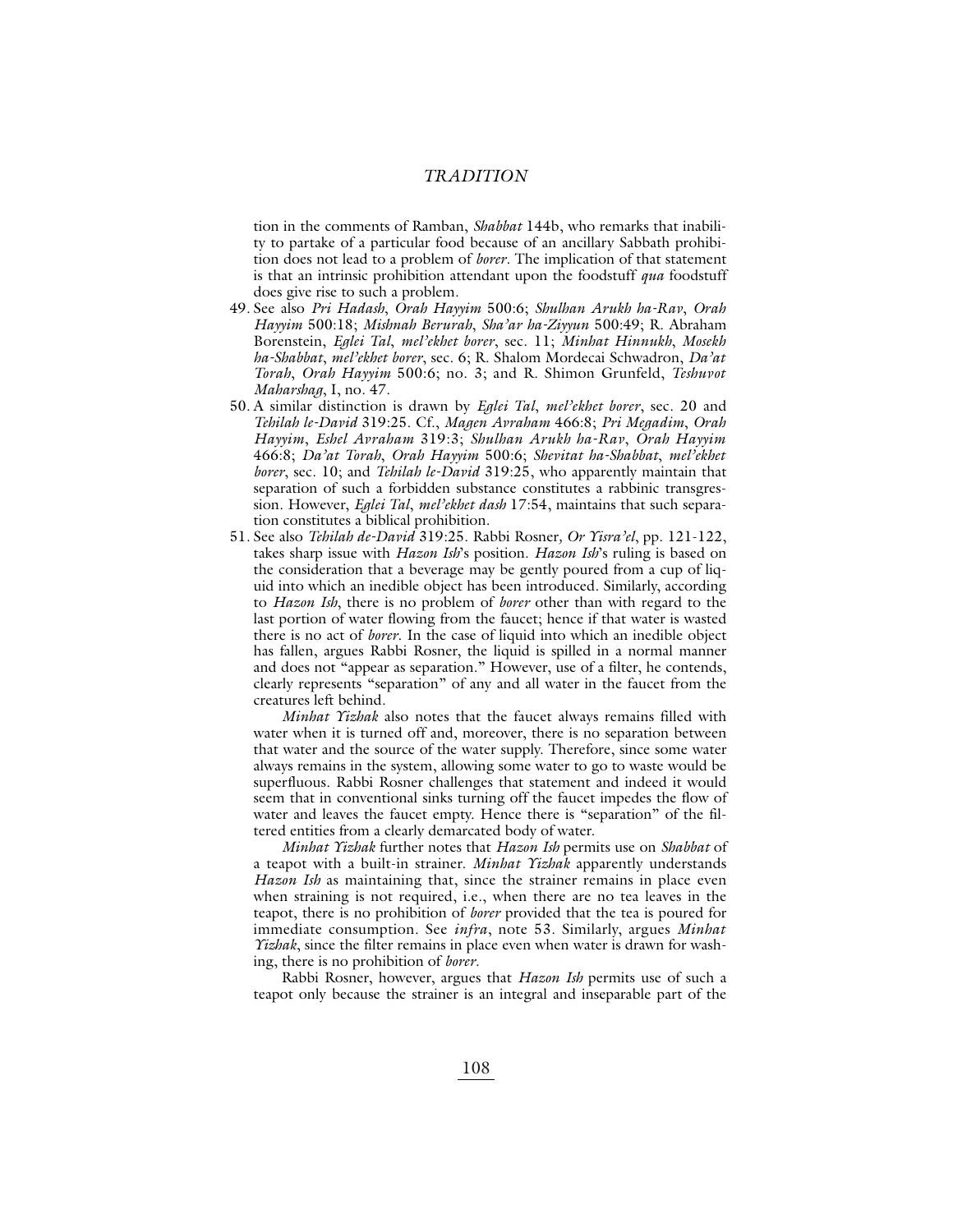teapot. A filter, however, is readily removable and hence does not become part of the faucet. See also Rabbi Oberlander, *Or Yisra'el*, Tishri 5765, p. 110. Cf., *Shemirat Shabbat ke-Hilkhatah*, I, 3:57, note 166, who explains *Hazon Ish*'s ruling on the basis of R. Shlomoh Zalman Auerbach's view that a utensil that is used only for food that will be consumed immediately is not regarded as a "utensil" for purposes of separation. Separation other than by means of a utensil for immediate consumption does not constitute a forbidden act of *borer*.

It should also be noted that *Hazon Ish* advances his opinion with regard to use of the teapot only tentatively (*mihu efshar*), Cf., however, R. Chaim Kanievsky, *Ta'ama de-Kra*: *Hanhagot ha-Hazon Ish*, sec. 40, who reports that *Hazon Ish* permitted use of such a teapot in his household without care being taken to leave some residual liquid in the utensil with the tea leaves. See, however, R. Samuel ha-Levi Woszner, *Teshuvot Shevet ha-Levi*, I, no. 84, who refuses to permit use of a teapot with a built-in strainer on *Shabbat*.

- 52. For an analysis of *Hazon Ish*'s position see R. Chaim Oberlander, *Or Yisra'el*, Tishri 5765, pp. 107-110.
- 53. Rabbi Oberlander, *ibid*., p. 110, observes that according to *Minhat Yizhak*'s understanding of *Hazon Ish*, use of a filter is permissible provided that some liquid is left behind and only if the water is obtained immediately prior to its consumption but not if the water is to be only consumed only at a later time.

The requirement that the water be used immediately would require that filtration take place at the point at which the water leaves the faucet rather than, for example, at the site of the intake valve since water filtered at a remote site will not necessarily emerge immediately. However, Rabbi Rosner, *Or Yisra'el*, pp. 134-135, finds grounds to permit even such filters. As has been stated earlier, there is no problem with regard to filtration of water to be used for washing since there is no reason to prefer insect-free water for such purposes. Filtration of water that remains in the plumbing system is an effect that is not at all intended by the person presently draining water from the faucet. An act producing an unintentional result is permitted unless the unintended result is a necessary outcome of the otherwise permissible act (*pesik reisha*). Since the next use of water remaining in the system may well be for purposes of washing, and since insect-free water is not required for that purpose, "separation" of insects from water to be used for such purposes is permitted. Accordingly, there is no certainty that a forbidden form of "separation" will indeed take place. Since forbidden "separation" is not a necessary outcome and, if it does result, is unintended, argues Rabbi Rosner, use of such filters on *Shabbat* is permissible.

- 54. See *New York Times*, June 8, 2004, p. F5 and www.healthyswimming.org.
- 55. *New York City 2003 Drinking Water Supply and Quality Report*, p. 11.
- 56. *Loc. cit.*
- *57. Ibid*., p. 9.
- 58. *Ketubot* 39a, *Yevamot* 12b and 72a and *Niddah* 45b.
- 59. Although the principle "it is not in heaven"(Deuteronomy 30:11) estab-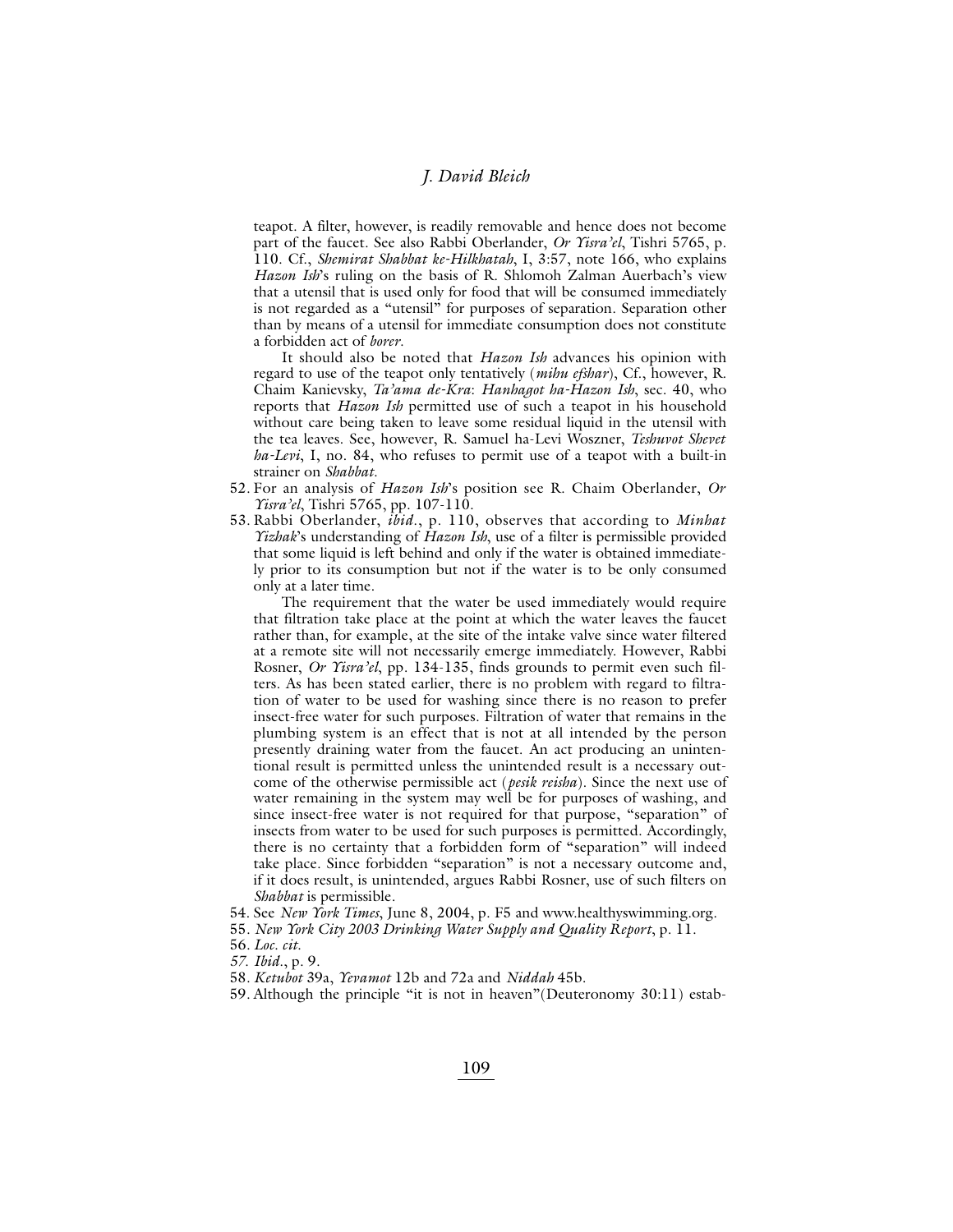lishes that subsequent to revelation of the Torah at Sinai there will never be a supplemental revelation of halakhic information, that principle does not preclude prophetic revelation of factual information having halakhic ramifications. See R. Zevi Hirsch Chajes, *Torat Nevi'im*: *Eleh ha-Mizvot*, chap. 2 and addendum to chap. 2, as well as R. Elchanan Wasserman, *Kuntres Divrei Soferim*, no. 5, secs. 3-7.

- 60. A determination of the percentage of animals presently declared nonkosher on the basis of *sirkhot*, or adhesions on the lungs, would not establish the definition of *mi'ut ha-mazui* for three reasons: 1) Determining the percentage of animals having *sirkhot* would establish only the threshold level of *mi'ut ha-mazui*, i.e., a percentage that certainly constitutes a *mi'ut ha-mazui*, but leave open the possibility that a lower frequency may also constitute a *mi'ut ha-mazui*. 2) Many types of *sirkhot* are declared nonkosher because of disputes among halakhic authorities with regard to their status. Thus, in talmudic times the number of animals actually declared non-kosher for that treason may well have been less since at least some of those *sirkhot* may have been accepted as kosher. 3) The incidence of *sirkhot* is subject to great fluctuation depending upon the age of the animal, the fodder it is provided and various other factors.
- 61. Cf., *Teshuvot Dvar Shmu'el*, no. 260. *Mishkenot Ya'akov*, *Yoreh De'ah*, no. 17, asserts that 10% constitutes a *mi'ut ha-mazui*. *Bedikat ha-Mazon ke-Halakhah* reports that this position was also endorsed by R. Shlomoh Zalman Auerbach. However, the same author reports that R. Joseph Shalom Eliashiv, R. Nissim Karelitz and R. Chaim Kanievsky maintain that *mi'ut ha-mazui* should be defined as 5% In the second edition of that work (Jerusalem, 5765) Rabbi Eliashiv is quoted as maintaining 4% is a *mi'ut ha-mazui*.

R. Samuel ha-Levi Woszner, *Teshuvot Shevet ha-Levi*, IV, no. 81, challenges the relevance of the sources upon which that definition is based and asserts that examination may be required even when the percentage is much lower. However, *Shevet ha-Levi* fails to present a precise definition of *mi'ut ha-mazui* and implies that a decision to declare examination mandatory is to be made "in accordance with the judgment of the decisor." Cf. also, *Teshuvot ha-Rivash* no. 191, who asserts that a *mi'ut ha-mazui* is to be defined as a frequency close to one half (*karov le-mehezah*).

62. Assuming that *mi'ut ha-mazui* is defined as 10%, for purposes of establishing a *mi'ut ha-mazui* it would be necessary to determining that there is a 10% chance that a forbidden creature will be present in the quantity of water drawn on any given occasion. For other opinions regarding the determination of a *mi'ut ha-mazui* see *Bedikat ha-Mazon ke-Halakhah*, I, 4:2, note 4.

Moreover the concept of *rov* and the exclusion of *mi'ut ha-mazui* applies only when the presence of a forbidden entity has not been established with certainty, e.g., an animal or fruit. However, when the presence of a forbidden entity has been established in any particular place with certainty (*kavu'a*), but the person is in doubt as to whether the entity he has selected is permitted or forbidden, the principle of *rov* does not apply (*kol kavu'a ke-mehezah al mehezah dami*). It is arguable that since all the water